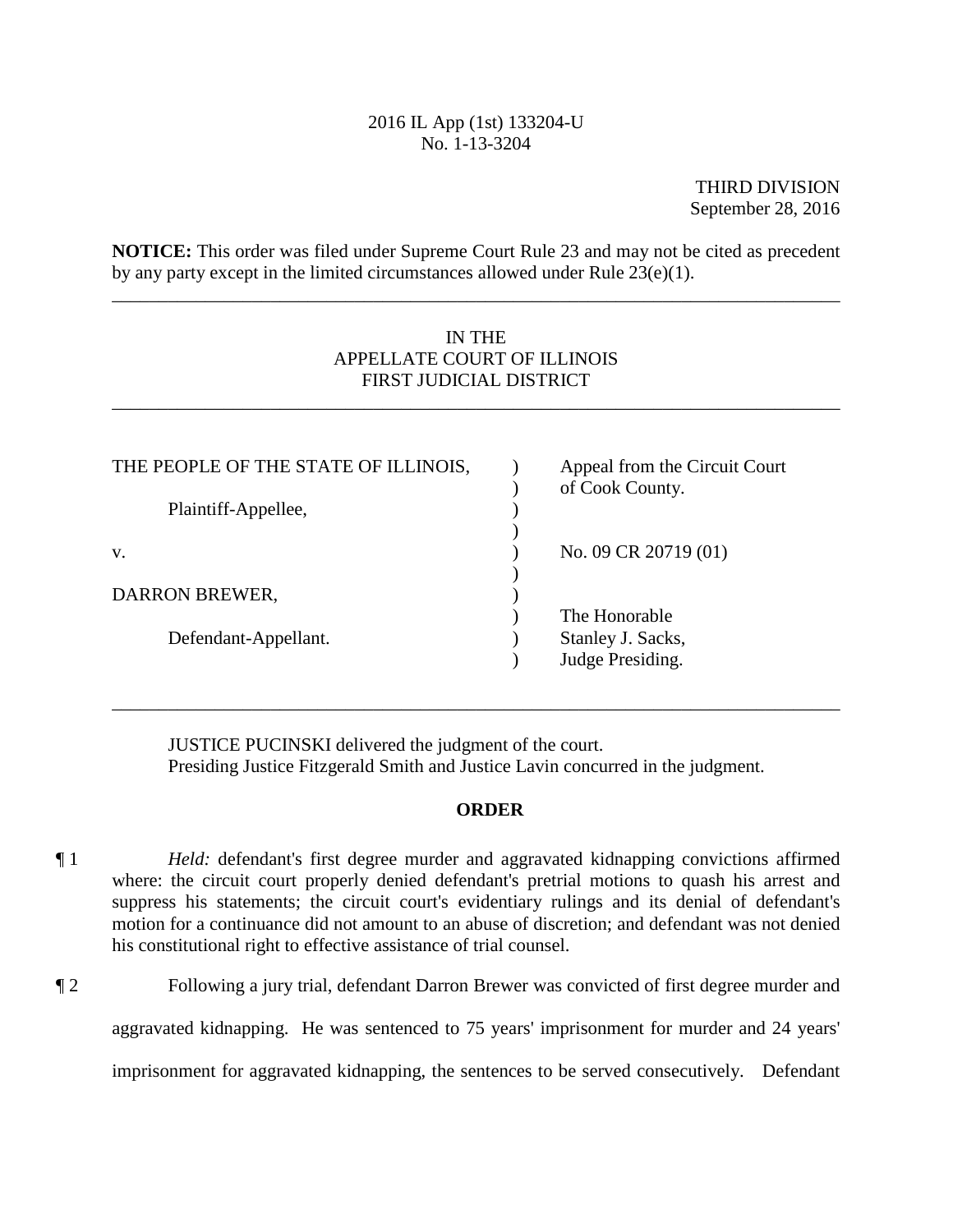$\overline{a}$ 

 suppress his statements; (3) allowing the State to admit hearsay statements made by his appeals his convictions and the sentences imposed thereon, arguing that the circuit court erred in: (1) denying his motion to quash his arrest and suppress evidence; (2) denying his motion to codefendant; (4) prohibiting him from introducing an exculpatory statement made by his codefendant; and (5) denying his request for a continuance. Defendant also contends that he was denied his constitutional right to effective assistance of trial counsel. For the reasons set forth herein, we affirm the judgment of the circuit court.

# ¶ 3 BACKGROUND

Collier's death, including first degree murder and aggravated kidnapping.<sup>1</sup> ¶ 4 On October 26, 2009, defendant's wife, Kenyate Collier was killed. Her body was discovered in the trunk of defendant's car the following day. Defendant and his brother Dujuan Powe were subsequently both arrested and charged with multiple offenses in connection with

# ¶ 5 Pre-Trial Motions and Hearings

- ¶ 6 Following his arrest, defendant filed a motion to quash his arrest and suppress evidence. In his motion, defendant alleged that he was unlawfully arrested at his home absent a warrant or probable cause and subjected to questioning in contravention of his fourth amendment rights. The circuit court subsequently presided over a hearing on defendant's motion.
- ¶ 7 At the hearing, Chicago Police Detective Timothy McDermott testified that on October 26, 2009, at approximately 10:35 p.m., defendant placed a 911 call in which he relayed that his wife and his car had been missing since approximately 1 a.m. that day and that he just spotted his vehicle in an alley located in the vicinity of 2244 North Trip Avenue. The car was abandoned

 this court has already resolved in a separate Rule 23 order*: People v. Powe*, 2016 IL App (1st) <sup>1</sup> We note that codefendant Powe is not a party to this appeal. Powe filed his own appeal, which 133205-U.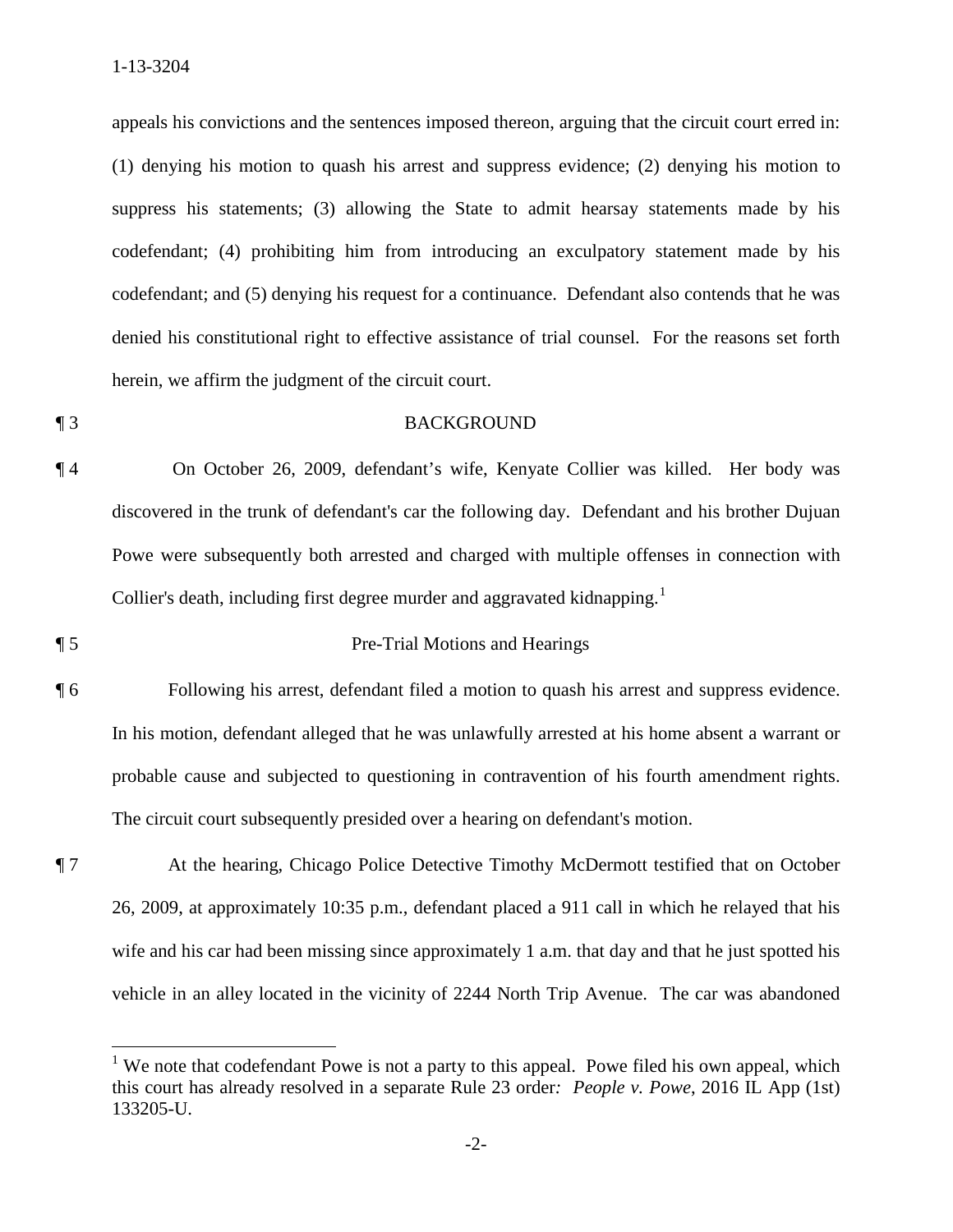Detective McDermott, his partner, Detective Joe Keller, and several other detectives were dispatched to the scene. dispatched to the scene.<br> **[8** Upon their arrival at the alley, Detectives McDermott and Keller were directed to locate and the keys were not in the ignition. Defendant provided the 911 dispatcher with his phone number and indicated that he would remain with his vehicle and await the arrival of responding officers. Two beat officers were subsequently dispatched to that location and arrived sometime after midnight. The officers did not encounter defendant or any other person at the scene. They did, however, discover defendant's vehicle. The car was unlocked and two parking citations had been placed on the windshield. When one of the officers popped the trunk, they discovered Collier's dead body. The officers then reported their discovery over the police radio. As a result,

 and interview defendant. At that time, Detective McDermott did not know that defendant was accompanied them to defendant's address. They arrived at approximately 1:20 a.m. on October apartment and the officers "explained the situation" to him and "asked him to cooperate." willing to come into the Area 5 detective division to cooperate in the investigation." Defendant involved in Collier's death; he simply knew that defendant had reported her missing and placed a 911 call about his car. Detective McDermott testified that a Cricket Wireless phone document was found in defendant's abandoned vehicle and the document listed defendant's address as 3749 West Beldon Avenue. He and his partner then proceeded to that location. Four other detectives 27, 2009. Detective McDermott testified that he had neither an arrest warrant nor a search warrant for defendant at that time. Upon their arrival, defendant invited the officers into his Specifically, the officers explained that they had responded to defendant's 911 call and found his car. They also knew that he had tried to report his wife missing "and asked him if he would be agreed to cooperate but indicated that he needed to make childcare arrangements for his two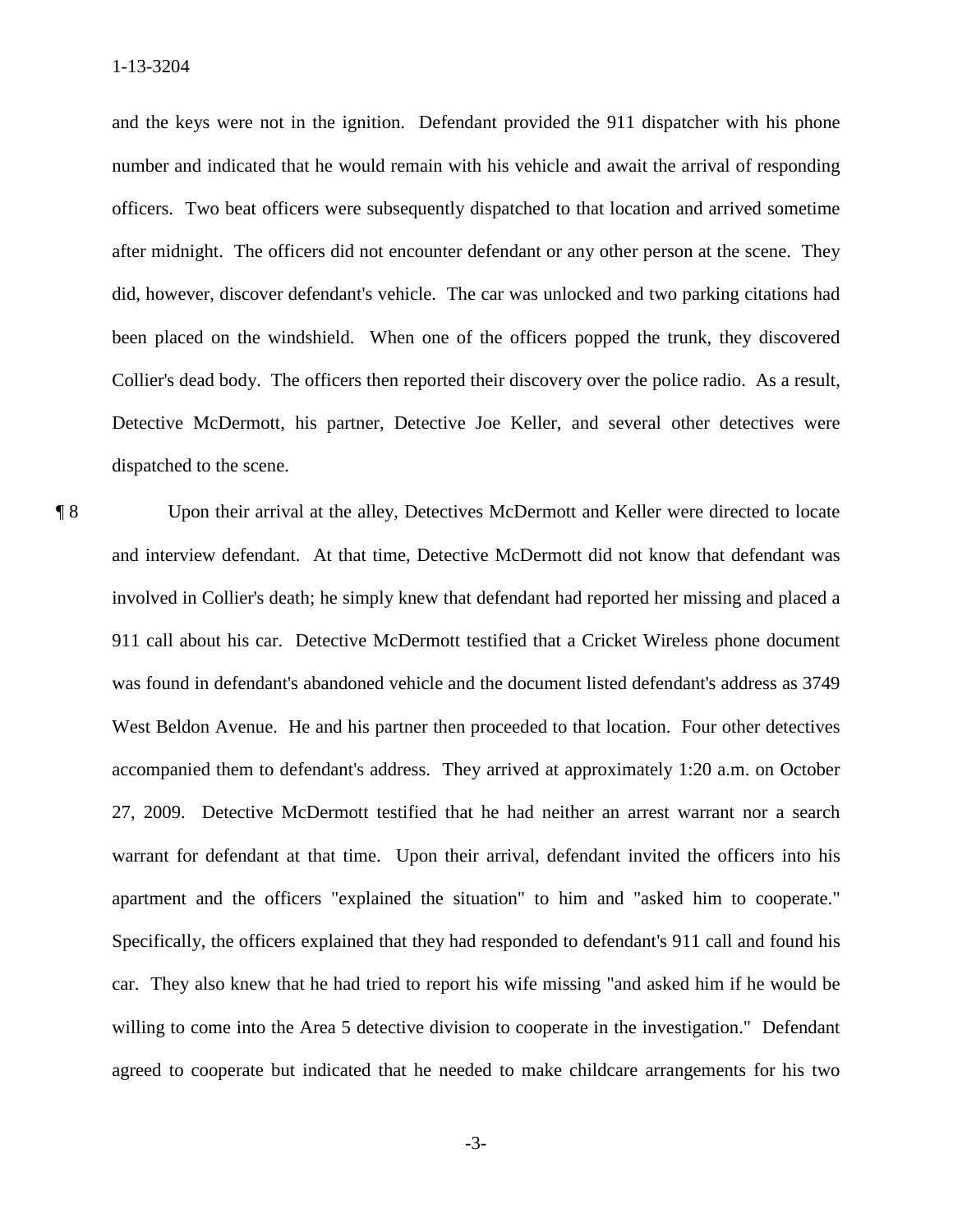agreed to cooperate with their investigation. Detective McDermott testified that after defendant separately in police cars to Area 5. Neither man was handcuffed. children. Joshua Maddox, defendant's boyfriend, was also present for this conversation and made some phone calls to arrange for childcare for his children, he and Maddox were transported

- guns out when they knocked on defendant's door. He also testified that defendant was never told he was under arrest. Detective McDermott confirmed that defendant was also not told that his was simply asked if he would cooperate with their investigation into his missing wife. He ¶ 9 On cross-examination, Detective McDermott denied that any of the detectives had their wife's dead body had been recovered from the trunk of his car at that point. Instead, defendant classified that conversation as "casual" rather than confrontational.
- dispatched to the alley located in the vicinity of 2244 North Tripp Avenue. When they arrived at of the area" to "see if [they] could find any witnesses that saw anything." Afterwards, Detective detectives. He estimated that they arrived at the residence sometime between 1:00 and 2:00 a.m. the Monte Carlo in the alley. When defendant confirmed that he was the 911 caller, he was then ¶ 10 Chicago Police Homicide Detective Arthur Taraszkiewicz testified that sometime just after midnight on October 27, 2009, he and his partner, Detective Juan Morales, were also the location, they observed a blue Monte Carlo parked in the alley. They then "canvass[ed] some Taraszkiewicz and his partner relocated to defendant's apartment along with four other on October 27, 2009. None of the detectives had their guns out. When defendant answered the door, one of the other detectives asked defendant if he was the individual who had called about asked if he would accompany them to Area 5 to help them with their investigation. Defendant responded that "he was willing to assist with the investigation" and Detective Taraszkiewicz and his partner drove him to the police station. Defendant's friend, Joshua Maddox, was also taken to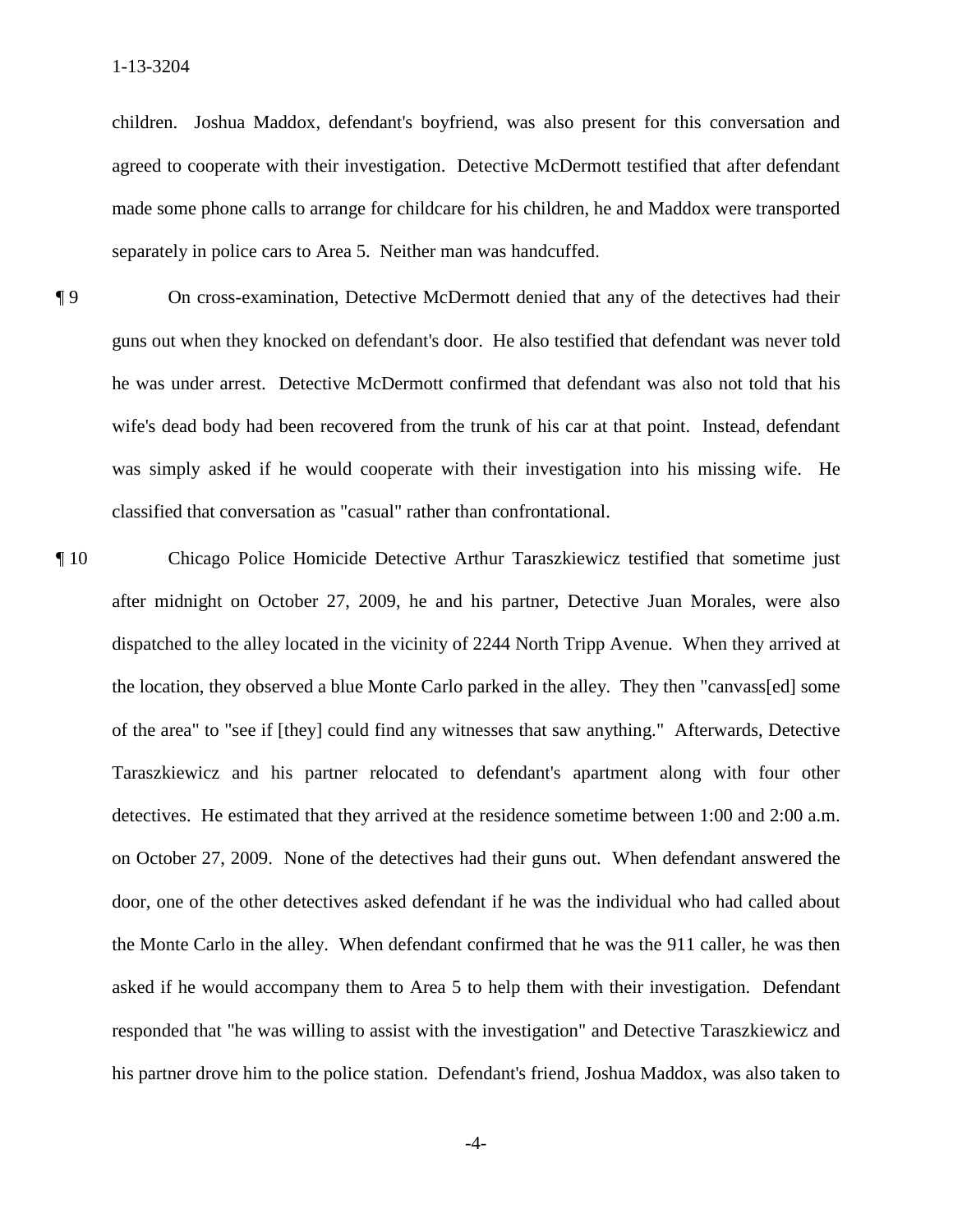Area 5, but he was transported in a separate vehicle. Detective Taraszkiewicz testified that neither man was handcuffed. Once they arrived at Area 5, both men were put in separate interview rooms.

- rather, he was informed that he was free to return home whenever he wanted. Because defendant not seen or heard from Collier since approximately 1 a.m. that day. Because he was concerned, police station so that he could report her missing. Defendant also told Detective Taraszkiewicz ¶ 11 Detective Taraszkiewicz testified that defendant was not told that he was under arrest; was not under arrest, Detective Taraszkiewicz did not inform defendant of his *Miranda* rights when he began talking to him sometime after 2 a.m. on October 27, 2009. Moreover, during this initial conversation, Detective Taraszkiewicz also did not inform defendant that Collier's dead body had been recovered from the trunk of his vehicle; rather, he simply asked defendant about his "comings and goings" on October 26, 2009. In response, defendant stated that he had defendant called Maddox later that morning and asked him to pick him up and drive him to the that he and Maddox unexpectedly discovered his missing car parked in an alley later that evening; however, Collier was not in the vehicle. At that point, defendant called 911.
- report his wife missing. ¶ 12 After conversing for approximately 30 minutes, Detective Taraszkiewicz testified that he stepped outside of the interview room and spoke to the detectives who had concluded their interview with Maddox. He learned that Maddox's account of the events of October 26, 2009, was "essentially the same" as the account provided by defendant, except that he mentioned that defendant's brother, codefendant Powe, was with defendant when he picked him that morning to
- **Text** 13 Detective Taraszkiewicz testified that he re-interviewed defendant sometime around 5 a.m. He did not mention that Maddox had informed detectives that Powe had been with them the

 $-5-$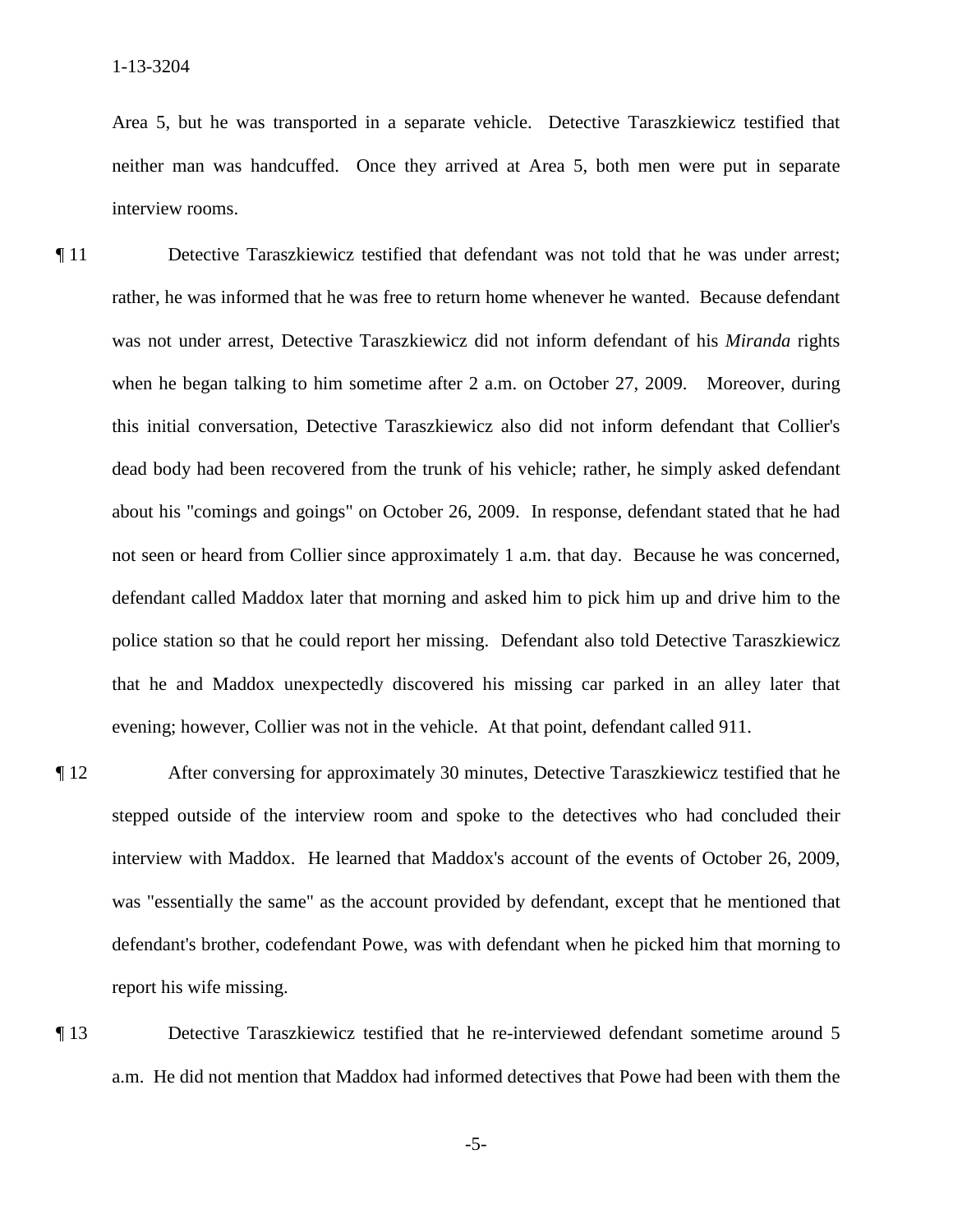search. Detective Taraszkiewicz next spoke to defendant at approximately 8 a.m. Defendant Taraszkiewicz testified that he did not have any additional contact with defendant after that time. previous morning. He did, however, ask if defendant would consent to a search of his apartment and defendant signed a form authorizing the search. Nothing noteworthy was found during the continued to provide the same story and agreed to submit to a polygraph test. At approximately 11 a.m., defendant was taken to the facility where the polygraph machine was located. Detective He subsequently learned that defendant was officially arrested at  $4:56$  a.m. on October 28, 2009, after he made an inculpatory statement about his participation in a fake carjacking and the murder of his wife.

- account provided by Detective Taraszkiewicz. In addition, he testified that defendant was told at was permitted to go to the bathroom and take smoke breaks while he was at the station. after he was taken for a polygraph examination at approximately 11 a.m. on October 27, 2009. He was, however, updated about the progress of the investigation into Collier's murder. ¶ 14 Chicago Police Homicide Detective Donald Falk was also present during Detective Taraszkiewicz's conversations with defendant and he provided testimony consistent with the the beginning of each interview that he was free to leave. Moreover, the door to the interview room remained unlocked during and after the interviews; however, Detective Falk explained that defendant was not permitted to freely roam around Area 5 because officers did not want him to have contact with Maddox or anyone else involved in the investigation. Defendant, however, Detective Falk further testified that he was not party to any additional interviews with defendant
- statement, detectives spoke to an employee at the gas station and recovered surveillance footage.<br>-6-¶ 15 Specifically, Detective Falk testified that he learned that defendant made references to a Marathon gas station located near 59th and Elizabeth in a subsequent interview. Following that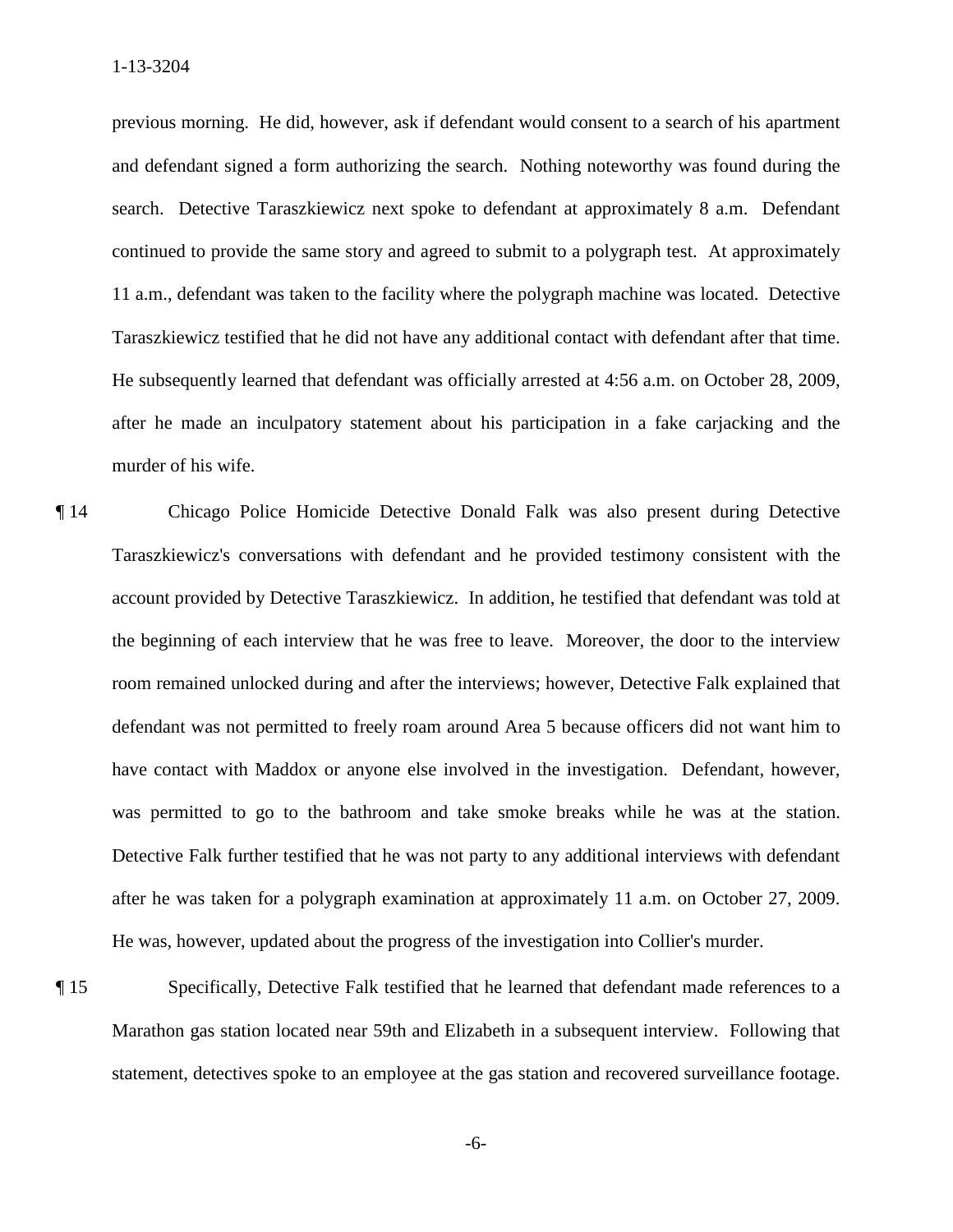The employee was then brought to the police station to view a lineup. Detective Falk testified that defendant never told him about the gas station or that he had been purportedly carjacked during his earlier interviews. Detective Falk also became aware that defendant told detectives during a subsequent interview that he believed that his brother, codefendant Powe, murdered his wife and that he needed protection from his brother.

- ¶ 16 Detective Falk testified that while defendant remained at Area 5, Taron Webb, defendant murder. He was then brought to Area 5 for an interview. Following Webb's interview, Detective him of rape and that he was upset about her accusation because the sex had been consensual. him of rape and that he was upset about her accusation because the sex had been consensual. The second conversation occurred on the evening of October 25, 2009. Nash told Detective Falk and codefendant Powe's cousin, called the police station with information pertaining to Collier's Falk interviewed defendant's aunt, Tasha Nash. He testified that the interview took place at approximately 8:40 p.m. on October 27, 2009. During that interview, Nash told him about three recent conversations that she had with Powe. The first conversation occurred approximately two weeks prior to Collier's death. During that conversation, Powe told her that Collier was accusing that Powe had called her and inquired whether she had .38 caliber shells or whether she could purchase some .38 caliber shells for him. Nash, however, refused Powe's request. She next heard from Powe on October 26, 2009. During that conversation, Powe informed Nash that he had taken defendant's vehicle and had shot Collier in the head.
- ¶ 17 Detective Falk testified that following Nash's interview, other detectives involved in the case went to interview Benita Wallace, Powe's girlfriend. Her residence was also searched and a weapon was recovered. Following these events, an investigative alert was issued for Powe. Thereafter, sometime after 4 a.m. on October 28, 2009, defendant was interviewed again and was told that the murder weapon had been recovered and that they were "closing in on Powe." At

 $-7-$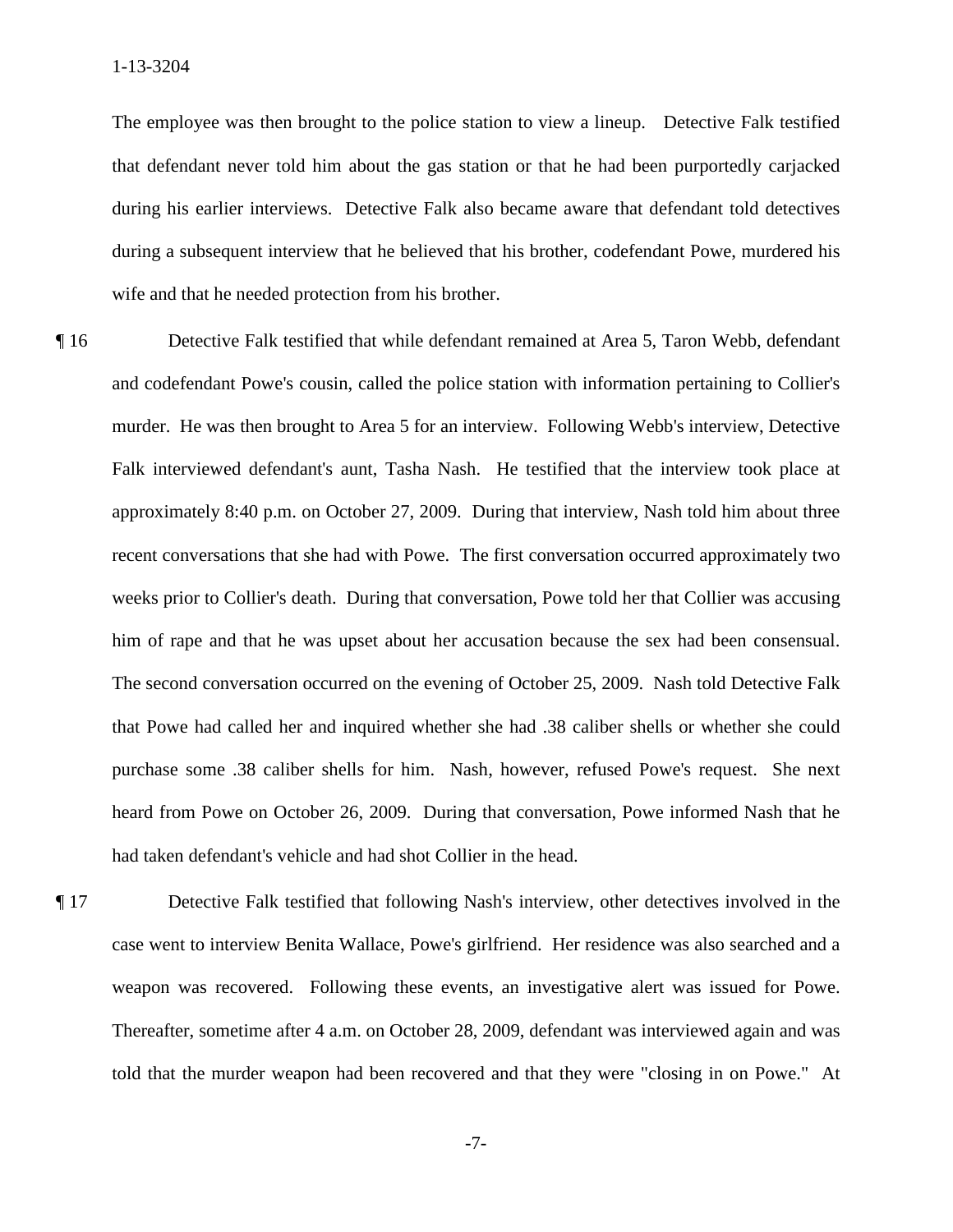"taken care of" Collier. Afterwards, Powe returned to defendant's apartment and instructed him his *Miranda* warnings and provided a videotaped statement to Detectives Gonzalez and Cardo. made his incriminating statement. He explained that up until that time, the detectives initially that point, defendant stated that he knew that Powe had killed his wife and that he had lied to the police earlier because he did not want to get in trouble. Defendant said that Powe had carjacked him and his family, had dropped him and his kids off at defendant's apartment, and then had to act as if nothing happened. When questioned further, defendant admitted that he and Powe had planned Collier's murder. Immediately after defendant incriminated himself, he was given Detective Falk testified that defendant was treated as a witness rather than a suspect until he believed that Powe was the only suspect involved in Collier's murder.

 for "a couple months." Maddox testified that defendant called him on the morning of October not known that Collier was defendant's wife; rather, he thought that she was simply the mother of with defendant's brother, codefendant Powe, while defendant went into the police station to file a ¶ 18 Joshua Maddox testified that he was a "friend" of defendant's and admitted that they were engaged in a sexual relationship in October 2009. Their sexual relationship had been going on 26, 2009, and informed him that his wife and his car were missing. At that point, Maddox had defendant's two young children. After speaking with defendant, Maddox agreed to drive him to the police station so that he could file a police report. Maddox testified that he waited in the car report.

Maddox further testified that he and defendant were also together later that evening. ¶ 19 Maddox further testified that he and defendant were also together later that evening. They made trips to Wal-Mart and to Wendy's. At approximately 10:30 p.m., they were in Maddox's car with defendant's two children and were on their way to defendant's apartment. As Maddox drove, defendant, who was sitting in the front passenger seat, said that he thought he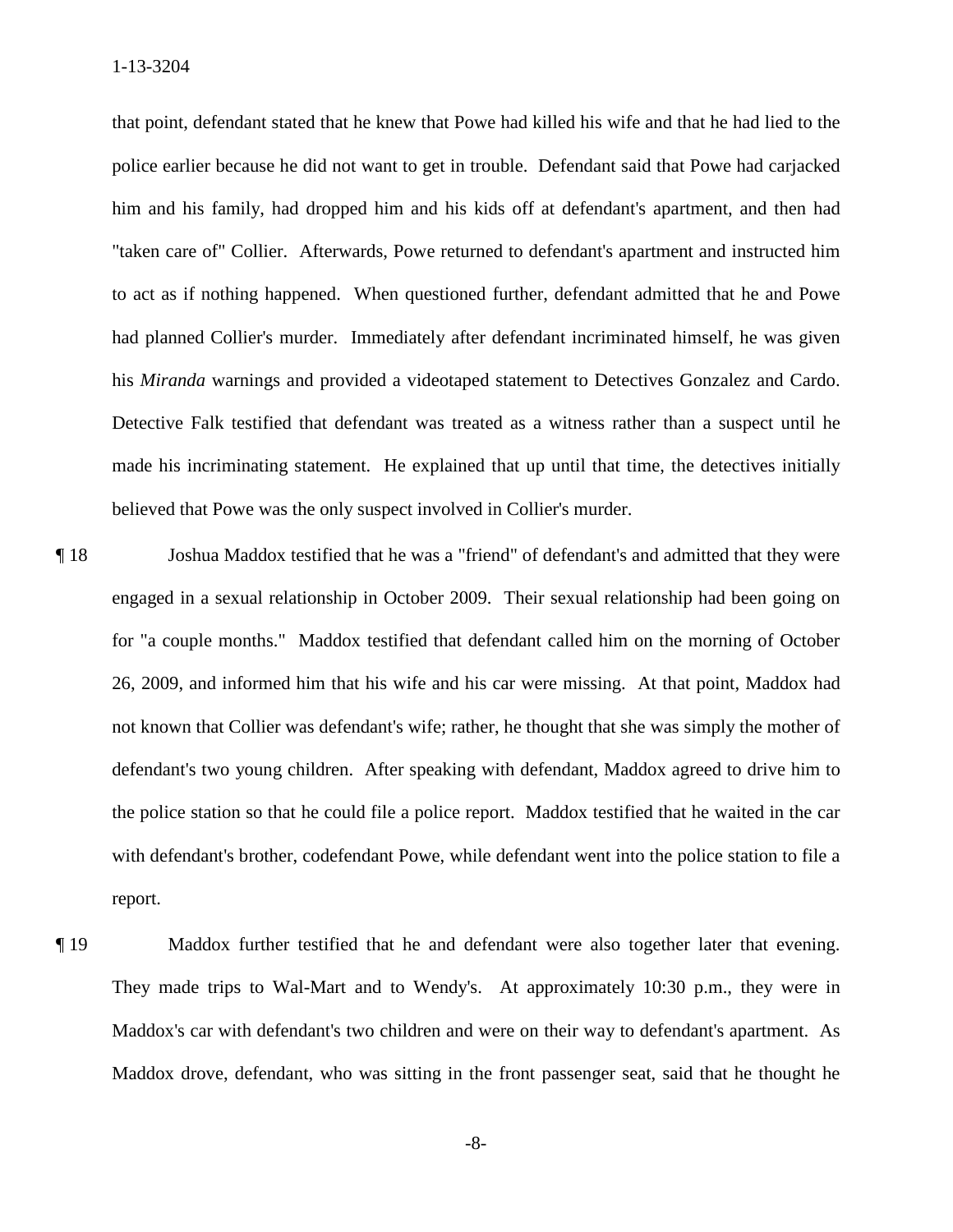defendant's wife was in the car. Collier was not present; however, Maddox noticed that various that night, Maddox "heard a lot of people running up the stairs" of defendant's apartment they were under arrest. had just seen his missing vehicle parked in an alley that they had just passed. Maddox circled the block and they returned to the alley. After confirming that defendant's blue Monte Carlo was the vehicle parked in the alley, Maddox testified that he approached the vehicle to see if items were strewn throughout the interior of the vehicle. As a result, Maddox suggested that defendant call the police. After defendant called 911 they waited "about 30 to 45 minutes" for the police to arrive. When police had not arrived by that time, they decided to return to defendant's apartment because it was cold and defendant's kids were in the car. Sometime later building. Maddox looked out the window and saw "a detective car" double parked outside. Defendant then went to the front door to let the detectives into his apartment. Maddox testified that the detectives then "grab[bed]" both of them and "put [them] in handcuffs." When Maddox inquired why he was being handcuffed, the officers informed him that it was "protocol." He and defendant were then put in the back of separate vehicles and were transported to the police station. Maddox testified that he never saw any of the detectives present an arrest or search warrant to defendant. He acknowledged, however, that neither he nor defendant was told that

handcuffs and then locked him in a small room. He was then interviewed by detectives. handcuffs and then locked him in a small room. He was then interviewed by detectives. Maddox stated that they "interrogated" him "like three different times" and became "more ¶ 20 When he arrived at the police station, Maddox testified the detectives took off his aggressive." He was not informed that Collier had been murdered until his third interrogation. He was then told that Collier had been shot in the head. In addition to being interrogated multiple times, Maddox testified that he also provided a statement to an Assistant State's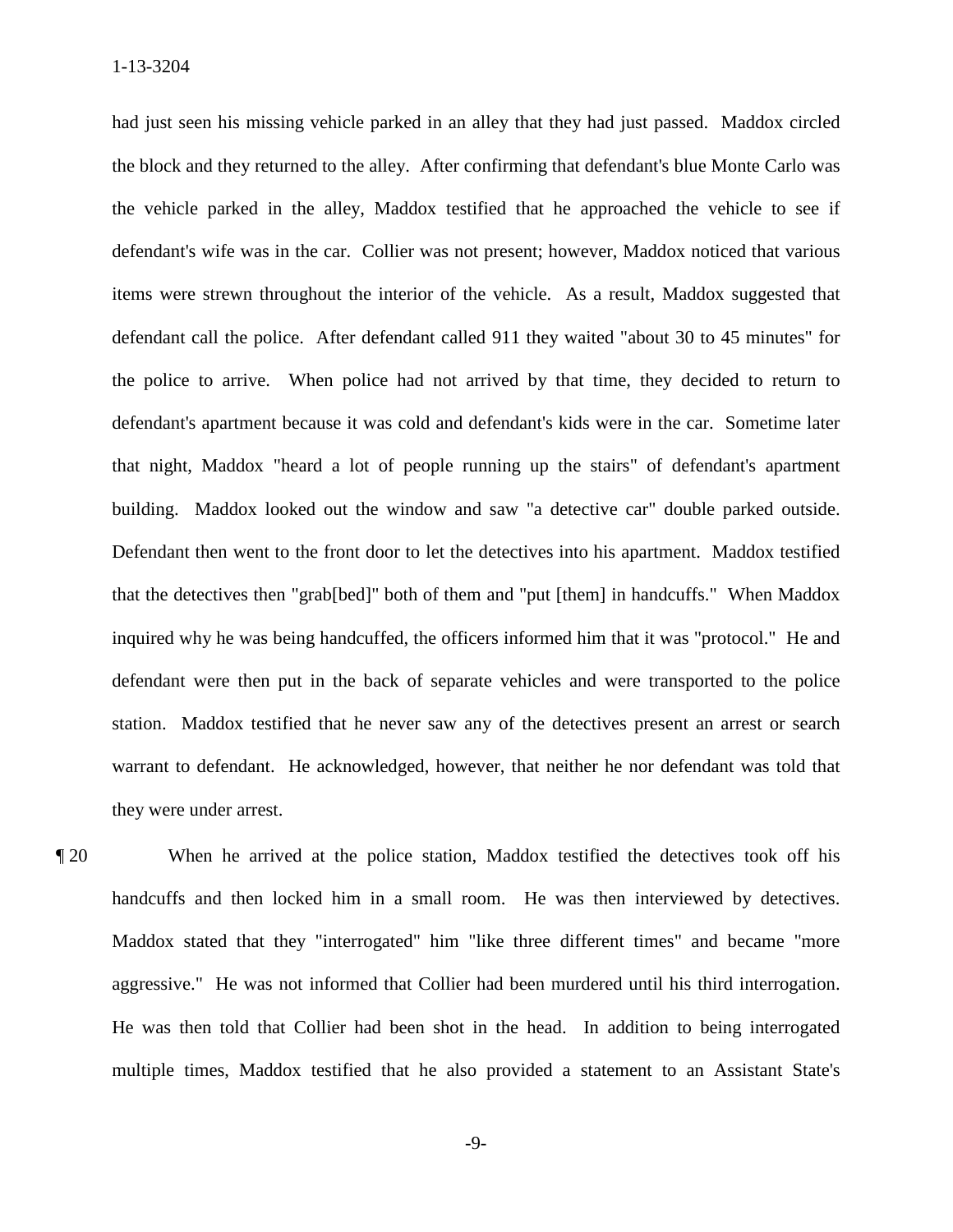Attorney (ASA) and submitted to a polygraph exam. He was not released until sometime on that during the time he was at the police station he did not feel free to leave. October 28, 2009. Maddox acknowledged, however, that prior to his release, police officers took him back to defendant's apartment so he could get warmer clothes when he complained about being cold. He was also allowed to retrieve his laptop computer so that he could do some work while he was at the station. Maddox further acknowledged that he was also taken to McDonald's and provided with food. Although he was never told that he was under arrest, Maddox testified

- $\P$  21 On cross-examination, Maddox confirmed that defendant never relayed that he and his wife had been purportedly carjacked at a Marathon gas station on October 26, 2009, shortly before she went missing. Maddox also acknowledged that he continued to visit defendant regularly at the Cook County Jail after defendant was arrested for Collier's murder. In addition, he also talked to defendant regularly over the telephone. During some of those conversations, defendant discussed the illegality of his arrest and told Maddox that there would be a hearing where Maddox would testify. Defendant also informed him that if the trial judge concluded that his arrest was illegal, it would help his case. Maddox, denied, however, that defendant ever directed him what to say during the hearing.
- court denied defendant's motion to quash his arrest and suppress evidence. In doing so, the court support of defendant's argument that he was handcuffed and subject to an "illegal arrest" at his motive to testify in a certain way." Instead, the court found that there was no "show of force or ¶ 22 After hearing the aforementioned evidence and the arguments of the parties, the circuit rejected defendant's contention that he was arrested at his apartment sometime after 1 a.m. on October 27, 2009. The court noted that Maddox was the only witness who provided evidence in apartment; however, the court concluded that Maddox was "not credible" because he "had a

 $-10-$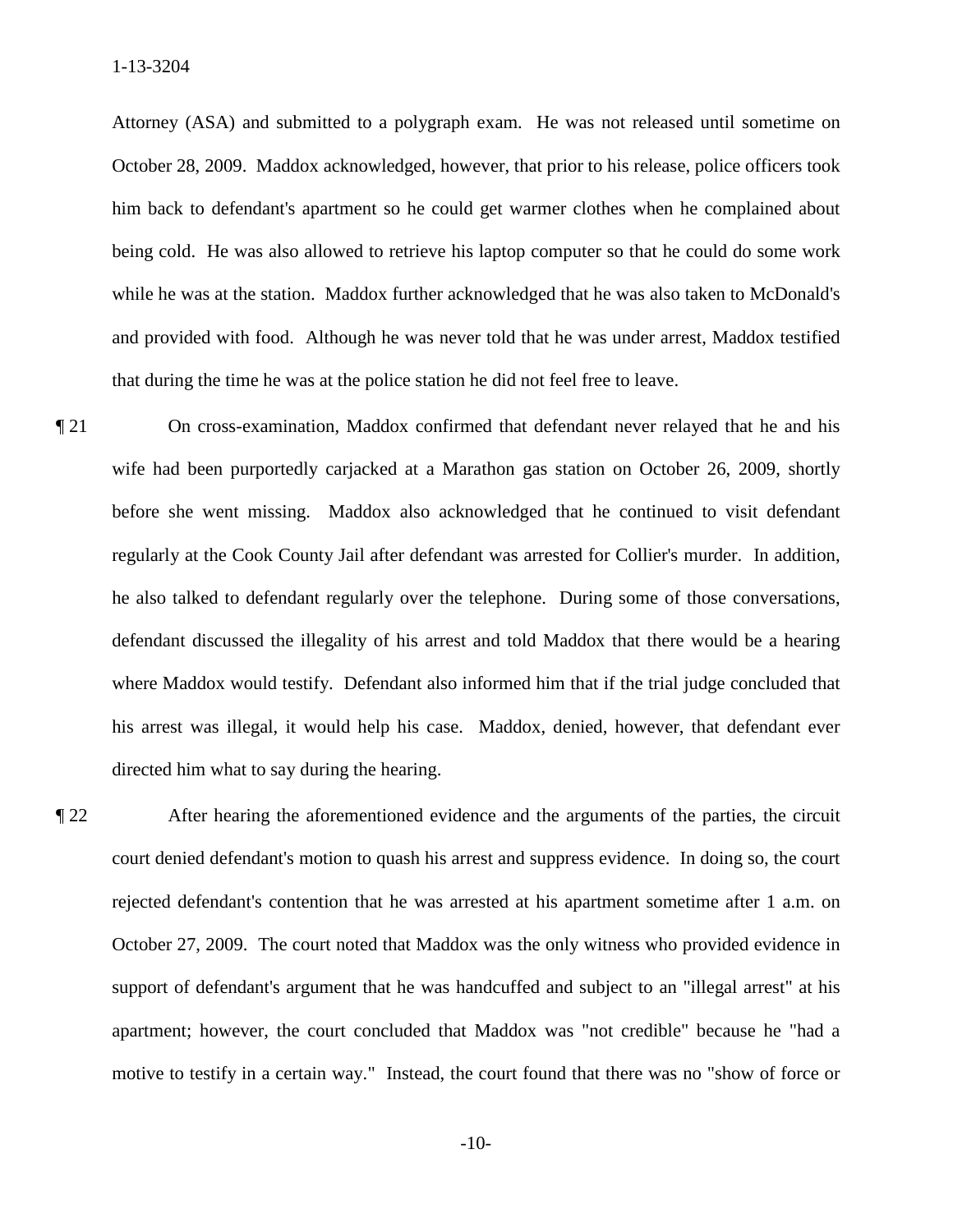mean he [was] in custody." The court emphasized that defendant was repeatedly told he was free to leave, but elected to cooperate with police and divert suspicion away from himself. weapons" and no "physical restraint." Although defendant was at the police station for over 24 hours, the court concluded that "the mere fact that [defendant was] at the police station doesn't Accordingly, the court concluded that defendant was "not arrested at the house. He [was] arrested at the police station once he gave up a little bit of a ghost about the so-called plan or getting together about the hijacking. At that point when he was, in fact, arrested, the police ha[d] probable cause to arrest him, if not before that."

 written communications, confessions, statements or admissions, whether inculpatory or exculpatory, made by the defendant prior to, at the time of, or subsequent to his arrest." In his *Miranda* warnings while he was at Area 5. Moreover, only the statements that he made interrogation. In addition, one of the recordings lacked audio for a portion of the interview. As ¶ 23 Following the court's ruling, defendant filed a motion to suppress "any and all oral or filing, defendant argued that he had been subject to multiple custodial interrogations absent following his formal arrest were recorded in contravention of the express statutory requirements of section 103-2.1 of the Code of Criminal Procedure of 1963 (Code) (725 ILCS 5/103-2.1 (West 2008)), which mandates the recording of all statements made during the course of a custodial such, defendant argued that his statements, including the statements he provided after he was formally arrested, "did not meet the requirements for admission" under Illinois law.

¶ 24 The circuit court subsequently presided over a hearing on the defendant's motion. At the hearing, the parties stipulated to the testimony provided during the prior hearing on defendant's motion to quash his arrest and suppress evidence and then argued their respective positions before the court. After hearing the arguments of the parties, the circuit court denied defendant's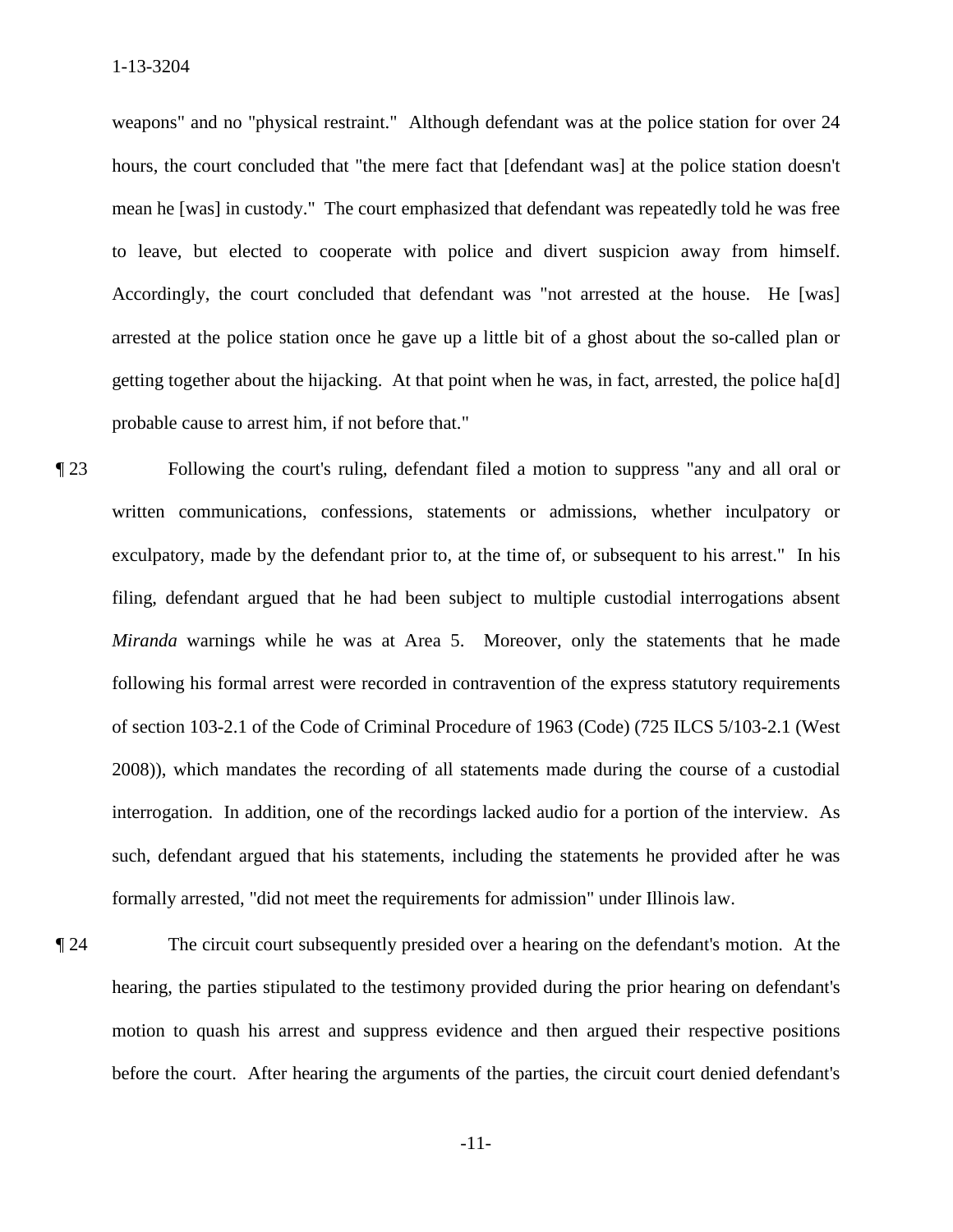motion to suppress his statements, finding that his statements were all made voluntarily. In was the result of anything other than a simple malfunction. More importantly, there was no evidence that defendant's statements were involuntary. The court explained: doing so, the court acknowledged, in pertinent part, that the audio portion of one of defendant's videotaped statements cut out for a period of time, but noted that there was no evidence that it

"In this case, the video of the interrogation, the questions, the conversation, whatever you want to call it with [defendant] clearly shows that he wasn't coerced, he wasn't beaten, threatened, whatever. In the part that you can see and hear, there is no evidence otherwise anything happened to him untoward during any questioning by the police whatsoever.

for [defendant]. This is what happened. This is what happened next." His questioning by the police looks like it's pretty much a walk through the park

for [defendant]. This is what happened. This is what happened next."<br> **[25** Following the circuit court's denial of defendant's motions to quash his arrest and suppress his statements, the cause proceeded to a simultaneous joint, but severed, jury trial.

### $\llbracket 26$  Trial

 find the vehicle. Officer Chojnacki testified that the car was unlocked. When they opened the ¶ 27 At trial, Chicago Police Officer Mariusz Chojnacki testified that he and his partner were dispatched to an alley located near 2244 North Tripp Avenue sometime around midnight on October 26, 2009. They were responding to a 911 call about an abandoned vehicle parked in that alley and were expecting to meet the 911 caller at that location; however, when Officer Chojnacki and his partner arrived at the scene, the caller was not present. They did, however, trunk, they discovered Collier's dead body. She was lying face up in the trunk and had dried blood on her face and upper body.

 $-12-$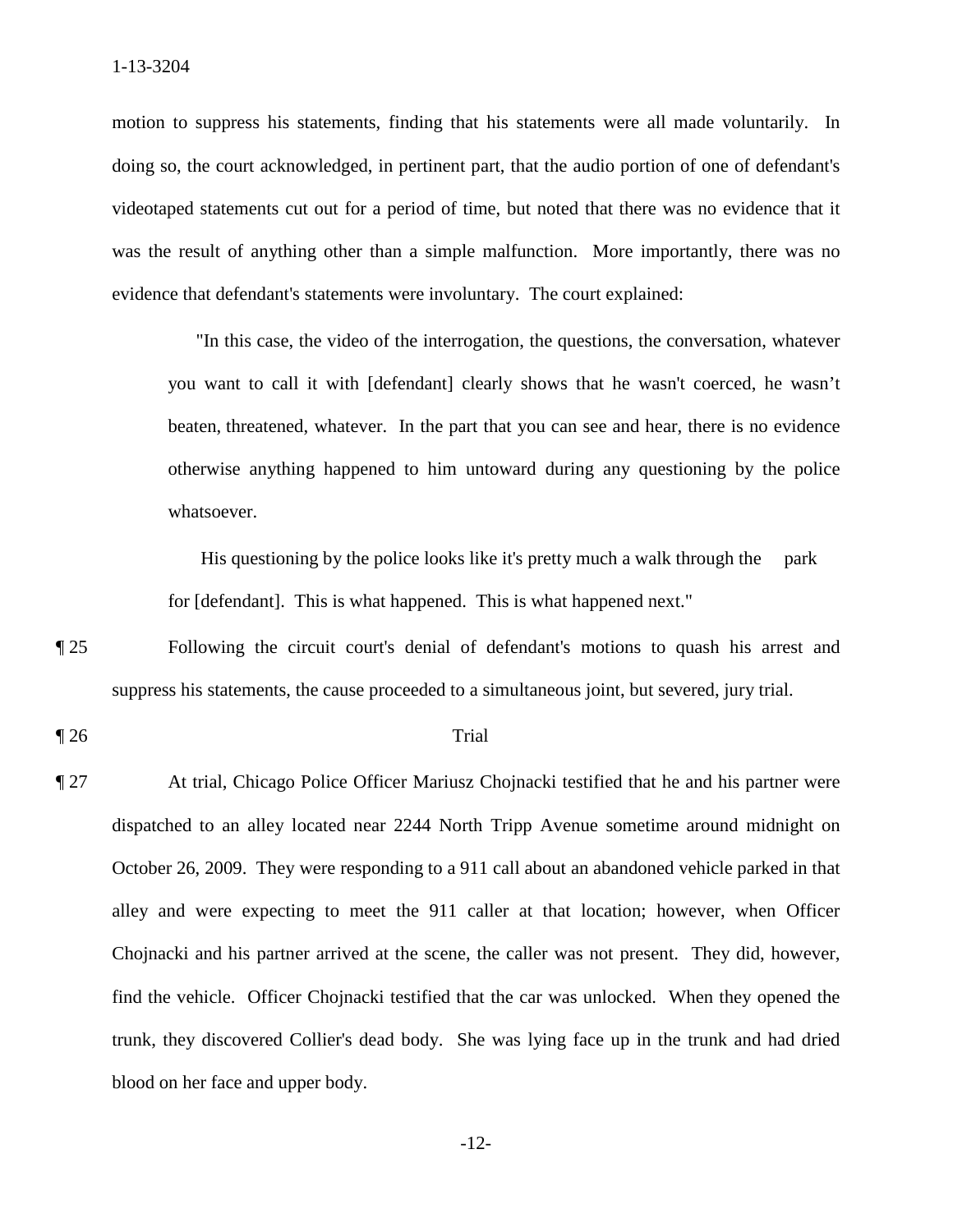Detective Nordin observed "two gunshot wounds to [her] head." He and his partner ran the of the vehicle and the address on the form was 3749 West Beldon. Detective Nordin testified ¶ 28 Detective Anthony Nordin testified that he was the lead detective assigned to investigate Collier's murder and that he and his partner, Detective Falk, were dispatched to the 2244 North Tripp alley at approximately 12:10 a.m. on October 27, 2009. When they arrived, they spoke to Officers Czarniecki and Chojnacki, the two beat officers who discovered defendant's blue Chevrolet Monte Carlo parked in the alley. The trunk was open and Collier's body was visible. plates on the vehicle and found out that it was registered to defendant. The registered address was 3432 West Potomac; however, they found a Cricket Wireless cell phone rebate form inside that he then requested other detectives to proceed to both locations in an effort to locate defendant.

 found at the West Beldon location, which was "approximately eight blocks" away from the alley. Both men agreed to talk to detectives and were interviewed at the Area 5 police station. While Pound 4," a lot located in back of the Area 5 police station so that it could be processed. Pound 4," a lot located in back of the Area 5 police station so that it could be processed. Detective Nordin testified that he arrived back at the station at approximately 2:30 a.m. By that ¶ 29 He was subsequently notified that defendant and another man, Joshua Maddox, were other detectives located and interviewed defendant, Detective Nordin remained with the vehicle until Investigator Rios from the Cook County Medical Examiner's Office arrived at the scene and removed Collier's body from defendant's trunk. Thereafter, the vehicle was towed to "Auto time, other detectives involved in the investigation had completed their initial interviews with defendant and Maddox. He confirmed that neither man was under arrest. Shortly after he arrived at the station and received updates from the other detectives, Detective Nordin spoke to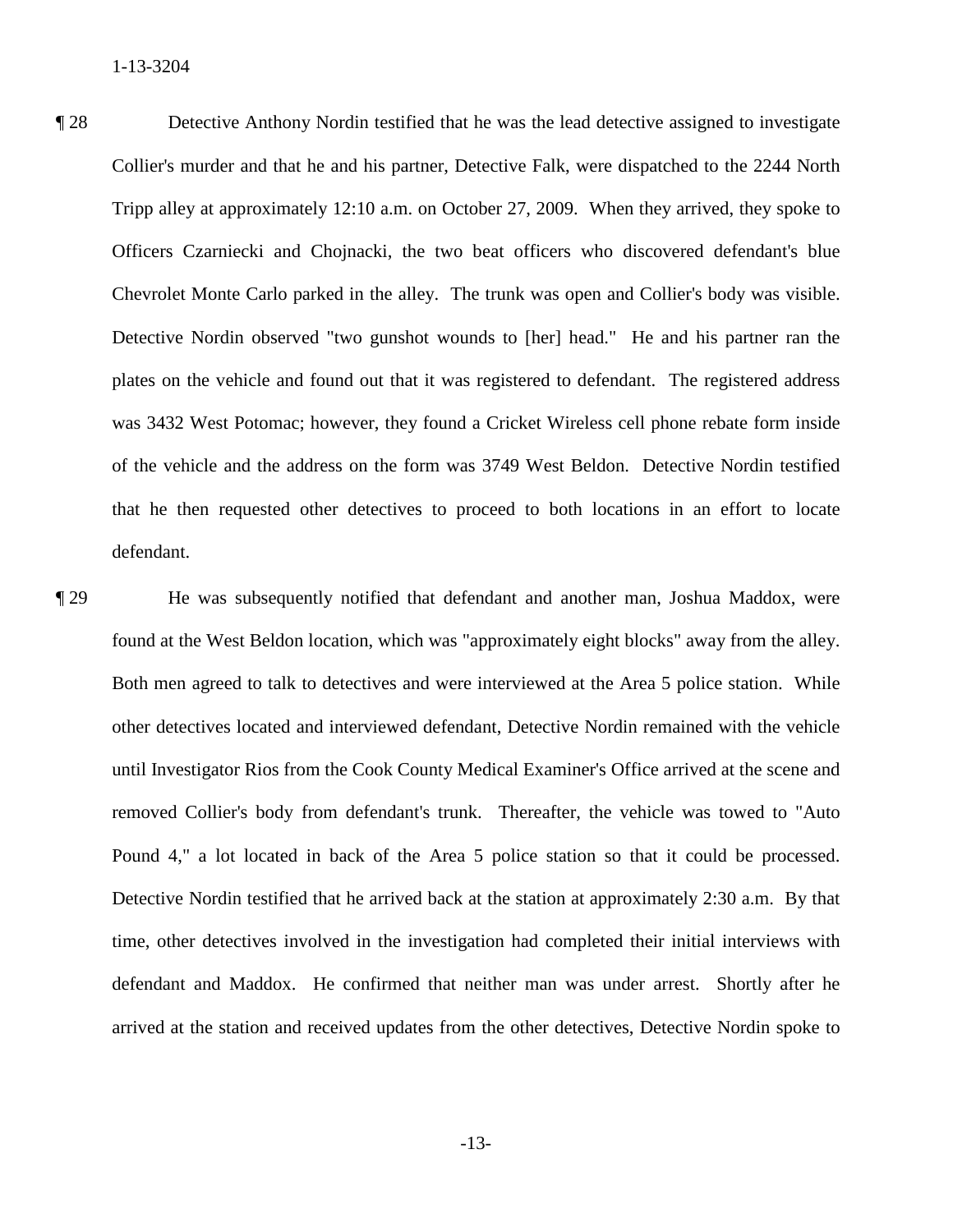Collier's mother. Thereafter, at approximately 5 a.m. he took part in the search of defendant's apartment. Nothing of evidentiary value was discovered during the search.

- phone, Detective Nordin and Detective Morales picked up Webb from a Citgo gas station located at 135th and Kedzie and brought him back to Area 5 so that he could provide an official ¶ 30 Several hours later, at approximately 12:20 p.m., Taron Webb, defendant's cousin called the station with information pertaining to Collier's death. After speaking to Webb over the statement. Following his conversation with Webb, Detective Nordin testified that he was interested in speaking to two individuals: codefendant Powe and his aunt, Tasha Nash.
- ¶ 31 Detective Nordin testified that defendant and Maddox both participated in additional interviews throughout the morning and afternoon. Both men were provided with food and drink. Following a 2:40 p.m. conversation with defendant, Detectives Cardo and Gonzalez relocated to a Marathon gas station located at 59th Street and Elizabeth Avenue. Once the detectives returned to Area 5, arrangements were made for another officer to return to the gas station and make a copy of a surveillance video.
- ¶ 32 Detective Nordin testified that he spoke to Tasha Nash, whom he was looking to interview, at approximately 8:40 p.m. on October 27, 2009. Following that interview, he confirmed that he was "still looking for" codefendant Powe. As a result, a search of Powe's girlfriend's home was conducted at approximately 10 p.m. that evening and a .38 semi-automatic handgun was recovered during the search. Her residence was located approximately one block away from the Marathon gas station. Thereafter, at approximately 3:30 a.m. on October 28, 2009, Charles Reed, an employee from the Marathon gas station viewed a physical lineup. He identified defendant from that lineup as the man whom he believed was the victim of a recent carjacking at the gas station. Detective Nordin testified that detectives conducted another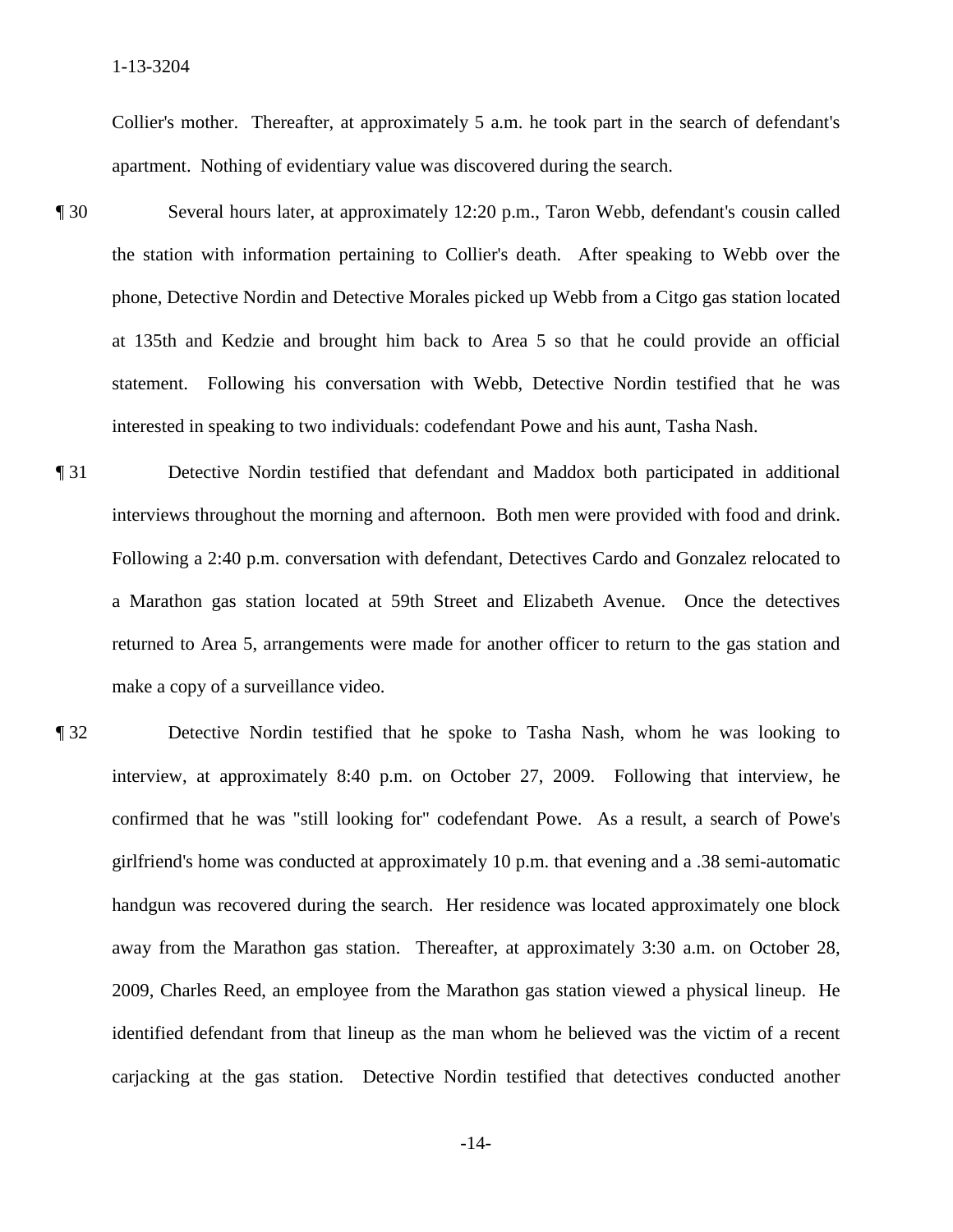interview with defendant following the lineup. Defendant was ultimately arrested for Collier's murder at 4:56 a.m. Codefendant Powe, in turn, subsequently turned himself into the Chicago Police Department at approximately 10 p.m. on October 29, 2009, and he was formally arrested at that time.

- willingly and voluntarily. ¶ 33 On cross-examination, Detective Nordin acknowledged that defendant was at Area 5 for over 24 hours before he was arrested. He testified, however, that defendant remained there
- ¶ 34 Detective Falk provided testimony that was consistent with the testimony he provided during the earlier hearing on defendant's motion to quash his arrest and suppress evidence. He testified that he conducted the first few interviews with defendant at Area 5. He acknowledged he did not advise defendant of his *Miranda* rights during those interviews because defendant was being treated as a husband rather than a suspect. He further acknowledged, however, that defendant was not told during those interviews that his wife's dead body had been recovered from the trunk of his car. Detective Falk confirmed that defendant made no references to his brother, codefendant Powe, or a recent carjacking during those initial interviews.
- entered the driver's seat and began driving toward his West Beldon apartment. Defendant then ¶ 35 Detective Jose Cardo testified that he was assigned to assist other detectives with their investigation into Collier's murder when he commenced his shift at 8:30 a.m. on October 27, 2009. At approximately 1:15 p.m., he and his partner, Officer Gonzalez, interviewed defendant in a "quiet room" at the station. During that interview, defendant provided his account of the events preceding his wife's disappearance. Defendant mentioned that Collier had gotten off of work around 11 p.m. on October 25, 2009, and that she picked him and their kids up at defendant's mother's house located at 68th and Prairie. Because Collier was tired, defendant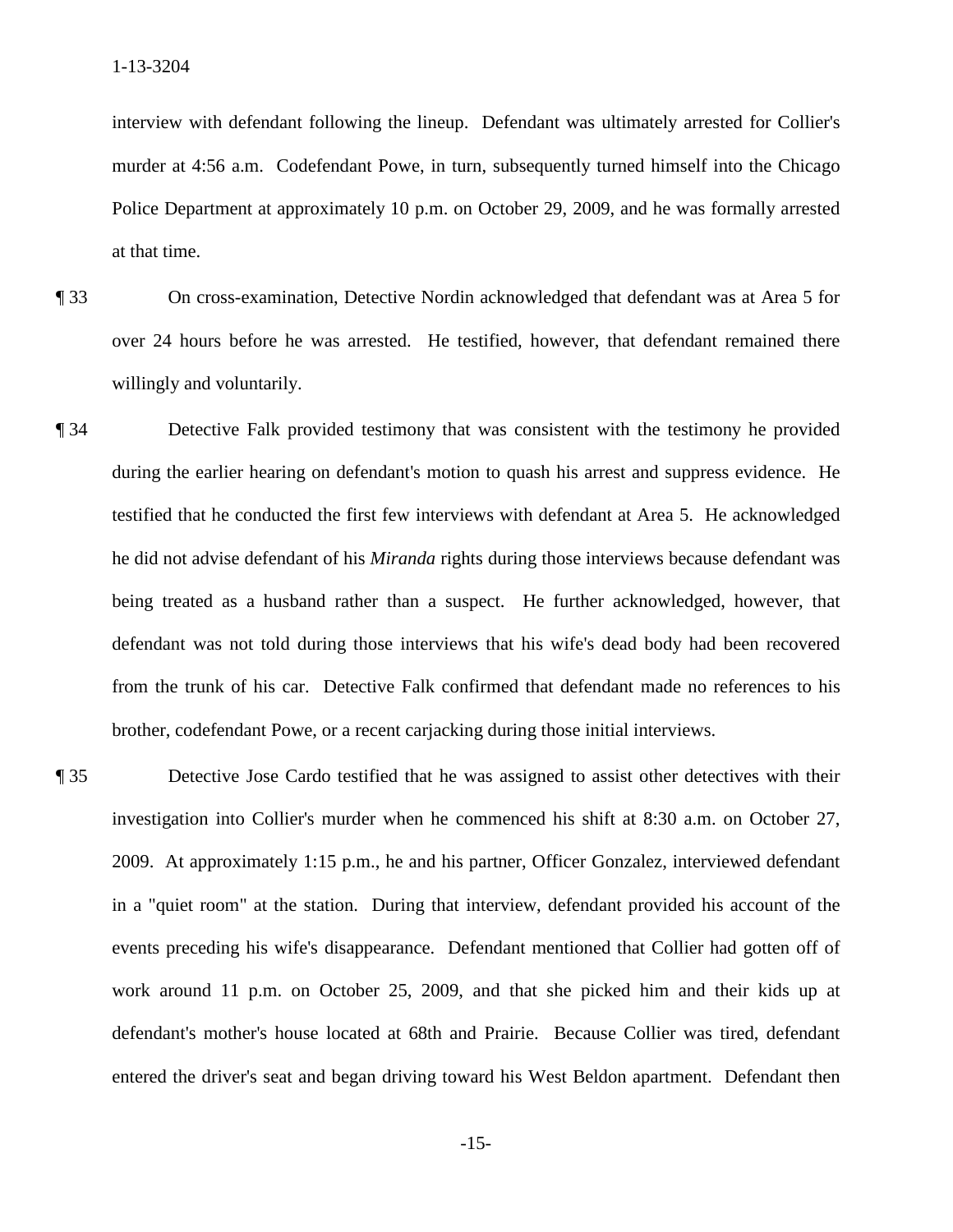arrived at his apartment and put the kids to sleep. Defendant stated that Collier left his apartment sometime thereafter and that he had not seen or heard from her since. Detective Cardo testified that he thought that it was "odd" that defendant stopped for gas at the address he mentioned because "it was out of his way far off the expressway." mentioned he had stopped at a Marathon gas station located at 59th and Elizabeth before they

 left the quiet room and approached him "on the main floor of Area 5 Detective Division." that his brother [Powe] \*\*\* was involved in the murder of his wife." Detective Cardo testified mentioned during the previous interview. Detective Cardo testified that when defendant was **The 36** Detective Cardo testified that later that afternoon, at approximately 2:40 p.m., defendant Defendant then informed him that "he believed he needed police protection because he thought that this was the first time that defendant had mentioned his brother. Defendant then explained that Powe had stayed with him and Collier at defendant's West Beldon apartment approximately three weeks ago. During that time, Collier told him that Powe had raped her. Defendant then confronted his brother who explained that the sex had been consensual. Powe, however, seemed really concerned that Collier would involve the police. Defendant then provided Detective Cardo with the name of Powe's girlfriend and said that she lived around the general area of 59th and Racine, which was right around the corner from the Marathon gas station that defendant had talking about Powe, it seemed that he was scared of his brother.

 Powe's girlfriend's house "was so close to the gas station." When they arrived at the gas station, ¶ 37 Based on his conversations with defendant, Detective Cardo and his partner drove out to the Marathon gas station at approximately 7 p.m. He said he found it "a little strange" that Charles Reed, a gas station employee, immediately inquired, "Are you here for the carjacking that happened last night?" Detective Cardo testified that he and his partner had not heard about a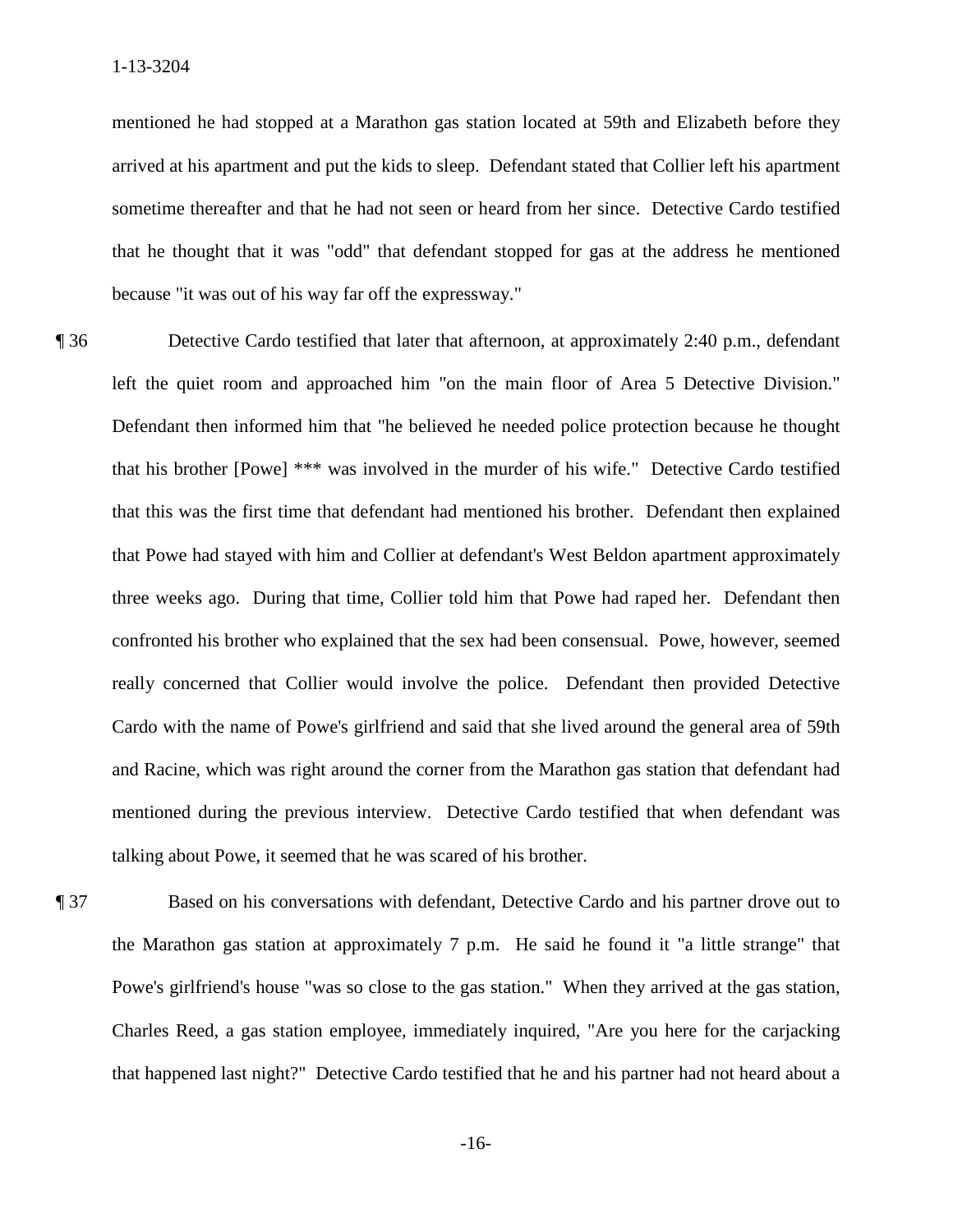victim of the cariacking; however, he had not referenced a cariacking during his prior interviews. carjacking and asked Reed to explain what he had seen the previous night. Afterwards, they viewed surveillance footage from the gas station that showed the carjacking event that Reed described. Officer Cardo immediately recognized defendant from the surveillance footage as the Reed then came to Area 5 to view a lineup at approximately  $3:30$  a.m. on October 28, 2009. By that time, other detectives had interviewed defendant's aunt, Tasha Nash, and his cousin, Taron Webb, and had searched the home of Powe's girlfriend and recovered a gun from that location.

 the horror movie *Scream*. The man pointed a gun at them, entered the front seat of defendant's ¶ 38 When Detective Cardo next spoke to defendant at approximately 4:30 a.m., he relayed some of the details of those recent investigative efforts to defendant. Defendant then indicated that he had not been entirely truthful when he spoke to them earlier. He stated that "he actually knew for a fact that Powe had killed his wife, and he didn't say anything, and he lied because he was scared he was going to get in trouble." Defendant explained that when he and Collier were at the Marathon gas station, they were approached by a man wearing coveralls and a mask from car, and ordered defendant to drive to a nearby alley. The man then ordered Collier to get out of the car and into the trunk. During this encounter, defendant thought he recognized his brother's voice and inquired if Powe was the man behind the mask. In response, Powe took off the mask and showed his face. Detective Cardo told defendant that they would locate Powe and speak to him.

 defendant made a statement that the carjacking "was supposed to happen in the alley and [Powe] fucked it all up" by carjacking them at the gas station where there were video cameras. ¶ 39 Immediately after defendant was told that police officers would be speaking with Powe, Immediately after defendant made that statement, Detective Cardo testified that he formerly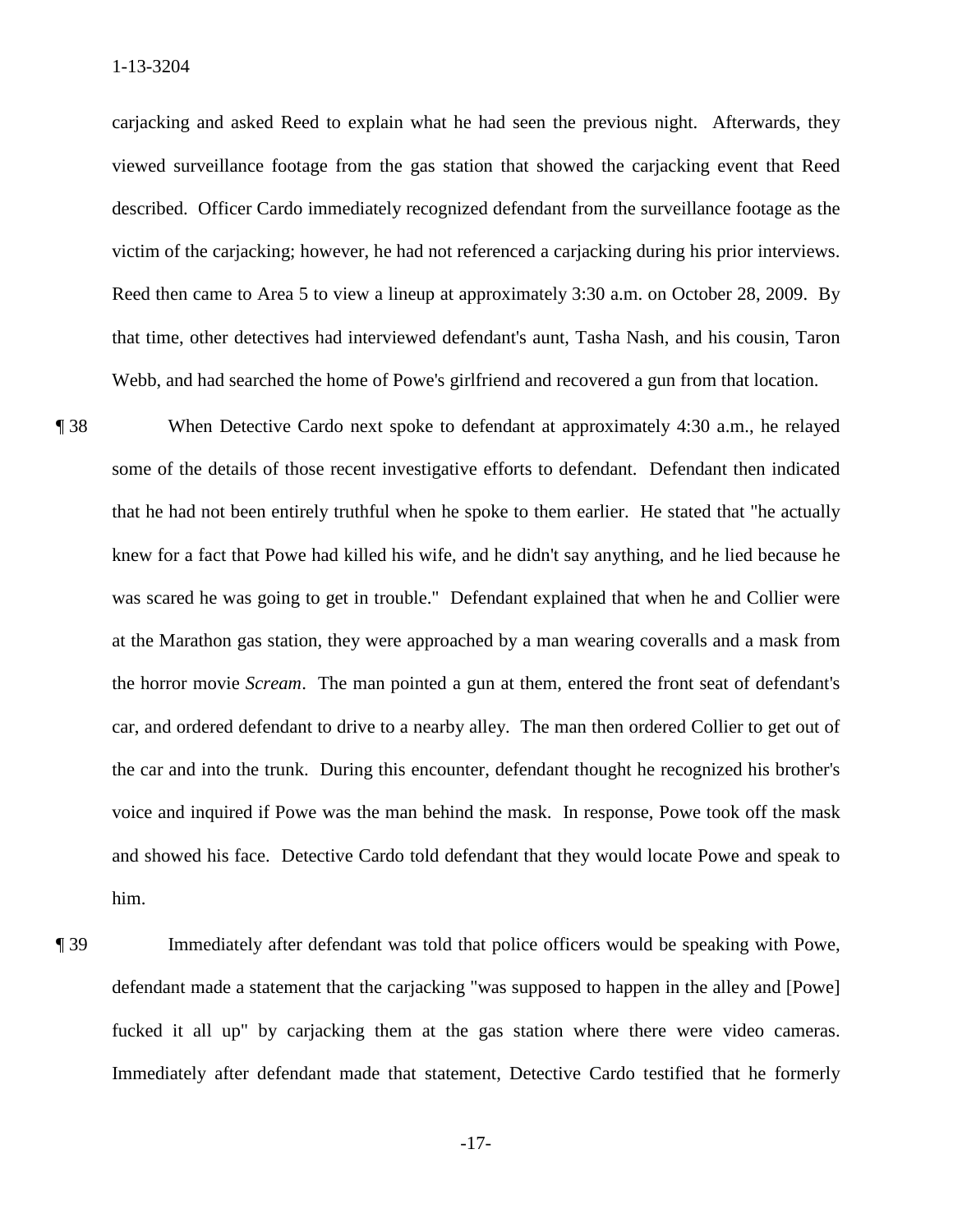arrested defendant for Collier's murder and then moved him from the quiet room to Interview Room C and activated the electronic recording system. Defendant was then advised of his *Miranda* rights and proceeded to provide a videotaped account of his involvement in Collier's murder. The videotaped statement commenced at 4:56 a.m. and concluded at approximately 5:30 a.m.

 "going to be later on." Defendant said that Powe wanted him to "bring Collier to him" so that charge and he "didn't wanna see [his] brother go to jail." Defendant explained that he met up his way." Based on this conversation, Powe knew to get ready with a *Scream* mask and a gun. then drove to a nearby alley and Powe ordered Collier to get out of the car and into the trunk. ¶ 40 During his videotaped statement, defendant stated that Collier told him several weeks ago that Powe had raped her and that she was scared of him because he threatened to kill her if she reported the rape to the police. When defendant spoke to Powe, however, Powe acknowledged having sex with Collier, but said that the sex had been consensual. Thereafter, at approximately 2 p.m. on the day of the murder, Powe called defendant and asked where he and Collier were Powe could "take care of her." Defendant understood that to mean that Powe "was gonna kill" Collier. Defendant stated that he agreed to do it because Collier "was serious about the rape" with Collier that evening once she finished work and that he drove over to the Marathon gas station located at the corner of 59th and Elizabeth. He told Collier that he was going to pick up his brother. As they approached the area, defendant called Powe and told him that he was "on Once they arrived at the gas station, Powe approached them and entered the vehicle. Defendant When she did not immediately comply, Powe fired his gun into the air. After Collier got into the trunk, defendant drove back to his apartment and he and his kids went upstairs and Powe "drove off" with Collier. Powe was gone for about 45 minutes. When he returned to defendant's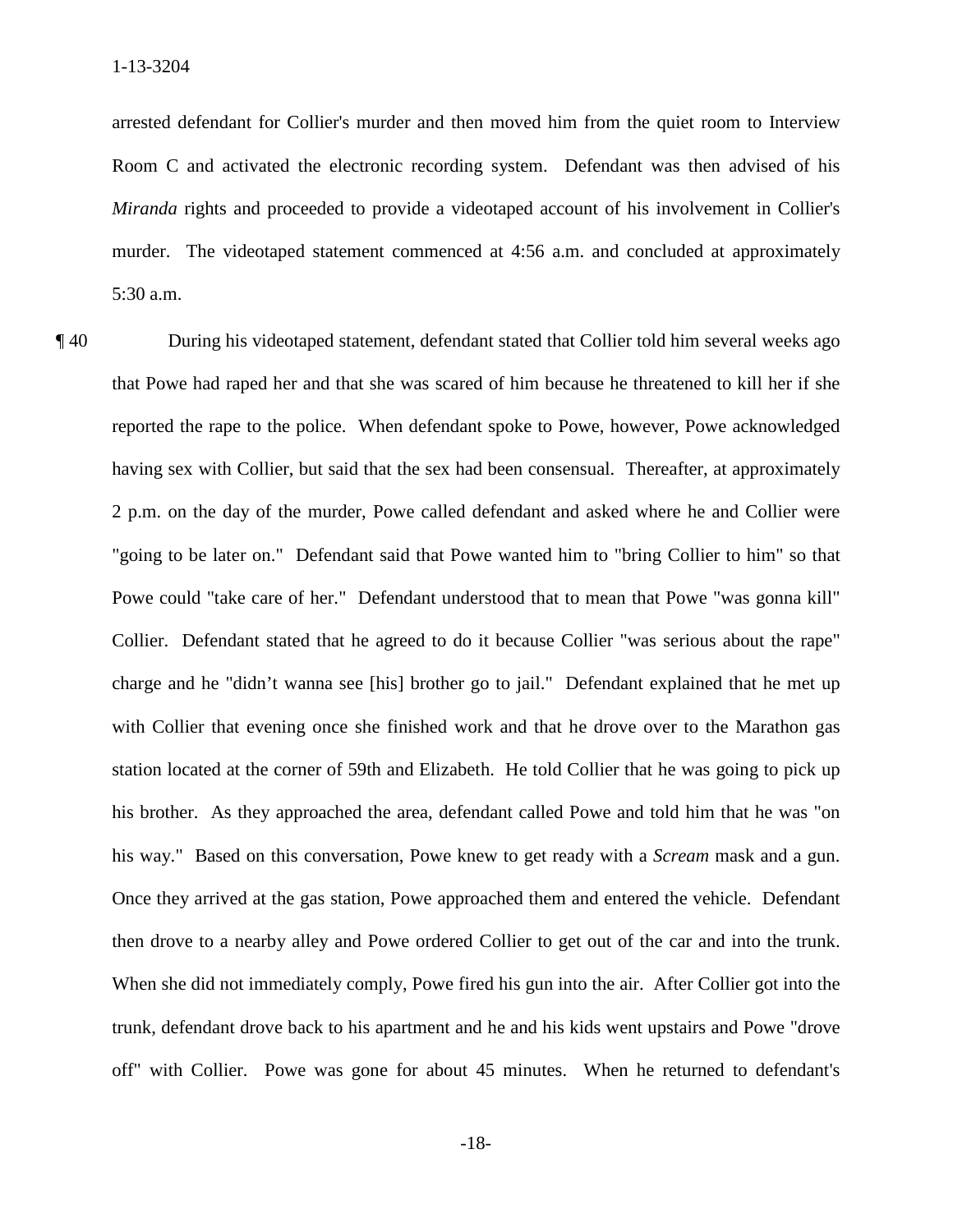apartment, Powe told defendant that he had "offed" Collier. Powe then put the jumpsuit and mask he had been wearing into a bag.

- ¶ 41 The following day, defendant called Maddox, who agreed to pick him and up and drive him to the police station. Defendant explained that he wanted to "cover[] [his] tracks." He said that it was "[his] idea" to make it seem like Collier had left town. When he arrived at the station, however, defendant was told that he had to wait 24 hours before he could file a missing persons report. After leaving the police station, he and Maddox took Powe to his girlfriend's house. Maddox then went to school. While Maddox was at school, defendant used his car to go to his
- Aunt Tasha's house because he "really needed to, to talk to somebody about what had happened."<br> **[42** Later that day, defendant met up with Maddox again. As they were driving back to and waited for a while for the police to arrive, but "they never did show," so he and Maddox left stated that his wife was missing rather than dead. Later that evening, police arrived at his apartment. defendant's apartment that evening, defendant saw his car. He explained that Powe had told him that he had left defendant's car "somewhere in the neighborhood," but defendant did not know where Powe had left it until he saw it in an alley. Once he saw his car, defendant knew that Collier was dead and that she was in the car. He did not want to approach the vehicle because he "didn't wanna see her in there." Maddox "didn't know nothing at all" about what had happened, and approached defendant's vehicle and told defendant to call the police. Defendant called 911 to put defendant's children to bed. Defendant acknowledged that he lied during the 911 call and
- tendencies," and that they were going to be getting a divorce. **143** During his statement, defendant said that Collier knew that he "had homosexual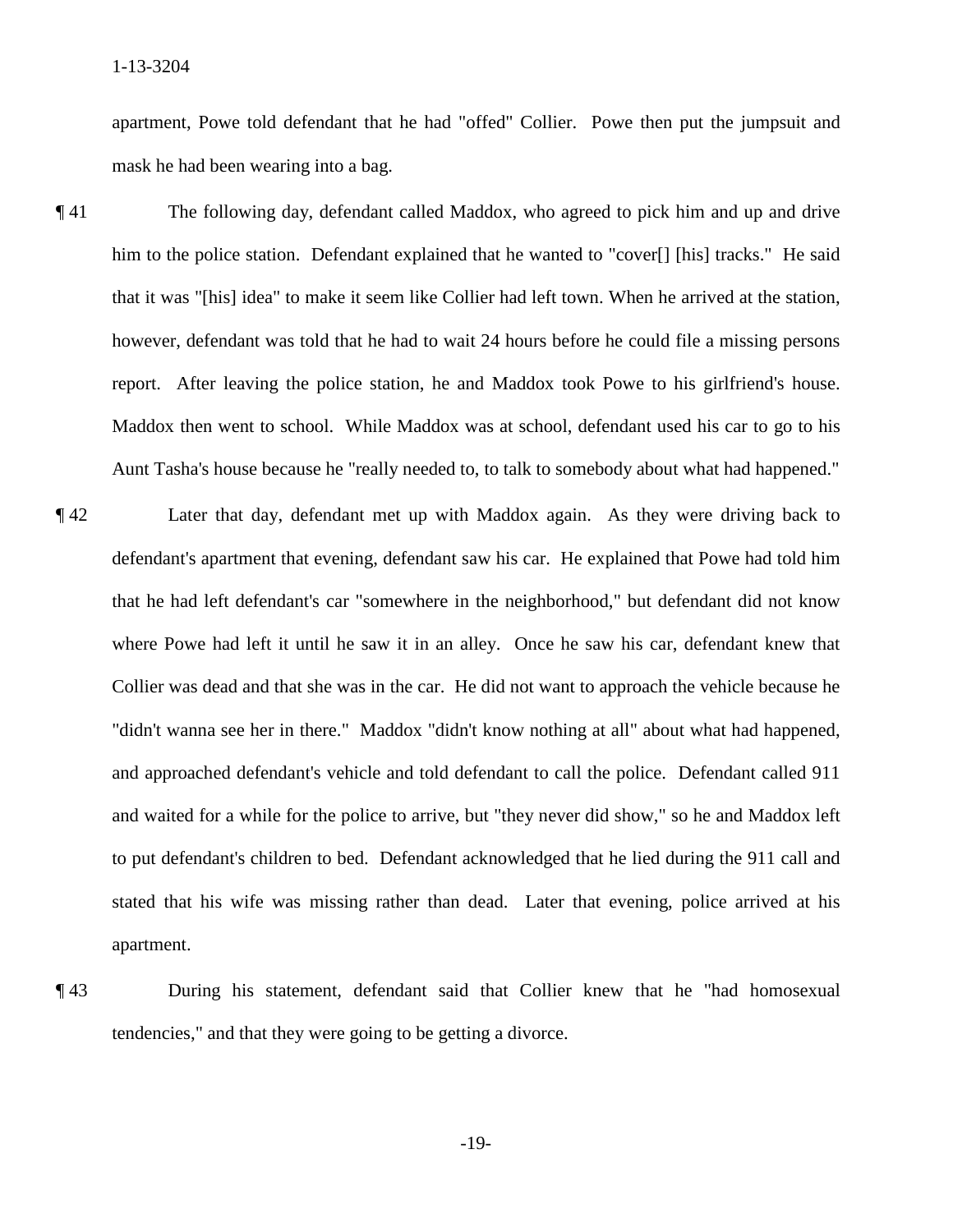¶ 44 After providing this initial statement, Detective Cardo testified that two additional videotaped interviews were conducted with defendant that day as the investigation progressed. deployed. He further acknowledged that he had financial issues. In a subsequent interview, defendant acknowledged that he was the beneficiary of several life insurance policies that he obtained during his employ with the Illinois National Guard and would receive over \$100,000 if and when Collier died; however, defendant denied that he ever mentioned the policies to Powe. He further denied that the insurance money was a motive for Collier's murder. Defendant, however, did acknowledge that he had increased the amount of one of the insurance policies recently, but explained that he did so because he was expecting to be

- mother, who signed a consent to search form. During the course of their search of the house, **f** 45 Chicago Police Officer Scott Korhonen testified that he and several other officers were assigned to locate codefendant Powe. Based on information that they had received, the officers believed that Powe might be staying with his girlfriend, Benita Wallace. As a result, at approximately 10 p.m. on October 27, 2009, they went to Wallace's house located at 5929 South Racine and knocked on the door. The officers explained the reason for their arrival to Wallace's police recovered a loaded blue steel semi-automatic handgun in Wallace's downstairs bedroom. The gun had been hidden in between two mattresses. Edwin Jones, an evidence technician with the Chicago Police Department, recovered and inventoried the weapon and magazine clip in accordance with police protocol. Jones also recovered and inventoried additional items belonging to Powe, including some clothing, a bag, and a wallet containing identification cards.
- ¶ 46 Doctor Lawrence Cogan, a former medical examiner with the Cook County Medical Examiner's Office, testified that he performed Collier's autopsy. She had been shot twice in her head and had a bruise on her chin. He testified that it was apparent that Collier had been in close

 $-20-$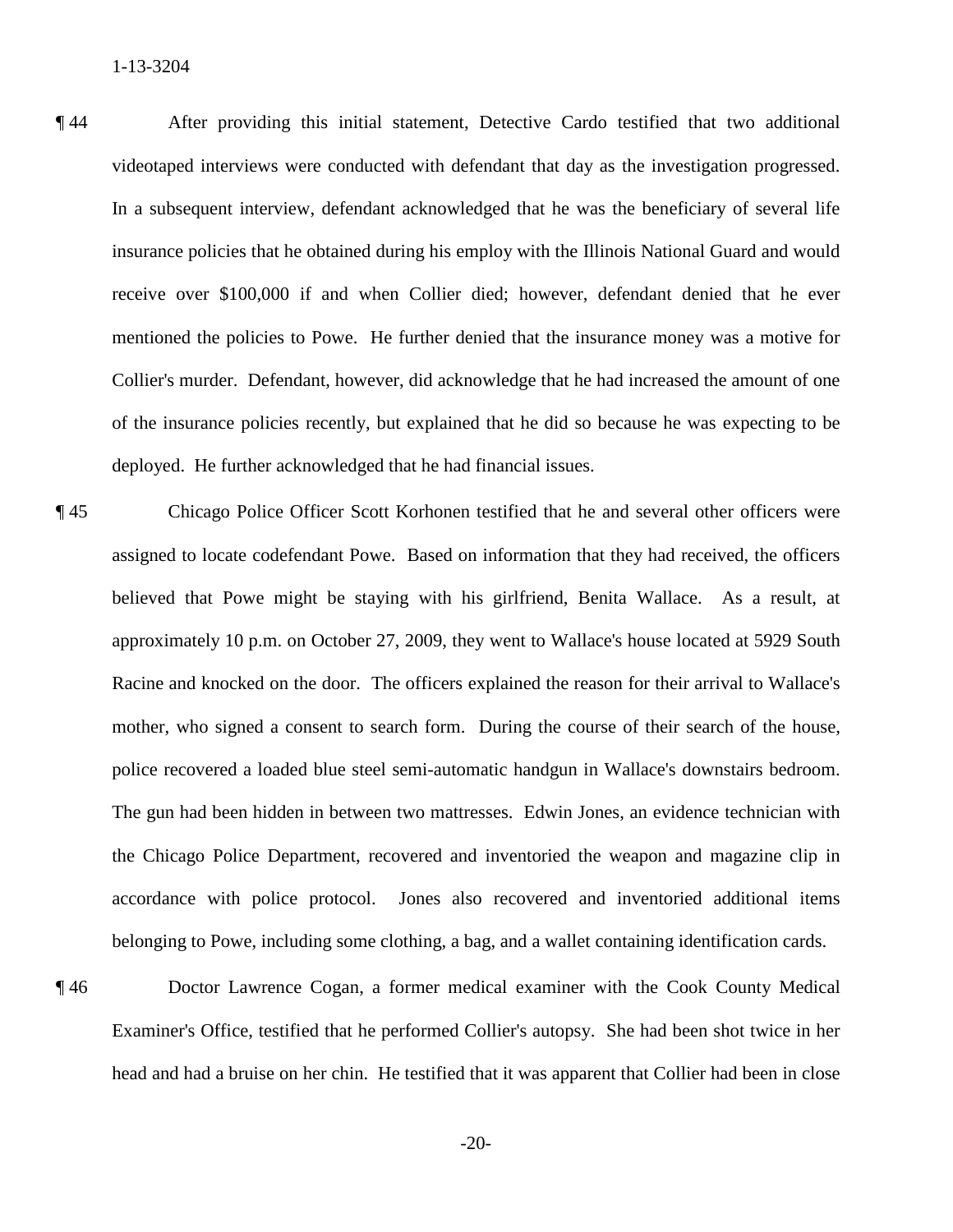ballistics evidence in an envelope for subsequent analysis by personnel at the Illinois State Crime classified the manner of death as a "homicide." proximity to the weapon when it was discharged. He estimated that the gun was held "18 inches or less" from Collier's head when it was fired. During the autopsy, Doctor Cogan recovered one "pretty much" intact bullet and fragments of another bullet from Collier's head. He placed the Laboratory. Doctor Cogan testified that Collier died from "multiple gunshot wounds" and he

- ¶ 47 Justin Barr, a firearms identification expert employed by the Illinois State Police Crime Lab, testified that he was responsible for analyzing the ballistics evidence recovered in connection with Collier's death. He confirmed that the bullet and bullet fragments recovered from Collier's head were .38 caliber bullets and further confirmed that they had been fired from the gun recovered at the residence of Wallace, codefendant Powe's girlfriend.
- that he processed the blue Monte Carlo for fingerprints. He testified that he was able to recover Crime Lab for fingerprint analysis. ¶ 48 Matthew Savage, an evidence technician with the Chicago Police Department, testified a print from the middle interior portion of the trunk lid. Savage indicated that the interior portion of the trunk lid was not a place that someone would normally touch if they were opening or closing the trunk of their vehicle. The fingerprint was "lifted" and sent to the Illinois State Police
- Collier's left thumb. ¶ 49 Joseph Wohrstein, a latent fingerprint examiner with the Illinois State Police, testified that he analyzed the fingerprint evidence submitted in connection with this case. He confirmed that the latent print recovered from the interior portion of the Monte Carlo's trunk was left by
- Theresa Jones, Collier's mother testified that she spent the morning of October 25, 2009, with her daughter, until Collier left for work that afternoon. Her daughter was scheduled to work

 $-21-$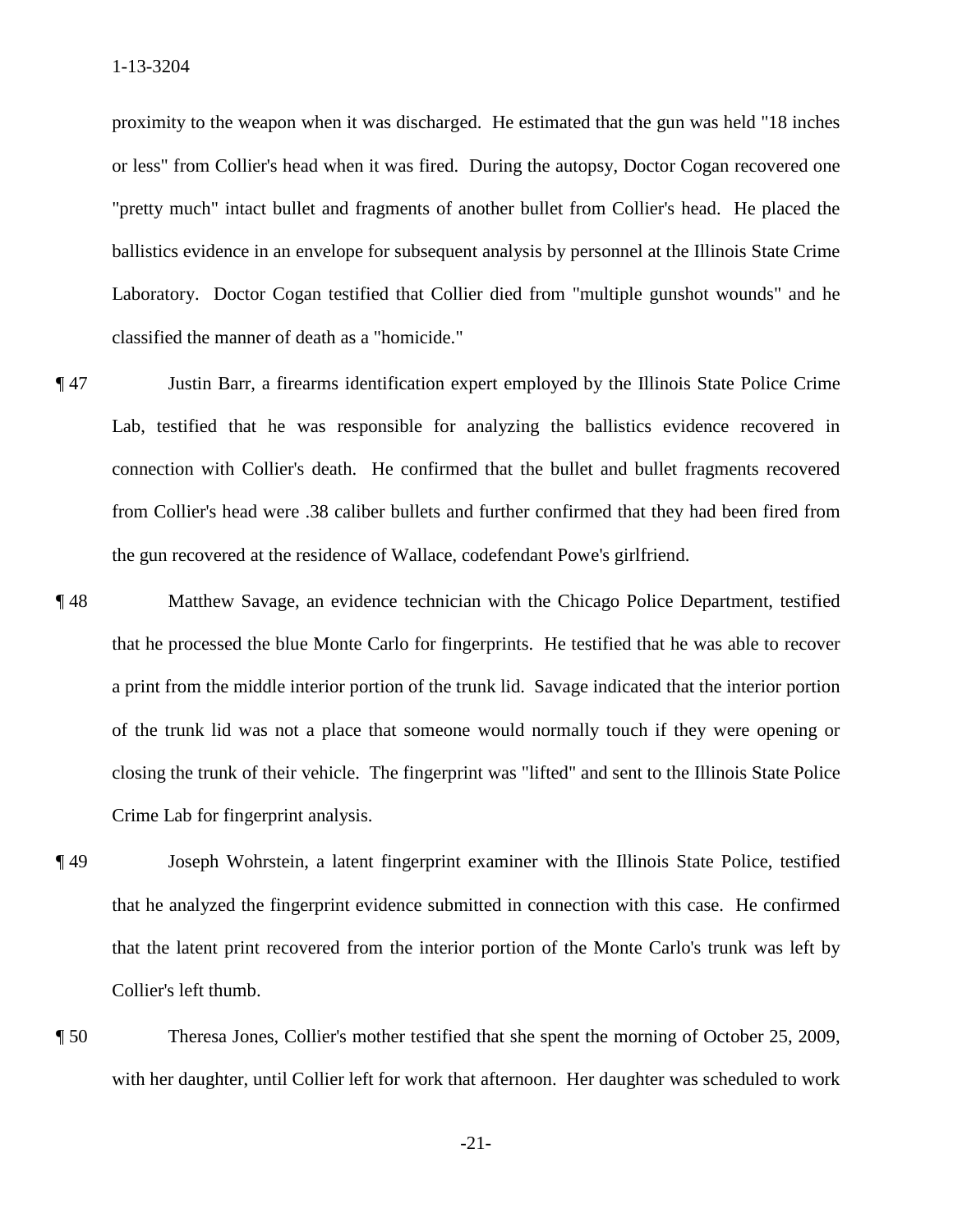until approximately 11 p.m. Jones further testified that defendant arrived at her house the following morning and informed her that he had not seen Collier since approximately 1 a.m. on October 26, 2009. Both agreed to call the other if they heard from Collier.

 his pocket. Reed testified that it "looked like [the masked man] was going for a gun;" however, day and reviewed the gas station's surveillance footage. Reed testified that he was then called ¶ 51 Charles Reed, an employee of the Marathon gas station located near the intersection of 59th Street and Elizabeth, testified that at approximately 12:30 a.m. on October 26, 2009, he heard someone screaming "help, help." When he looked in the direction of the gas pumps, Reed saw that defendant was the individual screaming and noticed that another man was approaching defendant. The other man was wearing a mask from the horror movie *Scream* and motioned to he did not actually see the man pull out a weapon. Reed then observed defendant enter the driver's seat of the vehicle and the masked man enter front passenger-side of the vehicle. After both men were seated in the vehicle, the car left the gas station. Reed then called the police to report a carjacking. Reed testified that investigating officers arrived at the gas station later that upon to view a lineup on October 28, 2009. During that lineup, Reed identified defendant as the man who he heard yelling for "help" at the gas station.

 that he had with Powe, his "favorite cousin," relating to Collier's murder. The first conversation ¶ 52 Taron Webb, defendant and codefendant Powe's first-cousin, detailed two conversations occurred sometime in early October 2009 when Powe came to Webb's house. At that time, Powe relayed that defendant wanted him to kill his wife so that defendant could cash in on the life insurance policy that he had acquired during his military career. Apparently, Collier had learned that defendant was gay and threatened to divorce him and take their kids away from him. Defendant believed that he would "get no money" and would lose his job if they divorced. Powe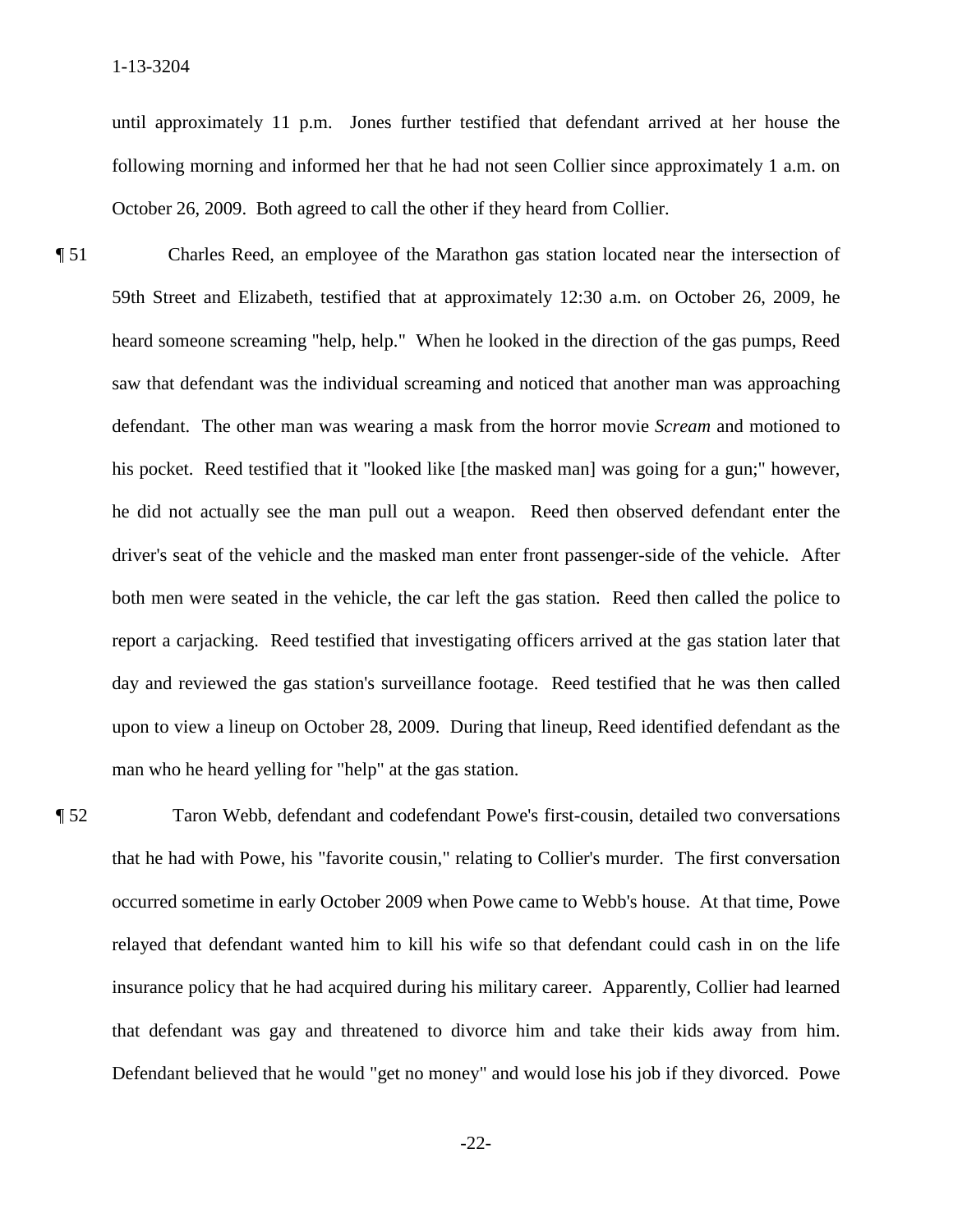told Webb that he had gone to Collier's house intending to strangle her; however, they ended up having sex and as a result, Powe "couldn't carry through" with killing her. Powe also told Webb that defendant was "mad as hell at him" when he found out that Powe failed to kill Collier. Powe was serious about intending to kill Collier Webb did not call the police after having this conversation with Powe because he did not believe.

- called him and said, "I got her, I got that bitch." Webb responded, "Oh, my god. Please don't about a woman whose dead body had been discovered in the trunk of a car. Based on his several police officers at a Citgo gas station located near his residence and the police drove him police officers who were investigating Collier's death. Webb confirmed that he had previously **Ferther** S3 Webb testified that he next heard from Powe on October 26, 2009. On that date, Powe tell me you did that." Powe responded that he needed to hang up, but that he would call Webb back later that day. Powe, however, never did so. Webb testified that he still did not believe that Powe was being truthful at that point. The following day, however, Webb saw a news segment conversations with Powe, Webb believed the dead woman was Collier. After conferring with his Aunt Tasha and his pastor, Webb called the police and relayed his concerns. Webb then met to the station to make a statement. He explained that he did not want the police coming to his residence because he did not want his other family members to know that he was meeting with seen Powe in possession of a scary Halloween mask.
- collect insurance proceeds. ¶ 54 On cross-examination, Webb acknowledged that he never told detectives about the first conversation he had with Powe about the strangulation attempt. Accordingly, he never mentioned defendant's name or told detectives that defendant wanted Powe to kill his wife to collect insurance proceeds.<br>-23-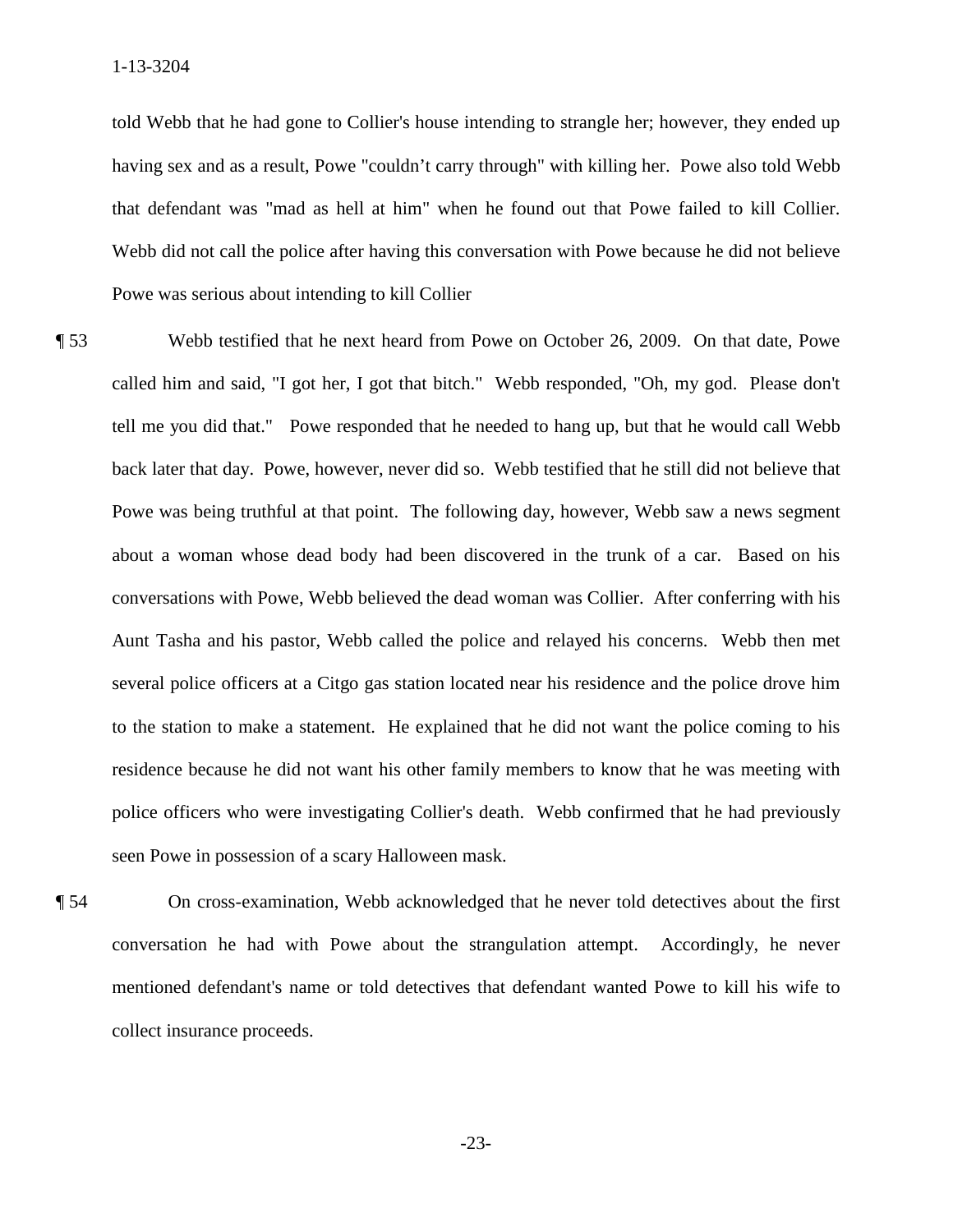- testified that she and defendant had developed a "great" relationship since that time. Nash testified that Collier was also aware of defendant's sexual orientation; however, she told Nash that she wanted to make her marriage work. ¶ 55 Tasha Nash, defendant and codefendant Powe's paternal aunt, testified that she knew that defendant was gay and was in a relationship with a man; however, not everyone in their family was aware of defendant's sexual orientation. She explained that defendant had been adopted when he was 2 years old and that he had reunited with members of the family in 2006. Nash
- Collier and she listened in on their phone call. Collier did not mention a rape and did not raise **That Shere is make her matrice work. The matrice work is made in that she met with both of her nephews approximately three weeks before** Collier's murder. On that occasion, defendant told her that Collier was accusing Powe of raping her at gunpoint and intended to report the crime to the police. Powe, however, denied raping Collier and explained that they had had consensual sex. Powe was "upset" and "real sad" over Collier's rape allegation and stated, "I've got to do something." Nash instructed Powe to call her voice during the call. After Powe concluded the phone call, the three of them agreed that Powe should avoid being alone with Collier.
- responded by saying "no." She did not ask Powe why he was trying to locate the ammunition. ¶ 57 Nash testified that she next heard from Powe on October 25, 2009. On that occasion, Powe called her and asked if she "had or knew someone with .38 shells." Nash, however, At approximately 10 p.m. the following evening, Nash received another phone call from Powe. He sounded "anxious" "agitated" and "hyper" and asked Nash if she would pick him up from his girlfriend's house. Because it was late, Nash refused. Powe then relayed that he had done "something stupid." After prodding Powe to tell her what he had done, he eventually told Nash that he "took [Collier's] car." When Nash suggested that he could "fix it" by simply returning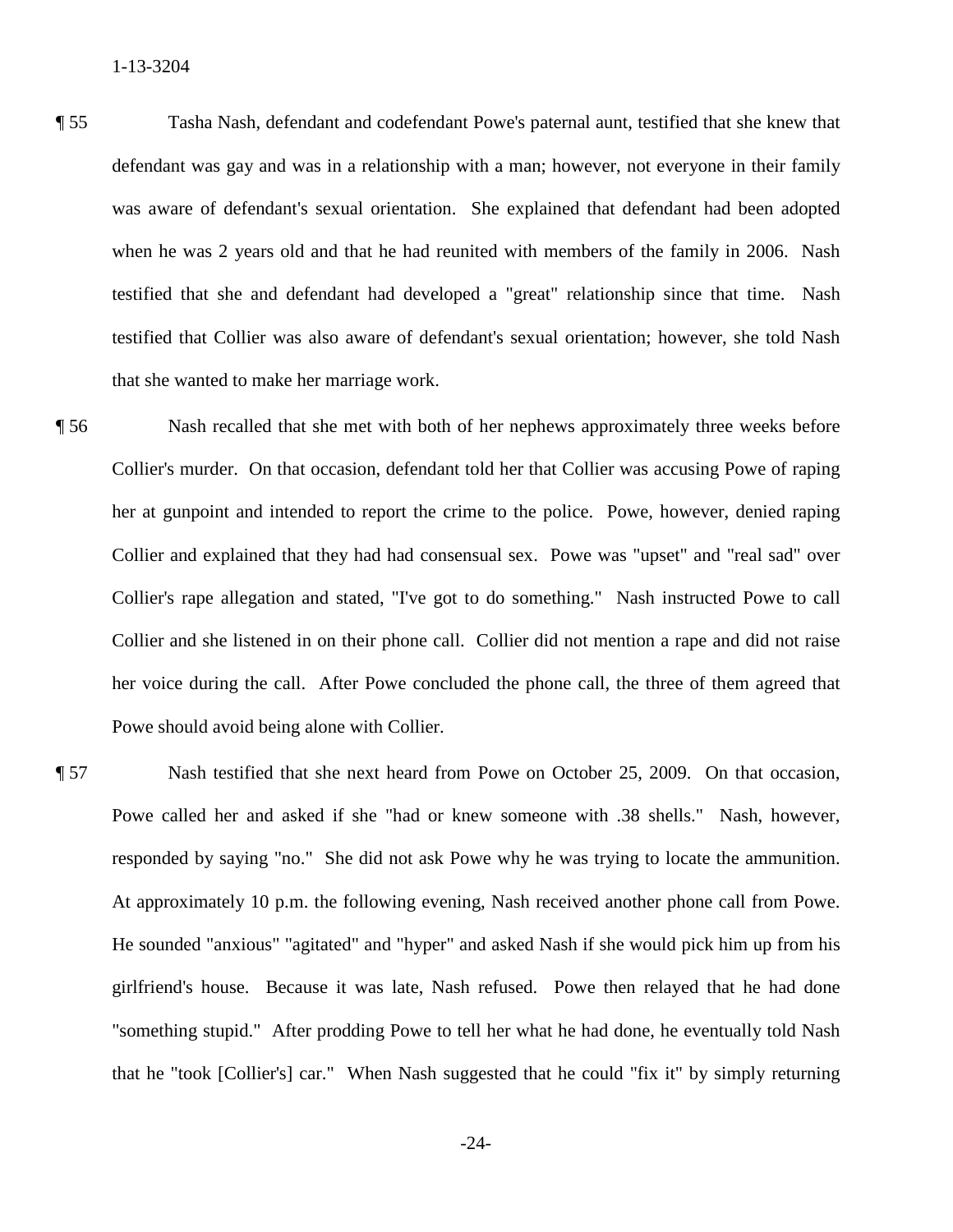in the trunk and they continued driving. Once they arrived at defendant's residence, defendant the trunk of the car and spoke to Collier. Powe told Nash that Collier expressed her love for her Collier's vehicle, Powe responded, "No, it's more than that." Powe then told her that he had pretended to carjack defendant, Collier, and their children at a gas station. After Powe entered defendant's vehicle, defendant drove to a nearby alley and stopped the car. Powe then put Collier exited the vehicle with his children. Powe then drove to another nearby alley where he popped children and began "begging and pleading" for life. She then asked to use the bathroom, which Powe allowed. Powe then shot Collier in the back of the head as she was reentering the trunk.

- been at a gas station and that Powe approached them wearing a mask and wielding a gun. When ¶ 58 After hearing Powe's account of Collier's death, Nash testified that she hung up the phone and called defendant. During their conversation, defendant told her that he and his family had Powe said he was carjacking him, Collier told him to "stop playing." After Powe entered their vehicle, they drove to a nearby alley where Powe put Collier into the trunk of the car. Defendant told Nash that they then drove over to his residence. At that point, defendant and his kids exited the vehicle and Powe drove off with Collier in the trunk of his car. Powe returned sometime thereafter and told defendant that he had killed Collier. Defendant told Nash that he subsequently went to the alley where Powe had left his car to check on his wife and found her dead body in the trunk.
- explained that she "didn't feel that it was real." In addition, she did not know the location of the the following day, Nash spoke to Webb, her other nephew. Nash subsequently spoke to ¶ 59 Nash testified that she did not call the police after speaking to her nephews. She alley in which defendant's vehicle was parked. After hearing about Collier's murder on the news detectives at the police station later that day.

 $-25-$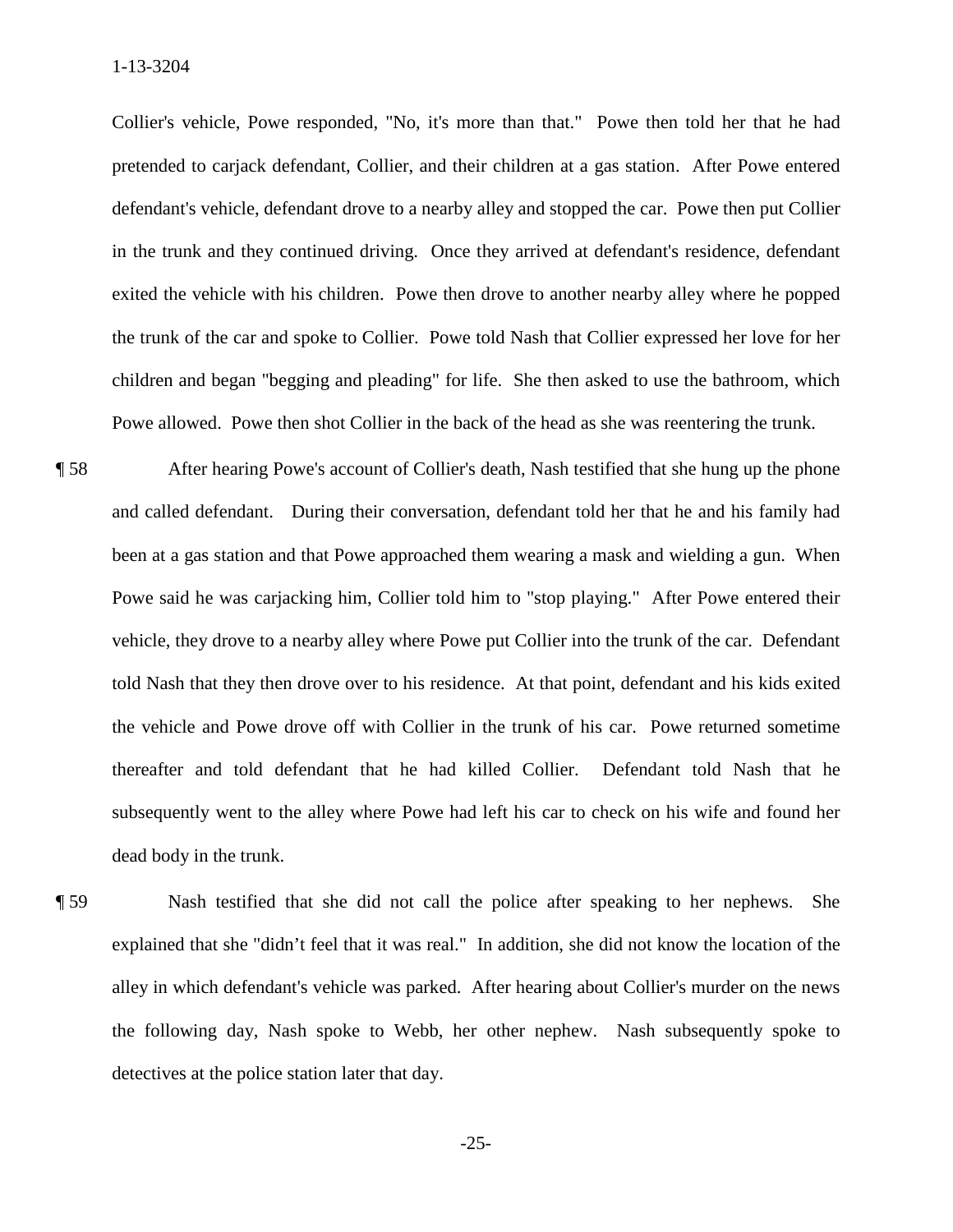day. She only mentioned her prior conversations with Powe. She also failed to mention her ¶ 60 On cross-examination, Nash acknowledged that during her conversations with detectives on October 27, 2009, she did not mention the phone call she had with defendant the previous conversation with defendant when she previously testified before the grand jury. Nash further acknowledged that Powe never told her that he killed Collier because defendant wanted him to do so. In fact, Powe never told her that defendant was involved in any kind of plan to kill his wife. Similarly, defendant never told her that he knew that Powe was going to kill Collier; rather, he simply told her that Powe killed his wife.

 October 27, 2009, and conducted a search of her home after her mother signed a form ¶ 61 Benita Wallace, codefendant Powe's girlfriend, testified that Powe periodically stayed at her residence, located at 5929 South Racine, the week before Collier's murder. Her home is located approximately half a block away from the Marathon gas station where Reed worked. Wallace recalled that Powe received a phone call sometime after 11 p.m. on October 25, 2009. After receiving the call, Powe left her house and did not return until approximately 8 a.m. the next morning. Wallace testified that police arrived at her residence sometime around 10 p.m. on authorizing the search. During the search, police recovered a gun hidden between several mattresses. Wallace testified that she had never seen the gun before and did not know that it was there. Wallace, however, had seen Powe in possession of a *Scream* mask.

 During that conversation, defendant informed him that his wife and car were both missing and ¶ 62 Joshua Maddox provided testimony consistent with the testimony he provided during the hearing on defendant's motion to quash his arrest, but provided additional detail about his interactions with defendant on October 26, 2009. Specifically, he testified that he spoke to defendant, with whom he had an "intimate" relationship, at approximately 7 a.m. that morning.

 $-26-$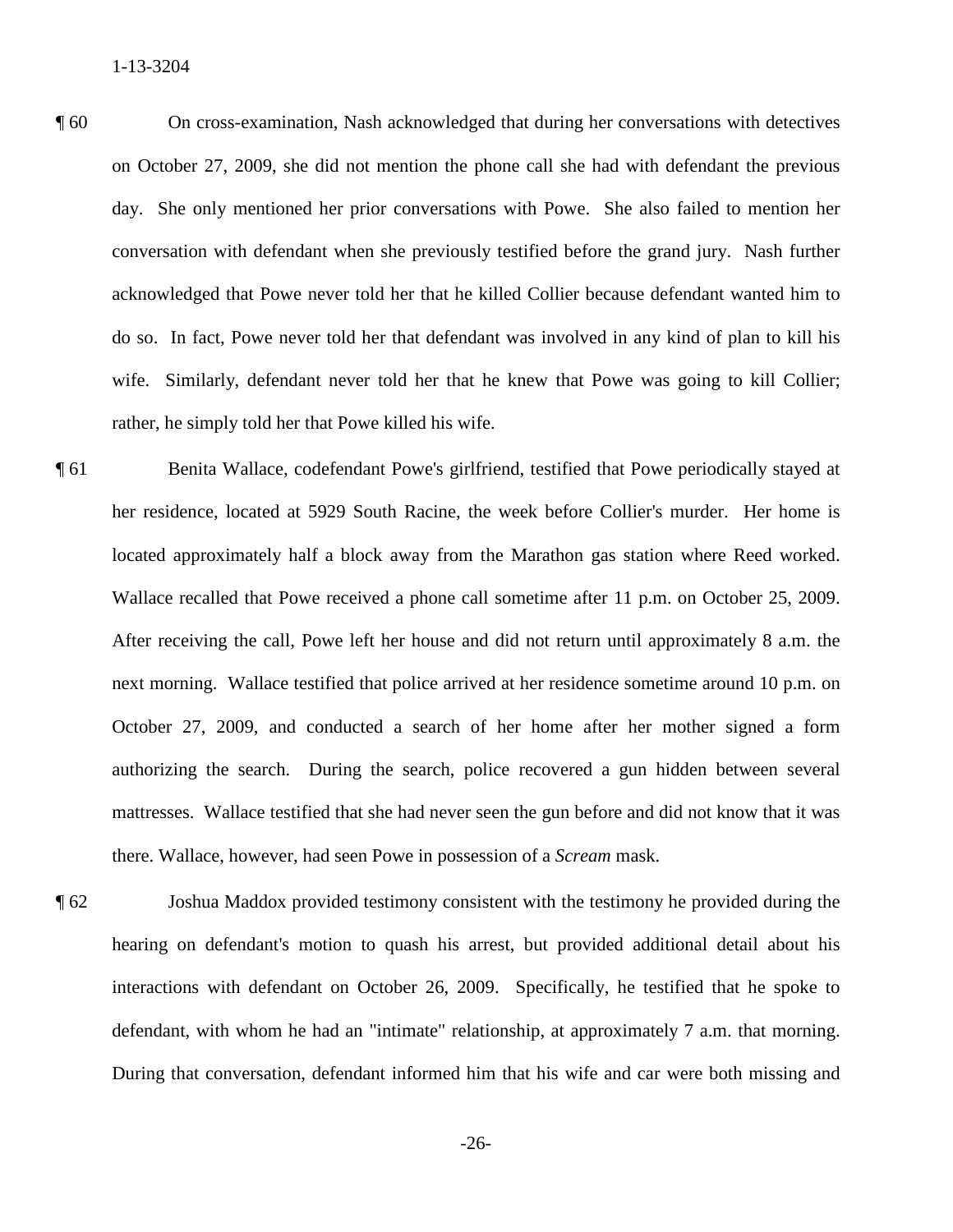1-13-3204

 that he had not received any responses from her via text message. Defendant also informed him that his kids needed to get to day care and Maddox offered to drive them. When Maddox arrived at defendant's residence, defendant, his kids, and Powe came out and entered Maddox's car. defendant's kids at daycare, the three men drove to a local police station so that defendant could minutes later. Afterwards, the men drove to a "storefront church." Powe then exited the vehicle testified that he was not paying close attention to Powe or what he was holding in his hands. Maddox testified that he knew Powe, but that they were not good friends. After dropping off report his wife missing. Defendant entered the police station alone and exited approximately 10 while carrying a balled up "jacket or something" and walked behind the church. Maddox Powe reentered the vehicle a few minutes later. Maddox did not notice whether Powe was holding anything in his hands when he returned to the vehicle. Maddox and defendant then dropped off Powe somewhere nearby.

 "ransacked" and suggested that defendant call the police. Neither he nor defendant opened the trunk. Defendant then called 911 and they waited approximately 30 minutes for police to arrive. ¶ 63 Later that evening, Maddox was driving around the northwest side of the city with defendant and his kids. Maddox testified that he was not familiar with the exact area and was following defendant's directions. As they passed an alley, defendant stated: "I think I just saw my car." Maddox testified that they circled back to the alley and confirmed that defendant's car was parked in the alley. Maddox looked inside of the car and noted that it appeared to be When police did not respond by that time, they left the alley and drove to defendant's apartment. Maddox acknowledged that defendant never told him or the 911 dispatcher that he had been the victim of a recent carjacking.

 $-27-$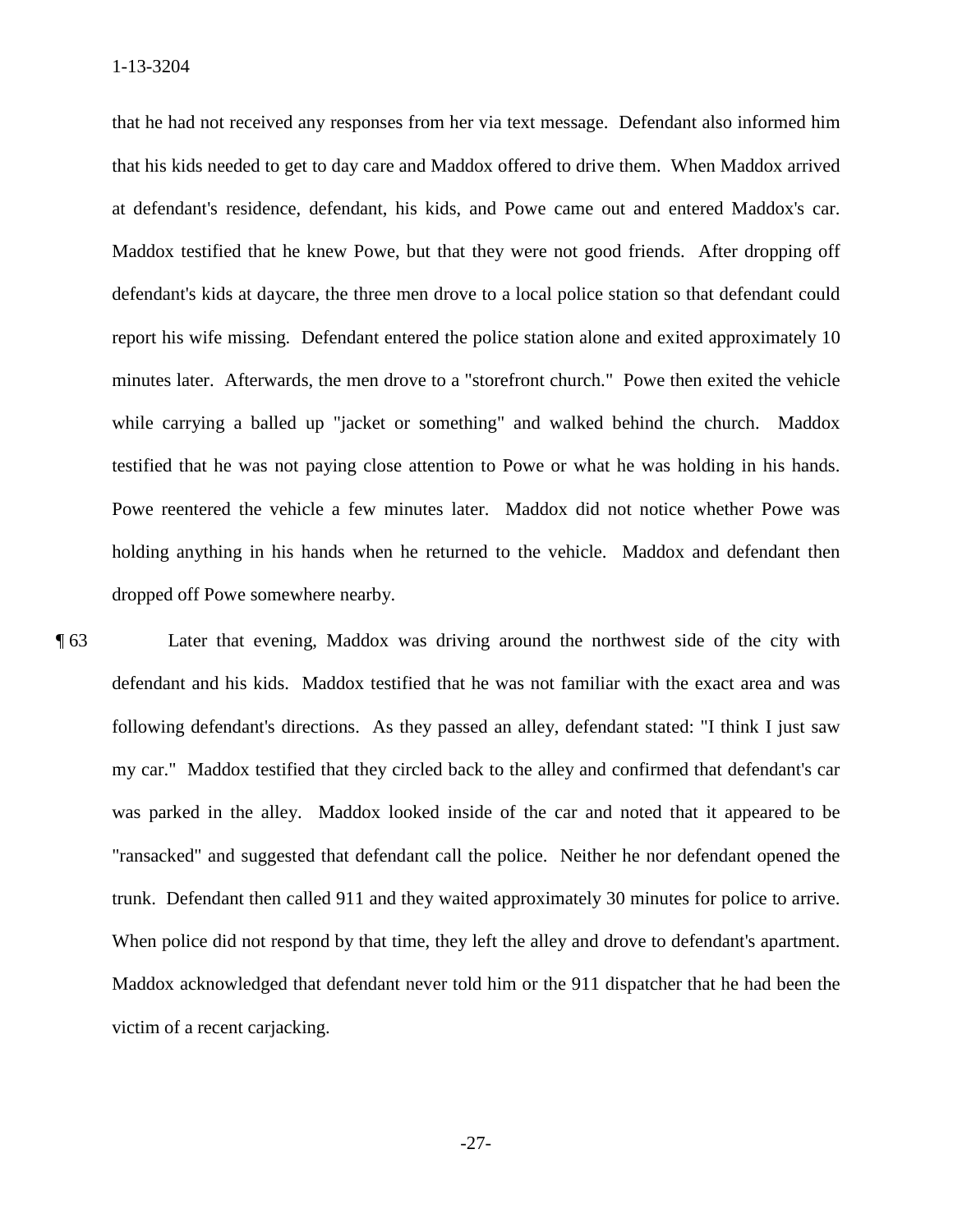- ¶ 64 Maddox testified that police officers arrived at defendant's house later that night. Both men were taken to the Area 5 police station in handcuffs. He estimated that he was held at the station for over 24 hours and said that it was "inconvenient." However, he acknowledged that he wanted to assist the police with their investigation when he learned that Collier had been shot in the head.
- ¶ 65 Since defendant's arrest, Maddox testified that he has continued to talk to him via telephone approximately twice per week. He was initially unaware that the specific crime with which defendant was charged was murder.
- records from the Illinois Secretary of State's Office established that a blue Monte Carlo with VIN ¶ 66 The parties stipulated defendant was the named beneficiary of two insurance policies underwritten by New York Life Insurance Company that "covered the life of Kenyatae Collier." The policies were for \$100,000 and \$5,000 respectively. The parties further stipulated that number 2G1WX15KO19172843 was registered to defendant.
- policy to \$100,000. She testified that \$100,000 is the maximum amount of money that a service ¶ 67 Sergeant Sarah Campbell with the Illinois National Guard confirmed that on June 10, 2009, defendant completed a form to increase the amount of spousal coverage in his insurance member can take out on the life of his or her spouse. Sergeant Campbell further testified that \$100,000 is also the default amount of coverage for anyone insured under the service member group life insurance policy.
- After presenting the aforementioned evidence, the State rested its case-in-chief. ¶ 68 After presenting the aforementioned evidence, the State rested its case-in-chief. Defendant elected not to testify and the defense called no witnesses. Upon receiving relevant instructions, the jury commended deliberations and returned with a verdict finding defendant guilty of first degree murder and aggravated kidnapping. The cause then proceeded to a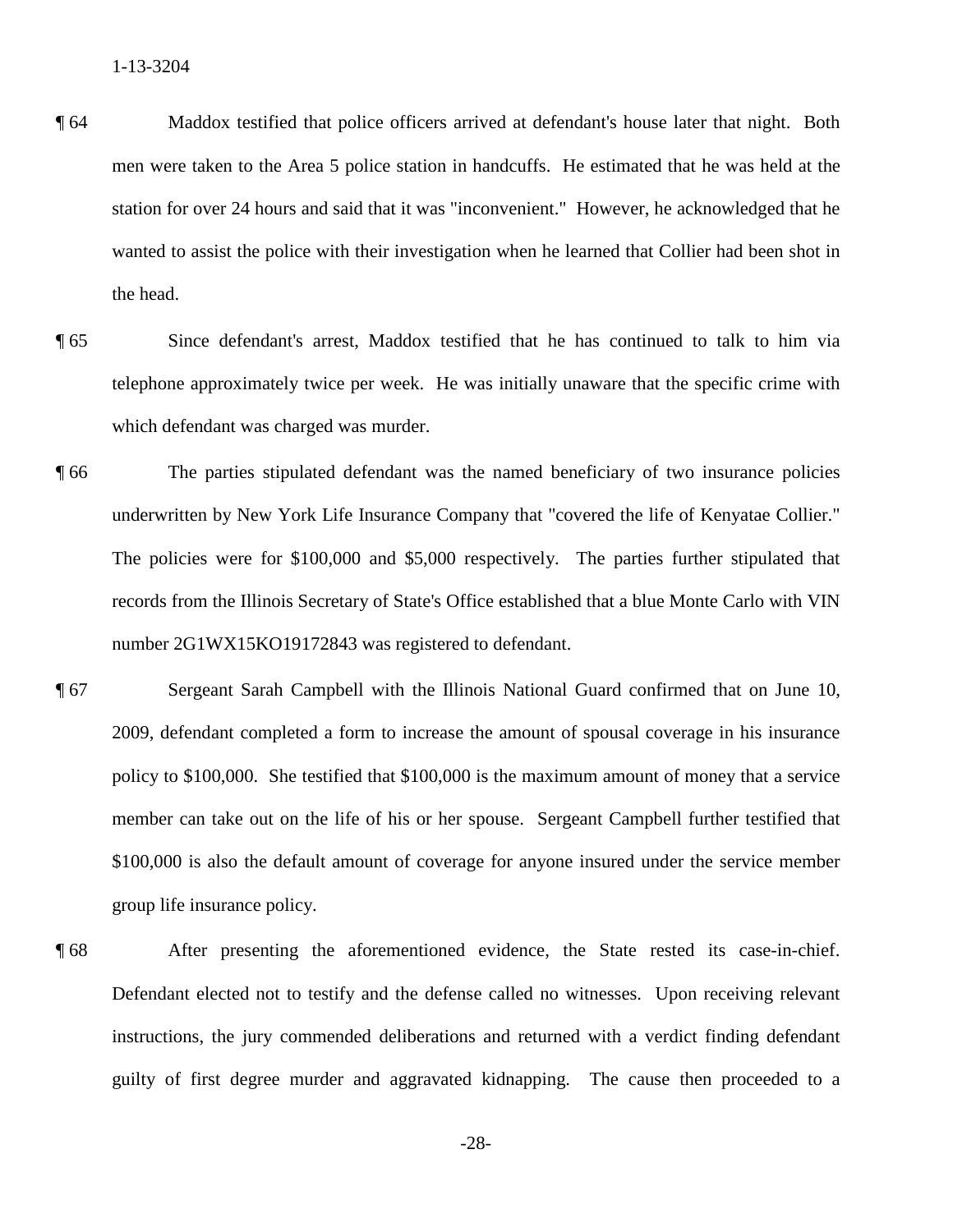considering the aggravating and mitigating factors, the circuit court sentenced defendant to 75 sentencing hearing where the circuit court heard evidence in aggravation and mitigation. After years' imprisonment for first degree murder and 24 years' imprisonment for aggravated kidnapping, and ordered the sentences be served consecutively. Defendant's posttrial motions were denied. This appeal followed.

### ¶ 69 ANALYSIS

### ¶ 70 Motion to Quash Arrest and Suppress Evidence

- probable cause." As a result, he argues that the court should have suppressed "the fruits of his ¶ 71 Defendant first argues that the circuit court erred in denying his motion to quash his arrest and suppress evidence because he was unlawfully subject to arrest "where the police detained him at the station for 26 hours, while treating him as a suspect and working to develop unlawful arrest," including the discovery of Powe's gun and the Marathon gas station surveillance video as well as Reed's subsequent lineup identification.
- arrest and suppress evidence. The State argues that "the evidence at the hearing on defendant's ¶ 72 The State responds that the circuit court properly denied defendant's motion to quash his motion to quash arrest and suppress evidence demonstrated that defendant voluntarily went to the police station and cooperated with the police." Although defendant remained at the station for 26 hours, the State argues that he remained there voluntarily in an effort to try to "misdirect police," and as a result, the delay was due to defendant's own behavior. Accordingly, the State contends that defendant was not unlawfully seized in contravention of his constitutional rights.
- ¶ 73 A circuit court's ruling on a motion to quash arrest and suppress evidence, is subject to a two-part standard of review. *People v. Almond*, 2015 IL 113817, ¶ 55; *People v. Grant*, 2012 IL 112734, ¶ 12. The circuit court's factual findings and credibility determinations are accorded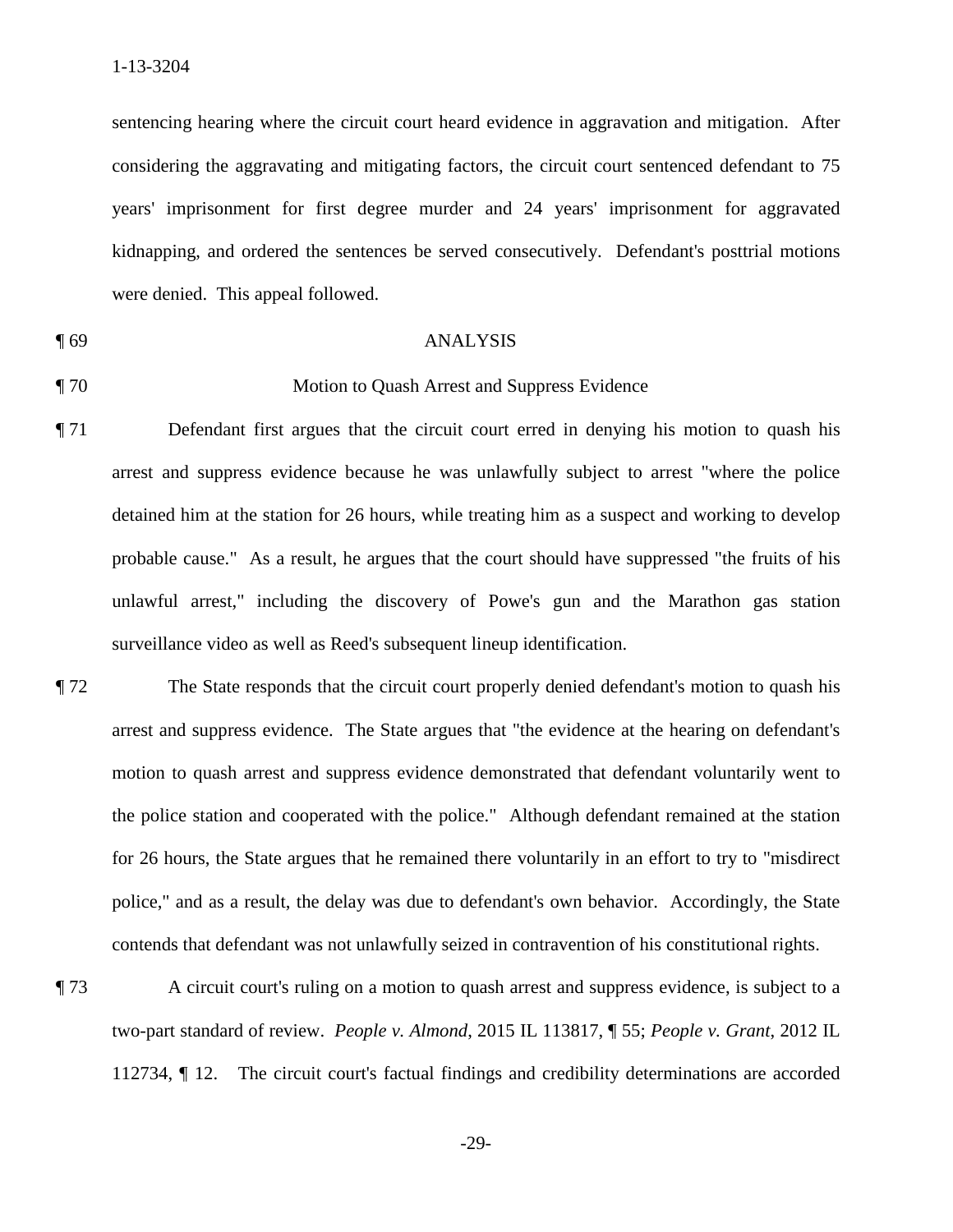great deference and will not be disturbed unless they are against the manifest weight of the evidence. *Almond*, 2015 IL 113817, ¶ 55; *Grant*, 2012 IL 112734, ¶ 12. The circuit court's review. *Almond*, 2015 IL 113817, ¶ 55; *Grant*, 2012 IL 112734, ¶ 12. A reviewing court may suppression hearing when considering the propriety of the circuit court's ruling. *Almond*, 2015 ultimate ruling as to whether evidence should be suppressed, however, is subject to *de novo*  consider the testimony adduced at trial in addition to the testimony presented during the IL 113817, ¶ 55.

 *People v. Bartlett*, 241 Ill 2d. 217, 226 (2011). Our supreme court has typically construed the Ill. 2d 165, 176 (2003); *People v. Anthony*, 198 Ill. 2d 194, 201 (2001). This constitutional guarantee "applies to all seizures of the person." *People v. Thomas*, 198 Ill. 2d 103, 108 (2001). citizen involves a seizure or restraint of liberty that implicates the fourth amendment." *Almond*, 2015 IL 113817, ¶ 56. For example, "consensual encounters do not implicate the fourth ¶ 74 A person's right to be free from unlawful searches and seizures is protected by both the federal and Illinois state constitutions. U.S. Const., amend. IV; Ill. Const. 1970 art. I, § 6; search and seizure provision contained in the Illinois state constitution in a manner consistent with the United State Supreme Court's fourth amendment jurisprudence. *People v. Gherna*, 203 It is well-settled, however, that "not every encounter between a police officer and a private amendment." *Gherna*, 203 Ill. 2d at 177; see also *Almond*, 2015 IL 113817, ¶ 56.

¶ 75 For purposes of fourth amendment analysis, a person is "seized" when, considering the totality of the circumstances, a reasonable person would believe that he was not free to leave and terminate the encounter. *Almond*, 2015 IL 113817, ¶ 57; *People v. Wead*, 363 Ill. App. 3d 121, 132 (2005). A court may consider a number of factors when determining whether an individual was subject to a seizure under the fourth amendment, including: the threatening presence of

 $-30-$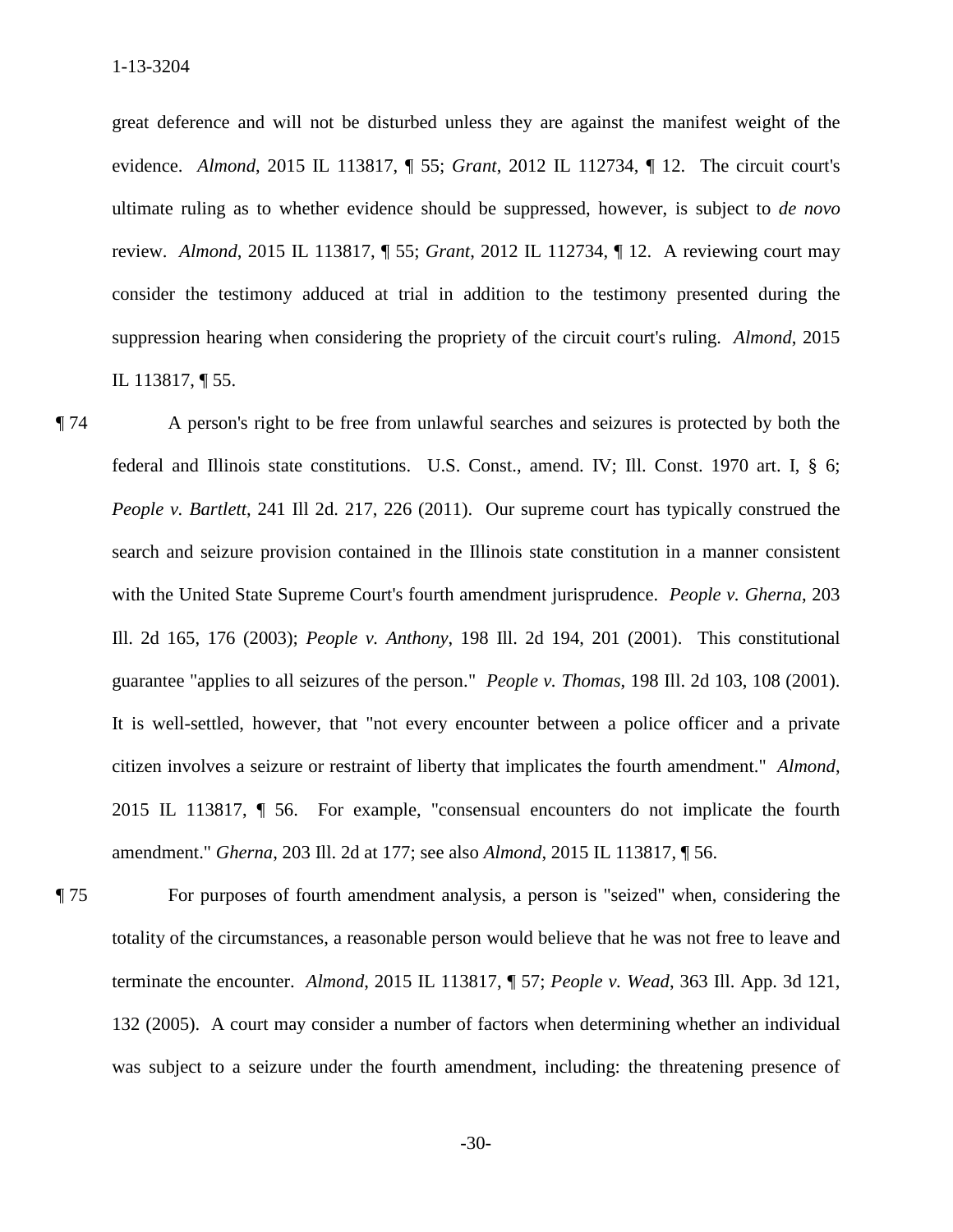113817, ¶ 57; *Wead*, 363 Ill. App. 3d at 132. multiple police officers; the display of weapons by an officer; some physical touching of the person by the officer; the officer's use of language or a tone of voice suggesting that the individual is compelled to abide by the officer's requests; and the occurrences of practices that accompany an arrest such as searching, booking, handcuffing, photographing and fingerprinting the individual. *United States v. Mendenhall*, 446 U.S. 544, 554-55 (1980); *Almond*, 2015 IL

 further found that the lack of probable cause did not warrant granting defendant's motion to ¶ 76 In this case, the circuit court found that police lacked probable cause to believe defendant was involved in Collier's death until he made his incriminating statement at 4:56 a.m. on October 28, 2009, or at some unspecified time shortly before he made that statement. The circuit court quash his arrest and suppress evidence because defendant voluntarily went to and remained at the police station, and was thus not the victim of an unlawful arrest. On review, we find no error.

 reasonably cautious person to believe that the arrestee has committed a crime. *People v. Wear*, defendant told police that Powe "fucked up" regarding the location of the staged carjacking, ¶ 77 As a threshold matter, we agree with defendant that police lacked probable cause to arrest him until he made an incriminating statement at 4:56 a.m. on October 28, 2009. Probable cause to arrest exists when the facts known to an officer at the time of the arrest are sufficient to lead a 229 Ill. 2d 545, 563-64 (2008); *Wead*, 363 Ill. App. 3d at 135-36. Up until the time that detectives had no reason to believe that defendant was involved in Collier's murder. Prior to defendant's statement, detectives conducted interviews with defendant's aunt, cousin and Powe's girlfriend. None of those witnesses mentioned defendant's involvement in Collier's murder; rather, each of them provided details implicating Powe. Even after Detective Cardo and his partner discovered the surveillance video of defendant getting "carjacked" at the Marathon gas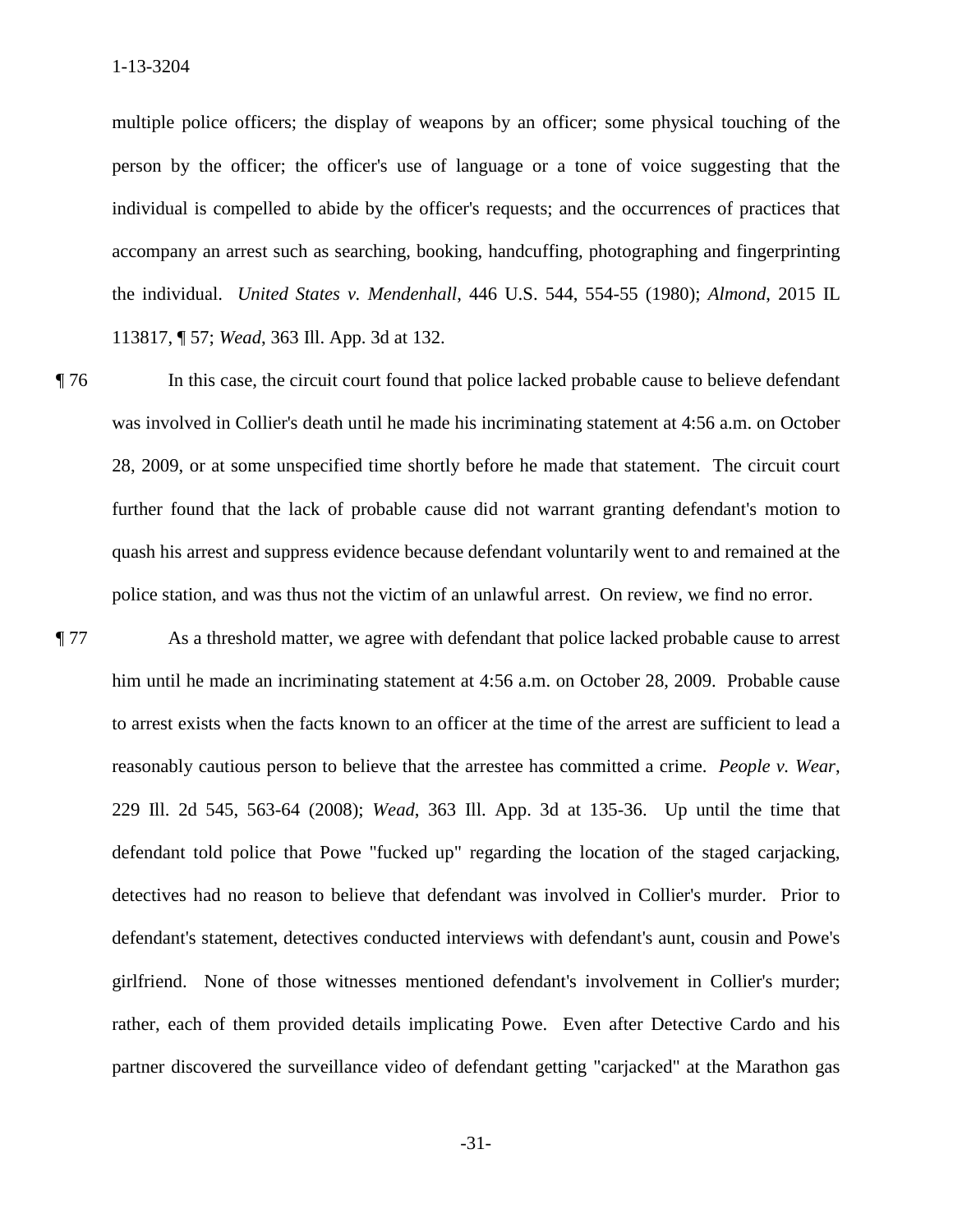was involved in Collier's murder. The lack of probable cause, however, is only problematic if station, they did not know that the carjacking was related to Collier's murder. We note that the gas station's surveillance video is not part of the record on appeal; however, based on the testimony of Reed and Detective Cardo, it does not appear that Collier was ever visible on the surveillance footage. Therefore, although defendant's failure to mention the carjacking appeared strange to Detective Cardo it would not lead a reasonably cautious person to believe defendant the defendant's encounter with detectives was not consensual.

 and then made a 911 call about discovering his vehicle. After defendant agreed to assist with their investigation, he and Maddox, who was present at his apartment, were driven to the station. determination to be against the manifest weight of the evidence. See *Almond*, 2015 IL 113817, ¶ ¶ 78 In this case, the evidence in the record established that six detectives dressed in plain clothes and riding in unmarked police cars went to defendant's residence a few hours after defendant placed a 911 call to report that he had found his missing vehicle abandoned in an alley, but that his wife's whereabouts were unknown. The detectives did not draw their weapons, but simply inquired whether defendant had placed the 911 call. After defendant confirmed his identity, defendant was asked if he would assist the detectives with their investigation and accompany them to the Area 5 police station. Detective McDermott classified the interaction as "casual" rather than confrontational and testified that defendant was not viewed as a suspect at this time. He explained that detectives simply knew that defendant had reported his wife missing Although Maddox testified that he and defendant were handcuffed, Detectives McDermott and Taraszkiewicz denied that either man was handcuffed and further denied that defendant was placed under arrest. The circuit court expressly found Maddox's testimony to lack credibility given his close relationship with defendant, and we do not find the court's credibility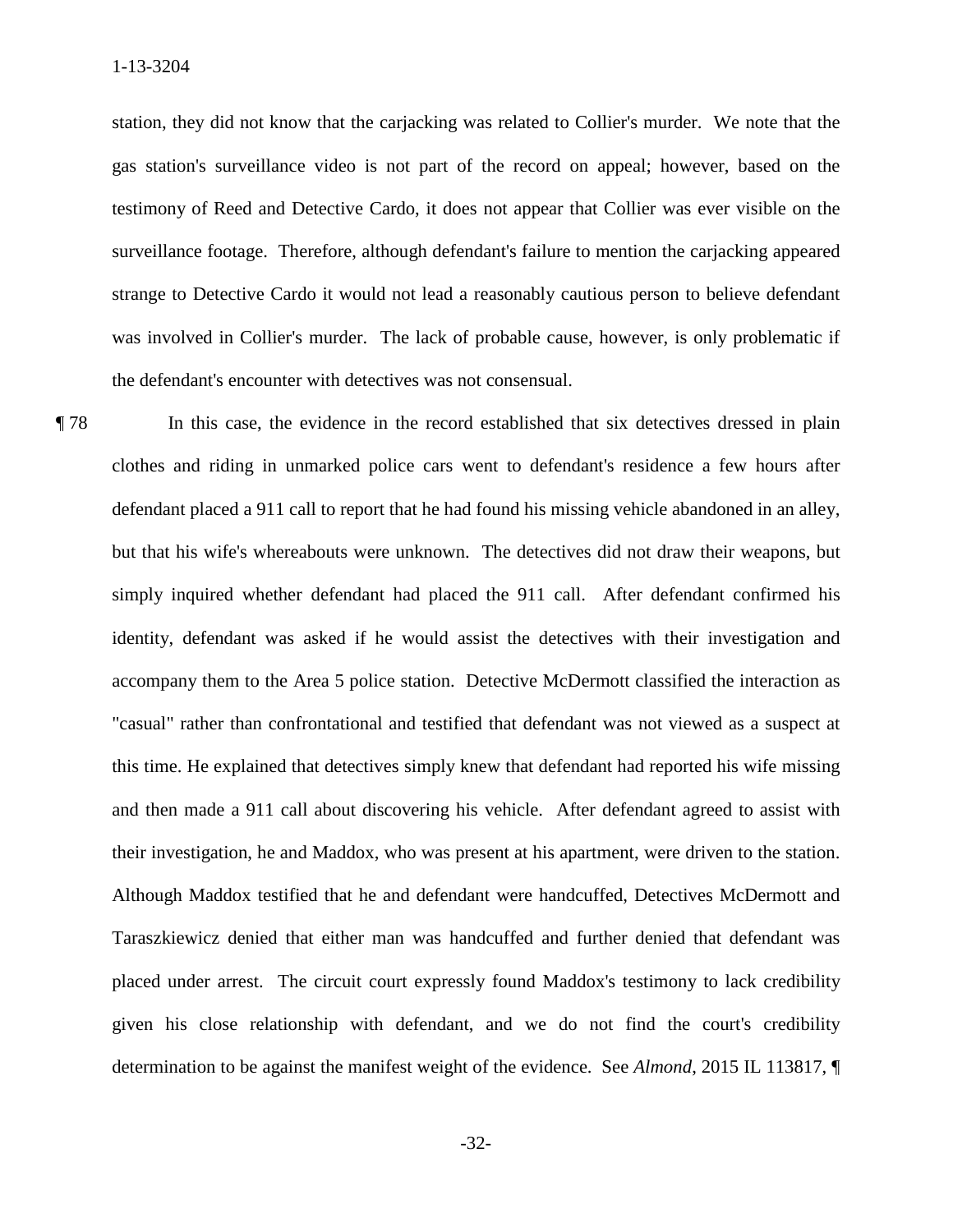63 (recognizing that when reviewing the circuit court's ruling on a motion to quash arrest and deference"). There is nothing about this initial encounter with police to suggest that defendant purportedly assist them with their investigation into his "missing" wife. This does not end our defendant after he arrive[s] at the station." *People v. Young*, 206 Ill. App. 3d 789, 801 (1990); suppress evidence, the circuit court's credibility determinations will be afforded "great was seized at his apartment; rather, it is apparent from the record that this was a consensual encounter and that defendant willingly accompanied detectives to Area 5 in an effort to inquiry, however, as it is well established that "the fact that a defendant initially accedes to a police request to accompany them to the police station does not legitimize the treatment of see also *Wead*, 363 Ill. App. 3d at 134 (recognizing that a defendant's voluntary act of going to the police station may become an involuntary act upon his arrival at the station where circumstances indicate that he was not free to leave).

was not fingerprinted or photographed. Instead, he was simply put into a small interview room. not automatically turn a voluntary encounter into a seizure under the fourth amendment. See, *e.g., People v. Hill*, 272 Ill. App. 3d 597, 603-04 (1995) (finding that the defendant was not defendant was told at the beginning of each brief interview that he was free to leave; however, defendant repeatedly indicated that he wanted to assist the police with their investigation into Collier's whereabouts. Detective Falk further testified that the door to the room remained ¶ 79 In this case, the record establishes that once defendant arrived at the Area 5 station, he Although defendant remained at the station for the next 26 hours, the mere passage of time does unlawfully seized where he voluntarily went to the police station and voluntarily remained there overnight until he made an inculpatory statement 23 hours later). In this case, defendant spoke to Detectives Taraszkiewicz and Falk on three separate occasions. Detective Falk testified that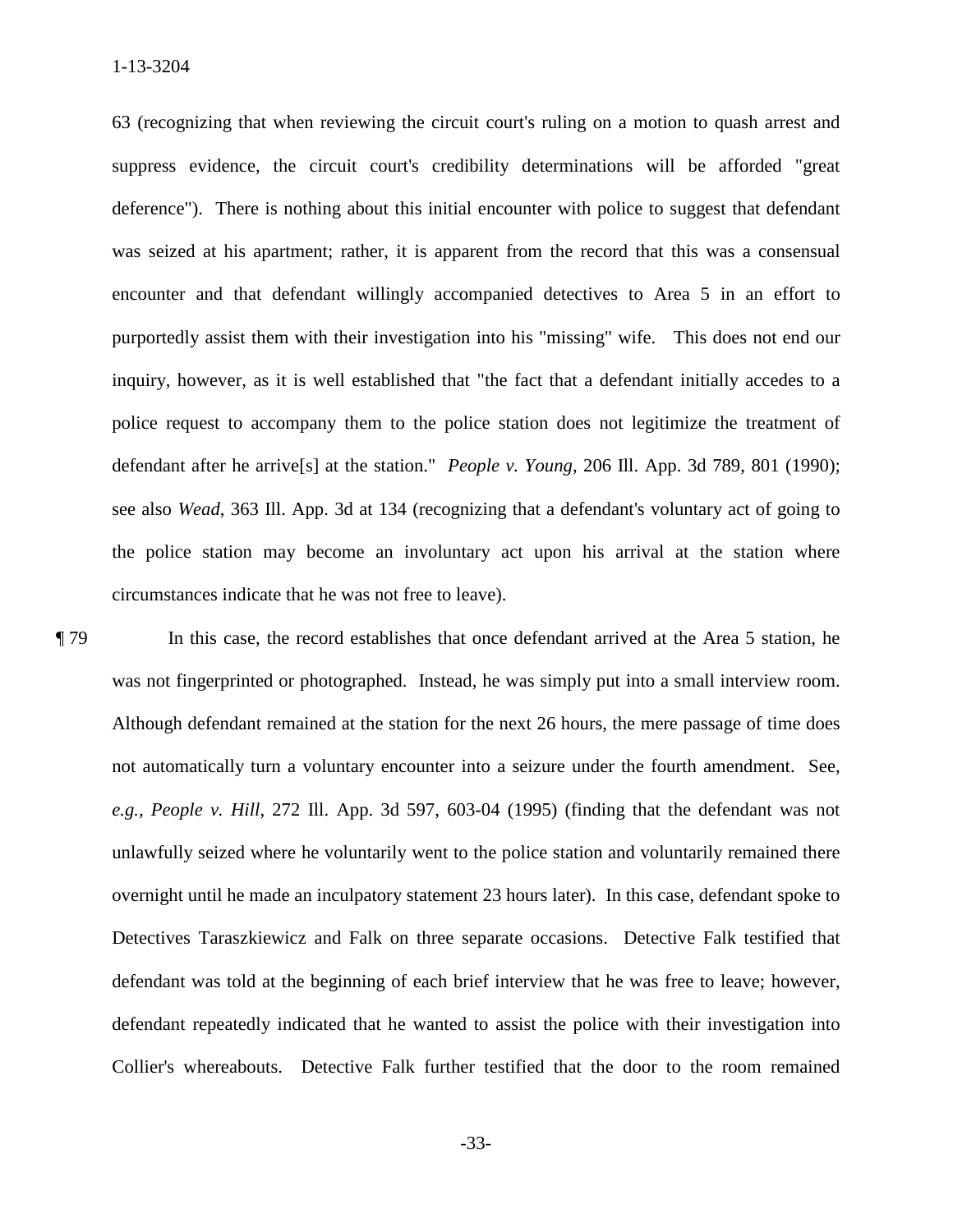and take smoke breaks while he remained at the station. *Cf. Young*, 206 Ill. App. 3d at 801 facilities, with the door closed" after his initial interview for approximately 16 hours and was never told he was free to leave). After speaking with Detectives Taraszkiewicz and Falk, defendant later conversed with Detective Cardo and his partner. Like his prior interviews, there the interview. In fact, Detective Cardo testified that defendant left the quiet room after his first unlocked during and after the interviews and that defendant was permitted to go to the bathroom (finding that the defendant was seized after he consented to accompany the police where he was interviewed and then subsequently left alone in a "small, windowless room, lacking basic was no evidence of coerciveness. Detective Cardo testified that the interview took place in a "quiet room" and that defendant was not locked or otherwise confined in the room during or after interview and approached him on the main floor of Area 5 in order to relay concerns that he had about his brother.

 ¶ 80 Defendant, however, emphasizes that his apartment was searched and that he submitted to a polygraph examination while he remained at the police station. Although he argues that the 3d at 563-64 (finding that the defendant was not unlawfully seized where he voluntarily went to examination). Here, based on the totality of the circumstances, we do not find that the circuit use of these investigatory procedures supports his contention that a reasonable person in his position would not feel free to leave, we note that the use of such procedures does not automatically turn a consensual encounter into an unlawful seizure. See, *e.g., Hill*, 272 Ill. App. the police station even though he remained there 23 hours and submitted to a polygraph court erred in finding that defendant's entire encounter with police was voluntary or in denying his motion to quash his arrest and suppress evidence.

¶ 81 Motion to Suppress Statements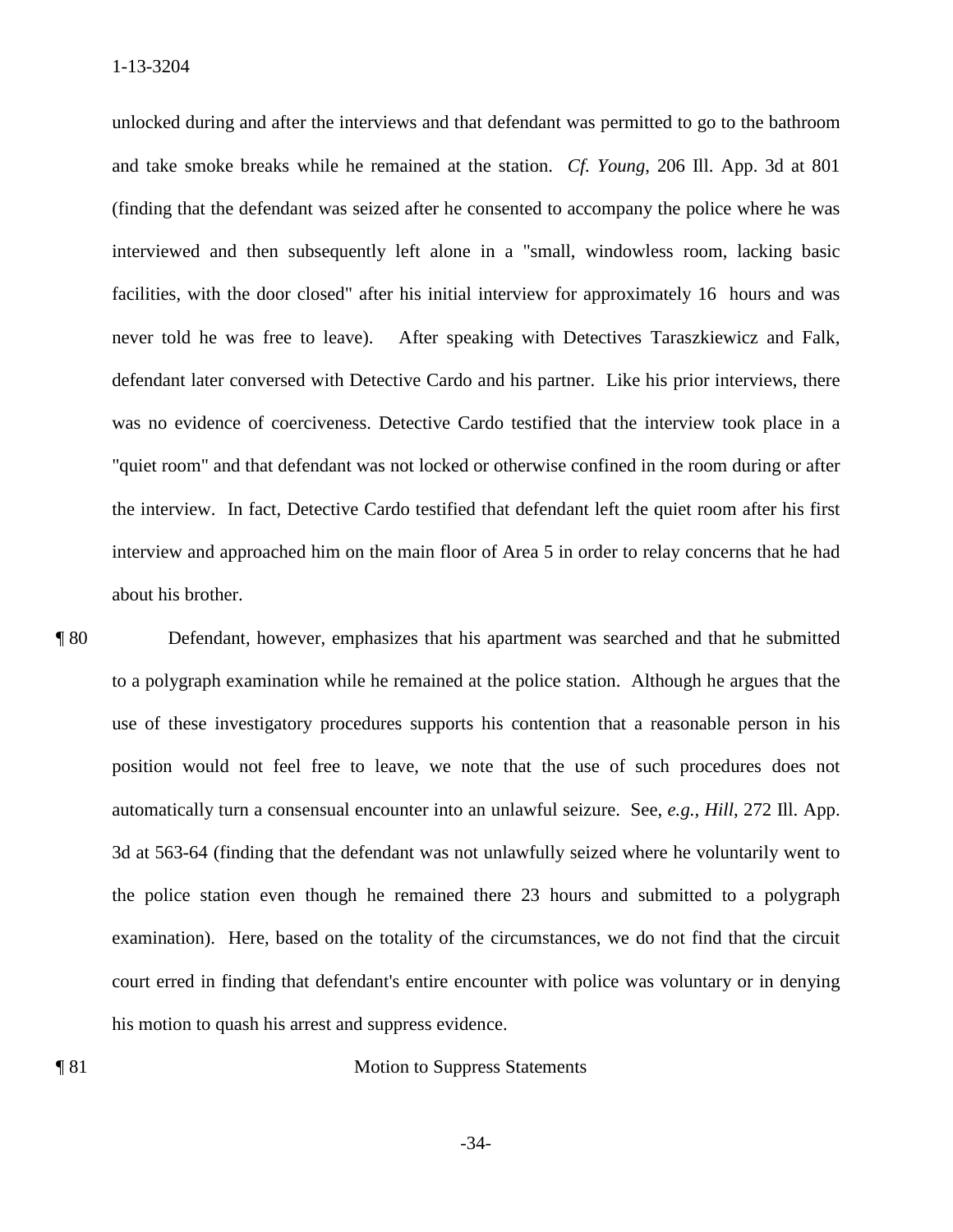¶ 82 In a related claim, defendant argues that the circuit court further erred when it denied his several times without recording him or giving him *Miranda* warnings, rendering his statements inadmissible and involuntary under the fifth amendment." Moreover, because detectives only  $5/103 - 2.1$  [(West 2008)]." 5/103-2.1 [(West 2008)]." ¶ 83 The State responds that defendant's statements were properly admitted. The State argues pretrial motion to suppress his statements. He argues that "police interrogated him in custody recorded his custodial interrogations after he was formally arrested, defendant argues that both his "unrecorded and recorded custodial statements alike require suppression under 725 ILCS

 2009, and as such his pre-custody interviews were not subject to the recording requirements of that the court properly found that defendant was not in custody until 4:56 a.m. on October 28, section 103-2.1 of the Code. Because defendant's post-custody interviews were recorded, all of defendant's statements were voluntary and admissible.

¶ 84 Section 103-2.1 of the Code sets forth the electronic recording requirements for statements made during the course of custodial interrogations and provides, in pertinent part, as follows:

> "(b) An oral, written or sign language statement of an accused made as a result of a custodial interrogation conducted at a police station or other place of detention shall be presumed to be inadmissible as evidence against the accused in any criminal proceeding \*\*\* unless:

(1) an electronic recording is made of the custodial interrogation; and

(2) the recording is substantially accurate and not intentionally altered." 725 ILCS 5/103-2.1 (West 2008).

 $-35-$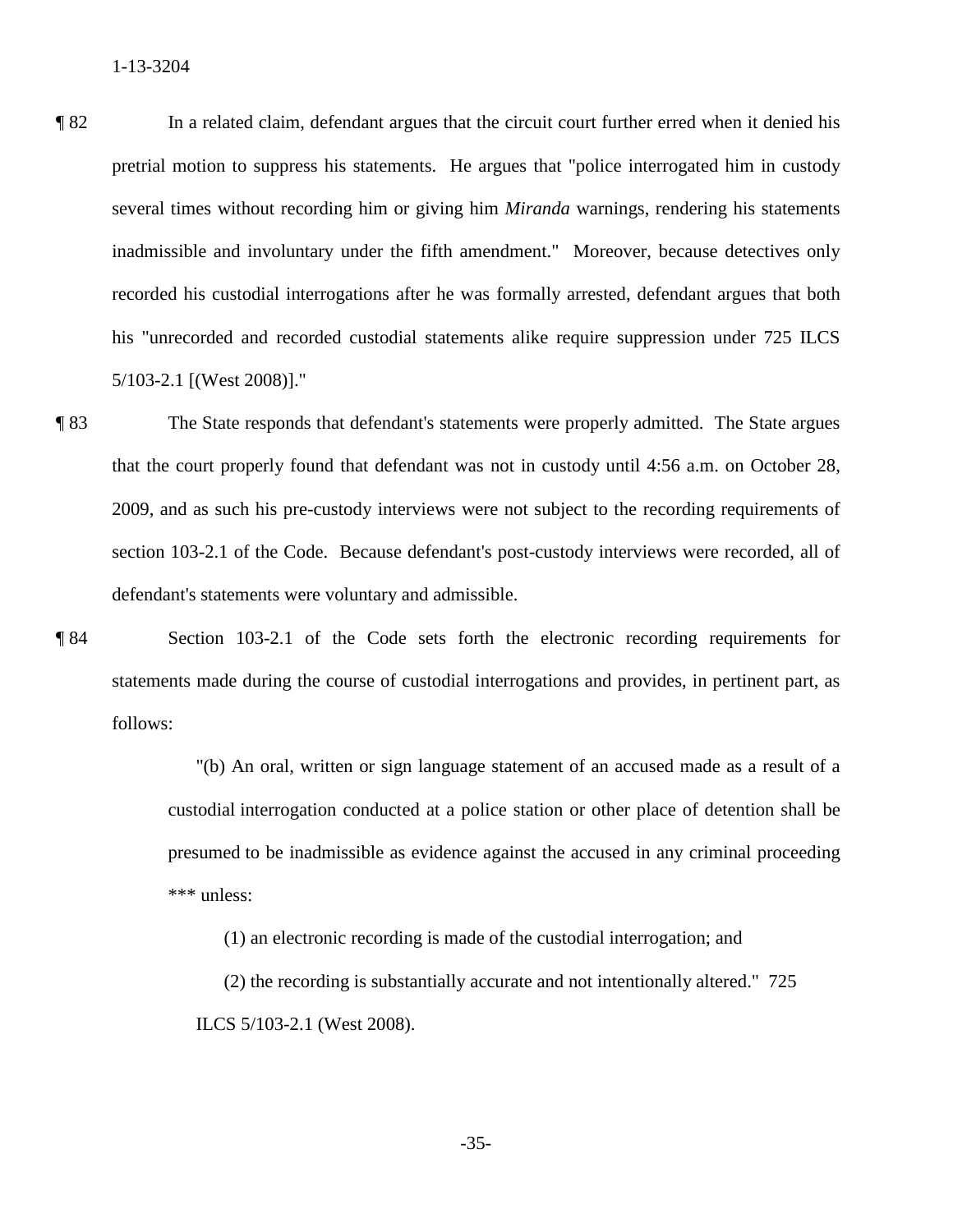voluntarily. *People v. Harris*, 2012 IL App (1st) 100678, ¶¶ 51-52. Based on the plain language on October 28, 2009, when he was officially arrested for his wife's murder. Prior to that time, number of police officers present during the interrogation; (3) the presence or absence of family of the accused. *People v. Slater*, 228 Ill. 2d 137, 151 (2008); *People v. Buschauer*, 2016 IL App (1st) 142766, ¶ 26. No single factor is dispositive. *People v. Beltran*, 2011 IL App (2d) 090856, ¶ 37. After reviewing these factors, the relevant inquiry is whether a reasonable person innocent ¶ 85 This statutory provision was enacted by the Illinois legislature in 2003 and is designed to serve a "protective purpose" and ensure that any pretrial statements made by a defendant were not the result of the coercive pressures of custodial interrogation, but were instead given of this statutory provision, the electronic recording requirement applies only to statements made "during the course of *custodial interrogations*." (Emphasis added) 735 ILCS 5/103-2.1(b)(1) (West 2008). This court has already concluded that defendant was not in custody until 4:56 a.m. defendant was interviewed three times by Detectives Falk and Taraszkiewicz and three times by Detectives Cardo and Gonzalez; however, we do not find that those interviews amounted to custodial interrogations. When examining the circumstances of an interrogation, reviewing courts consider a number of factors to determine whether a statement was made in a custodial setting, including: (1) the location, time, length, mood and mode of the questioning; (2) the and friends of the individual; (4) any indicia of formal arrest procedure, such as the show of weapons or force, physical restraint, booking or fingerprinting; (5) the manner in which the individual arrived at the place of questioning; and (6) the age, intelligence, and mental makeup of any crime would have felt that he was free to terminate the encounter and leave. *Slater*, 228 Ill. 2d at 150; *Harris*, 2012 IL App (1st) 100678, ¶ 53.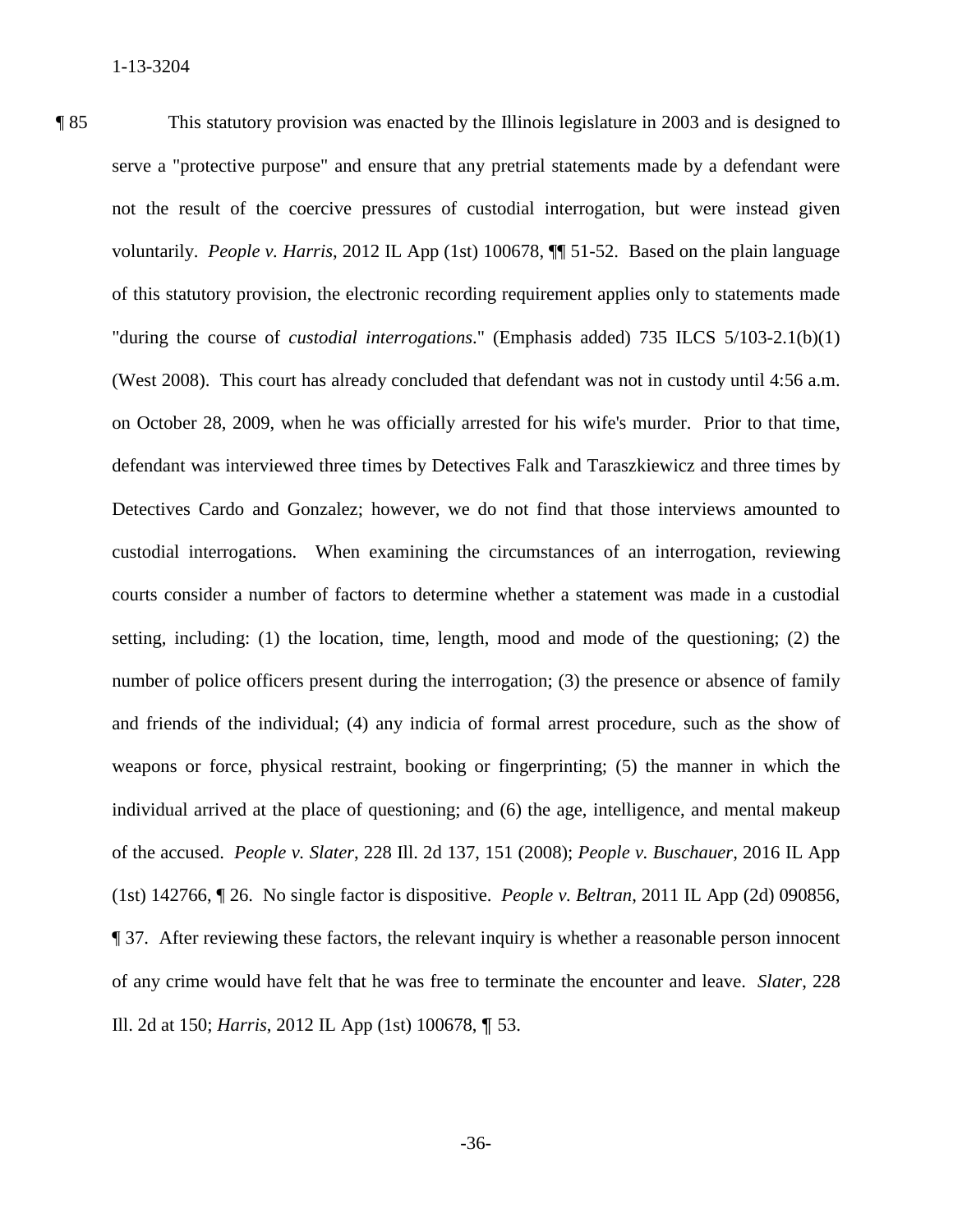confrontational and relatively short. It appears that the longest interview was the very first any of these interviews. Although the interviews took place at Area 5, defendant was never subject to any booking procedures or physically restrained with handcuffs. The relevant factors of the Code did not apply to his pre-arrest statements. See generally *Harris*, 2012 IL App (1st) custodial interrogations). ¶ 86 As discussed above, defendant's pre-arrest interviews took place on October 27, 2009, at approximately 2 a.m., 5 a.m., 8 a.m., 1:15 p.m., 2:40 p.m., and on October 28, 2009, at approximately 4:30 a.m. Based on the testimony of the detectives, these interviews were noninterview, which pursuant to Detective Taraszkiewicz's testimony, lasted approximately 30 minutes. Only two detectives were present for each interview, and thus defendant was not greatly outnumbered. Moreover, the detectives never showed their weapons or used force during therefore do not support defendant's contention that he was the subject subjected to custodial interrogations prior to his arrest at 4:56 a.m. on October 28, 2009. Therefore defendant was not required to be *Mirandized* and the electronic recording requirements contained in section 103-2.1 100678, ¶ 52 (recognizing that *Miranda* admonishments are only required in the context of

 p.m. on October 28, 2009. There is no dispute that each of the interviews was electronically intentional, there is no dispute that the electronic recording is not "substantially accurate" as **Text** We turn next to defendant's post-arrest statements, which all indisputably occurred while he was subject to custodial interrogations. Based on the record, defendant was interviewed three times following his arrest. Those interviews were conducted at 4:56 a.m., 6:15 p.m. and 10:07 recorded. There is similarly no dispute that the audio portion of defendant's second post-arrest interview cut out for a period of time. Although there is no evidence that this malfunction was required by section 103-2.1(b)(2) of the Code (725 ILCS  $5/103-2.1(b)(2)$  (West 2008)), and as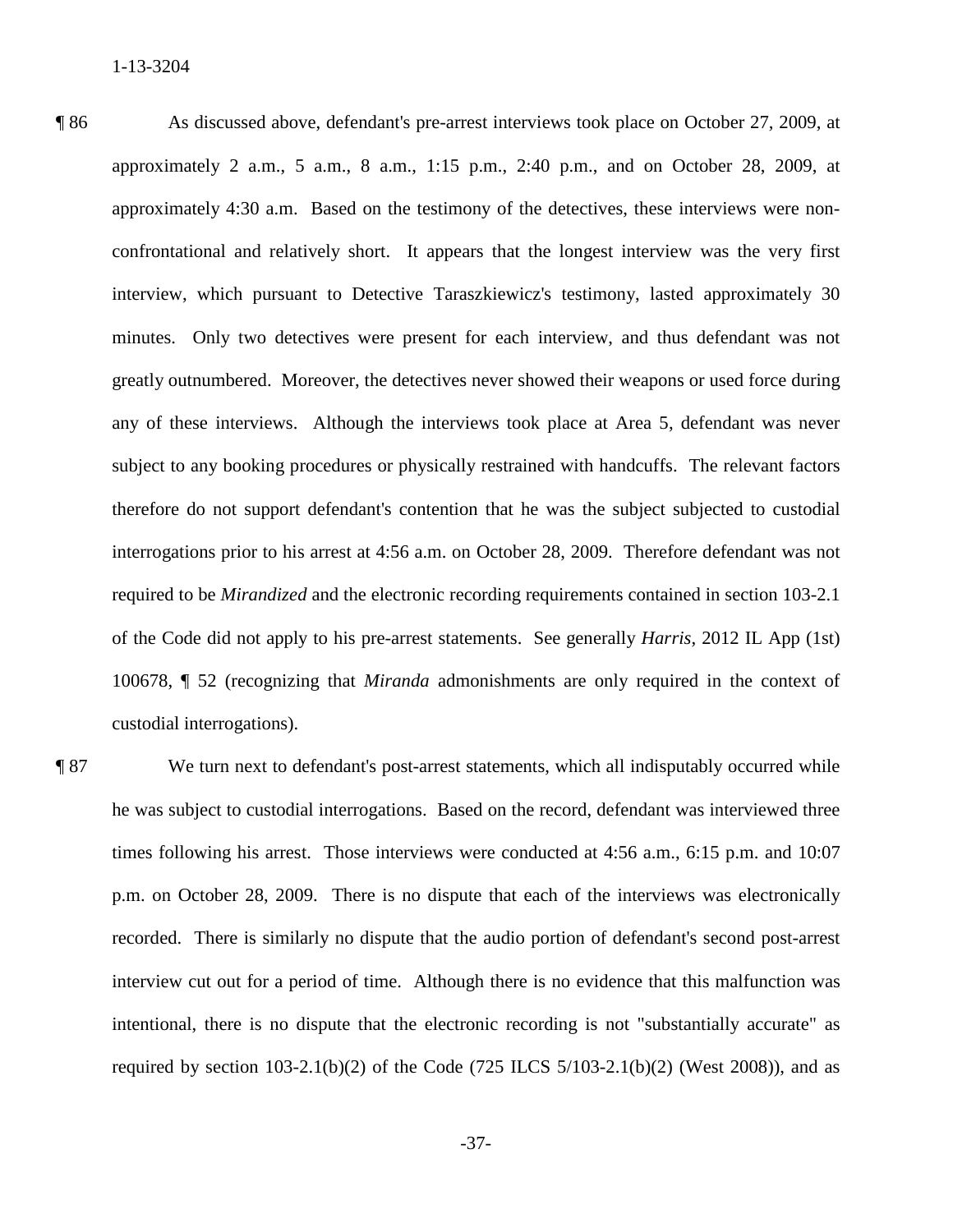such, is presumed inadmissible. See, *e.g., People v. Stolberg*, 2014 IL App (2d) 130963, ¶ 42 (recognizing that an electronic recording that contained several "inaudible passages" and "garbled entries" did not constitute a substantially accurate recording as required by section 103 2.1(b)(2) of the Code); see also *Harper*, 2013 IL App (4th) 130146, ¶ 43 (finding that an electronic recording that contained approximately 30 minutes of missing audio due to an unintentional equipment malfunction was not substantially accurate as required by section 103  $2.1(b)(2)$  of the Code).

 inducement of any sort, or whether the defendant's will was overcome at the time he or she confessed.' " *People v. Slater*, 228 Ill. 2d 137, 160 (2008) (quoting *People v. Gilliam*, 172 Ill. 2d ¶ 88 Section 103-2.1(f) of the Code, however, provides that "[t]he presumption of inadmissibility of a statement made by a suspect at a custodial interrogation at a police station or other place of detention may be overcome by a preponderance of the evidence that the statement was voluntarily given and is reliable, based on the totality of the circumstances." 725 ILCS 5/103-2.1(f) (West 2008). In this case, the circuit court found, and we agree, that all of defendant's statements were made voluntarily and were reliable. "The test for voluntariness is 'whether the defendant made the statement freely, voluntarily, and without compulsion or 484, 500 (2996)). Relevant factors to consider when assessing the voluntariness of a defendant's statement include: (1) the defendant's age, intelligence, education, experience, and physical condition at the time of the detention and interrogation; (2) the duration of the interrogation; (3) the presence or absence of *Miranda* warnings; (4) the presence of any physical or mental abuse; and (5) the legality of the detention. *Slater*, 228 Ill. 2d at 160; *Harper*, 2013 IL App (4th) 130146, ¶ 20.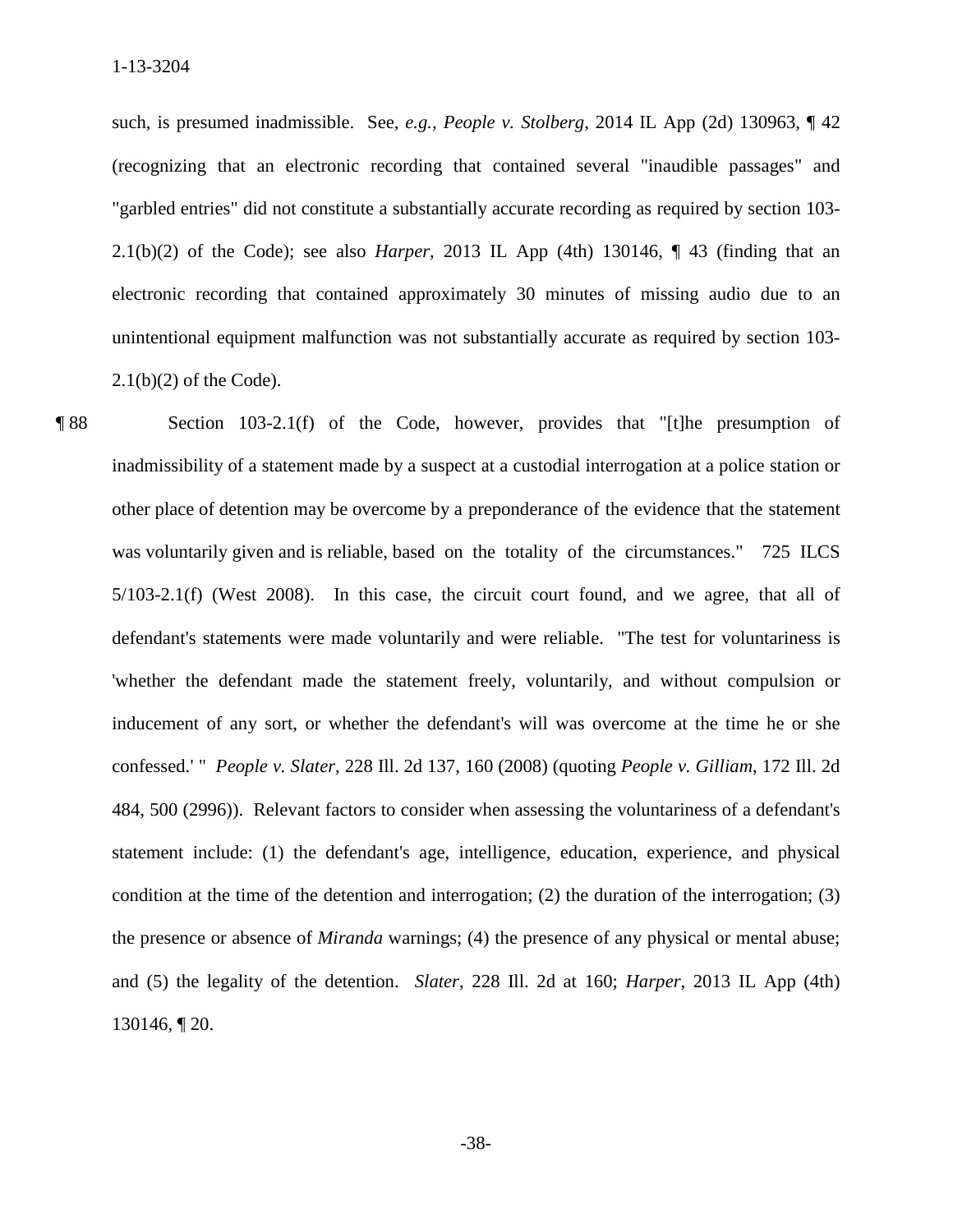¶ 89 In this case, the circuit court was able to view all of defendant's interviews. In denying defendant was *Mirandized* and that he knowingly and intelligently waived his *Miranda* rights. clearly and calmly with the detectives. There is no evidence that defendant was mentally ill, lacked average intelligence or was under the influence of any substances that could affect the because the evidence established that the defendant's statement was voluntary and reliable). Therefore, the circuit court did not err in denying defendant's motion to suppress his statements. defendant's motion to suppress his statements, the court observed that "[h]is questioning by the police look[ed] like it [was] pretty much a walk through the park." This court has also viewed the four discs contained in the record on appeal.<sup>2</sup> The discs provide great detail as to defendant's state of mind and his treatment by Detectives Cardo and Gonzalez. There is no dispute that Although he was confined to the interview room, he was not handcuffed or restrained while he was questioned and there is no evidence of mental or physical abuse. Defendant conversed reliability of his statements. Rather, we conclude that the preponderance of the evidence establishes that defendant's post-arrest statements were both voluntary and reliable. Therefore, notwithstanding the lack of audio for a portion of defendant's second post-arrest interview, we find that all of his statements were properly admitted. See, *e.g., Harper*, 2013 IL App (4th) 130146, ¶ 31 (finding that the defendant's statement was admissible even though 30 minutes of the videotaped interrogation were inaudible due to an unintentional equipment malfunction

# ¶ 90 Admission of Codefendant Powe's Hearsay Statements

 $\overline{a}$ 

¶ 91 Defendant next argues that the circuit "court erred in allowing the State to admit testimony of [his] codefendant's hearsay statements, which were not supported by independent

 $2$  We note that each of the four discs contain multiple files. A few of those files were not capable of being played by this court. We were, however, able to view the file containing the missing audio and have closely read the transcription of defendant's interviews.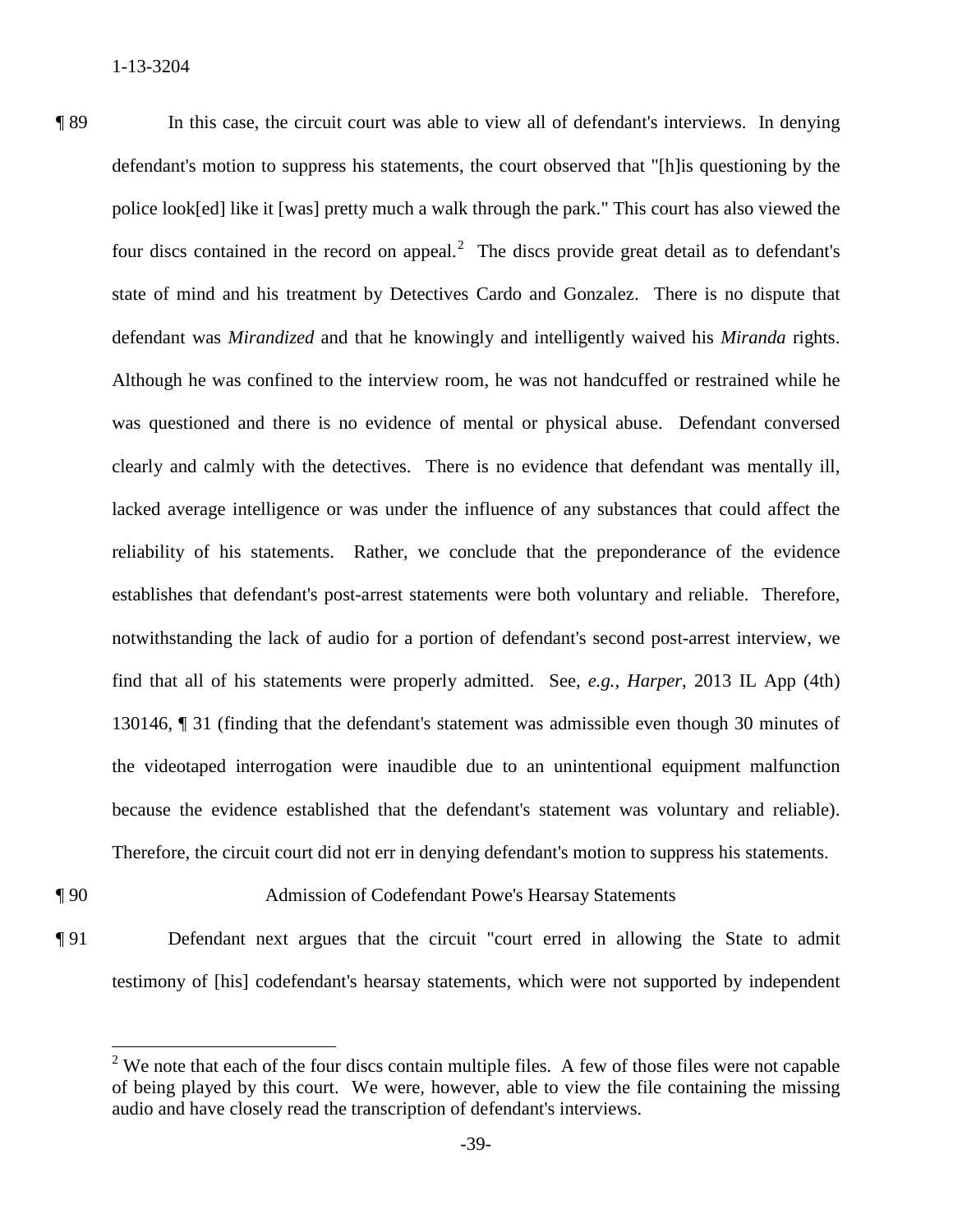proof that the conspiracy was yet pending or were not made in furtherance of the conspiracy, with [his] sixth amendment right to confrontation." such that the testimony did not satisfy the coconspirator hearsay exception and did not comport

- **The State responds that the circuit court properly admitted coconspirator statements made** by codefendant Powe. The State argues that the statements that Powe made to Nash and Webb were made in furtherance of the conspiracy, and as such, were admissible pursuant to the coconspirator exception to the hearsay rule.
- ¶ 93 Although defendant suggests that his claim should be reviewed *de novo*, it is wellestablished that evidentiary rulings are within the sound discretion of the circuit court and will not be reversed absent an abuse of discretion. *People v. Caffey*, 205 Ill. 2d 52, 89 (2001); *People v. Hatchett*, 397 Ill. App. 3d 495, 506 (2009); *People v. Mullen*, 313 Ill. App. 3d 718, 730 (2000). More specifically, a trial court's ruling on the admissibility of hearsay testimony will not be disturbed unless the court abused its discretion. *Caffey*, 205 Ill. 2d at 89; *People v. Bailey*, 409 Ill. App. 3d 574, 583 (2011). An abuse of discretion will be found only where it can be determined that the trial court's ruling is arbitrary, fanciful or unreasonable or where no reasonable person would take the view adopted by the trial court. *People v. Illgen*, 145 Ill. 2d 353, 364 (1991); *People v. Rush*, 401 Ill. App. 3d 1, 13 (2010).
- ¶ 94 Hearsay is an out-of-court statement offered to prove the truth of the matter asserted and is generally inadmissible unless it falls within a specifically recognized exception. *Caffey*, 205 103232, ¶ 73. The general prohibition of hearsay evidence exists because there is no opportunity defendant's constitutionally protected right to confrontation. U. S. Const., amends. VI, XIV; Ill. Ill. 2d at 88; *People v. Lawler*, 142 Ill. 2d 548, 557 (1991); *People v. Wright*, 2013 IL App (1st) to cross-examine the declarant and therefore the admission of such evidence violates a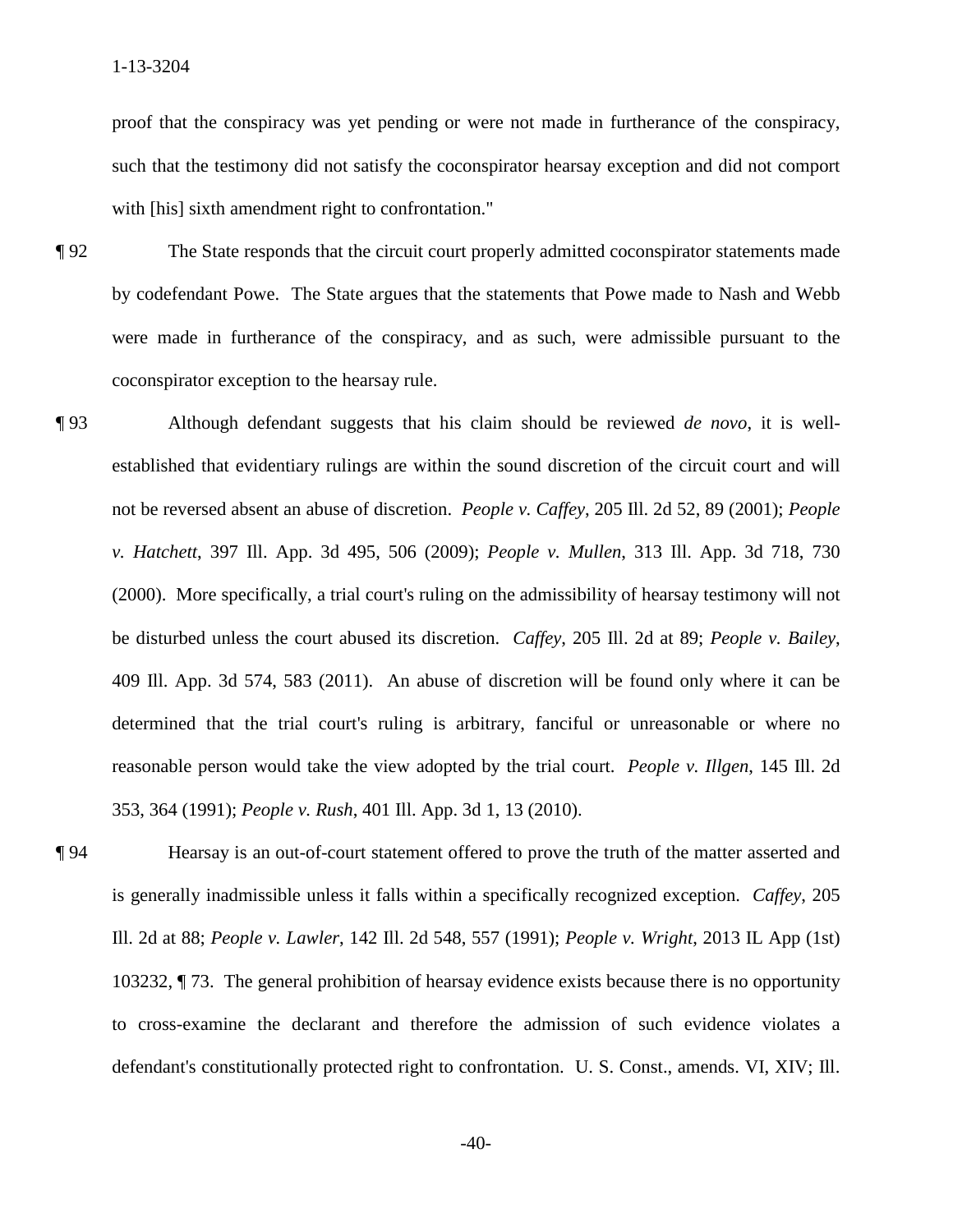Kliner, 185 Ill. 2d 81, 140-141 (1998); People v. Donegan, 2012 IL App (1st) 102325, 1 66. *Kliner*, 185 Ill. 2d 81, 140-141 (1998); *People v. Donegan*, 2012 IL App (1st) 102325, ¶ 66. Statements made in furtherance of a conspiracy include those that have the effect of advising, encouraging, aiding or abetting the perpetration of a crime. *Kliner*, 185 Ill. 2d at 141; *Donegan*, 2012 IL App (1st) 102325, ¶ 66. In addition, statements made after the crime may also fall within this exception. *Kliner*, 185 Ill. 2d at 141; *Donegan*, 2012 IL App (1st) 102325, ¶ 66. furtherance of the conspiracy. *People v. Leak*, 398 Ill. App. 3d 798, 825 (2010). Given the App. 3d 108, 125 (2004); *People v. Ervin*, 297 Ill. App. 3d 586, 592 (1998). Const. 1970, art. I, § 8; *People v. Peoples*, 377 Ill. App. 3d 978, 983 (2007); *People v. Jura*, 352 Ill. App. 3d 1090, 1085 (2004). The coconspirator exception to the hearsay rule, however, provides that any declaration by one coconspirator is admissible against all coconspirators where the declaration was made during the course of and in furtherance of the conspiracy. *People v.*  Before a coconspirator statement may be admitted in a criminal trial, the State must first make a *prima facie* showing that a conspiracy existed and demonstrate that: (1) two or more persons intended to commit a crime; (2) they engaged in a common plan to accomplish that criminal goal; and (3) one or more acts were performed by one or more of the persons involved in "clandestine nature" of conspiracies, the existence of a conspiratorial agreement need not be established by direct evidence; rather it may be inferred from all the surrounding facts and circumstances, including the acts and declarations of the defendant. *People v. Cook*, 352 Ill.

App. 3d 108, 125 (2004); *People v. Ervin*, 297 Ill. App. 3d 586, 592 (1998).<br> **[95** As a threshold matter, defendant argues that the State failed to set forth sufficient conspiracy with Powe to murder Collier. We disagree. Defendant's own statements established that he was engaged in a conspiracy with Powe. In his initial videotaped statement, defendant evidence independent of Powe's statements to Nash and Webb that defendant was engaged in a said that he wanted to protect his brother from Collier's rape accusation and agreed to bring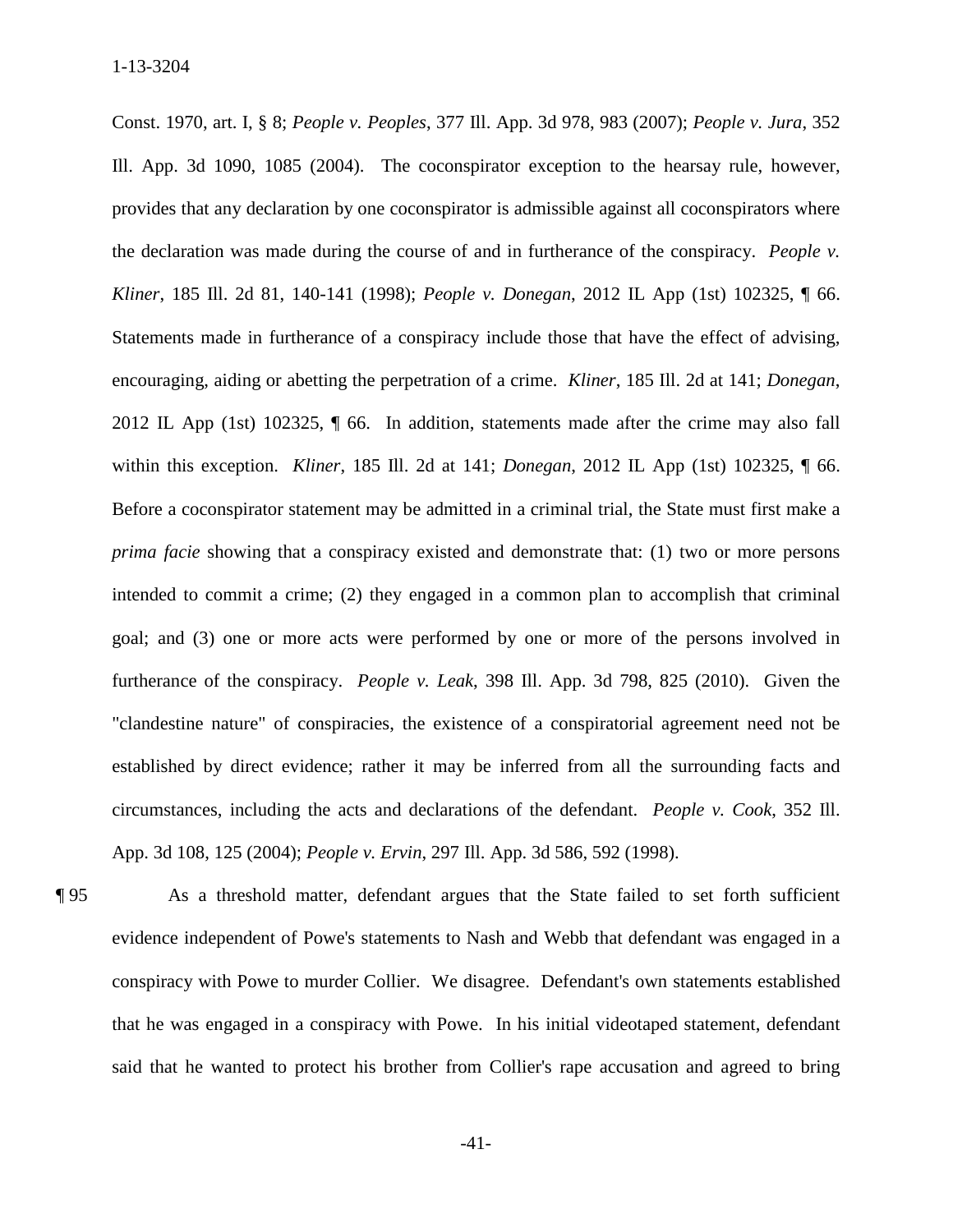1-13-3204

 Collier to Powe so that Powe could "take care of her." He drove her over to a gas station located and his wife. After the staged carjacking, Powe drove off with Collier and "offed her." and his wife. After the staged carjacking, Powe drove off with Collier and "offed her."<br>Defendant then sought to "cover his tracks" the following day and tried to file a missing person's then and shot twice at close range. Based on the aforementioned evidence, we find that there conspiracy to murder Collier. We now turn to the specific statements that defendant challenges near Powe's girlfriend's house and phoned Powe as they neared that location. The purpose of this phone call was to signal Powe to put on the *Scream* mask, get his gun, and "carjack" defendant report. Surveillance video corroborated defendant's account of the staged carjacking and forensic evidence confirmed that Collier was put into the trunk of defendant's vehicle and was was sufficient evidence independent of Powe's statements, to establish defendant was party to a on appeal.

 Collier's murder. Webb testified that a few weeks before Collier's death, Powe told him that he her instead. Powe also told Webb that defendant wanted him to kill Collier so that he could collect life insurance and avoid a divorce. Nash, in turn, testified that Powe called her on ¶ 96 At trial, Nash and Webb testified that they each had a conversation with Powe prior to had gone over to Collier's apartment with the intention of strangling her, but that he had sex with October 25, 2009, the day before the shooting, and asked if she had, or could procure, .38-caliber ammunition.

 sometime after he had killed Collier. She said that Powe was anxious and agitated and explained ¶ 97 Nash and Webb also detailed conversations they had with Powe following Collier's murder. Specifically, Nash testified that Powe called her on the evening of October 26, 2009, that he had done "something stupid" and needed Nash to pick him up from his girlfriend's house. When pressed for details, Powe admitted that he had shot Collier and told her he needed to "get

 $-42-$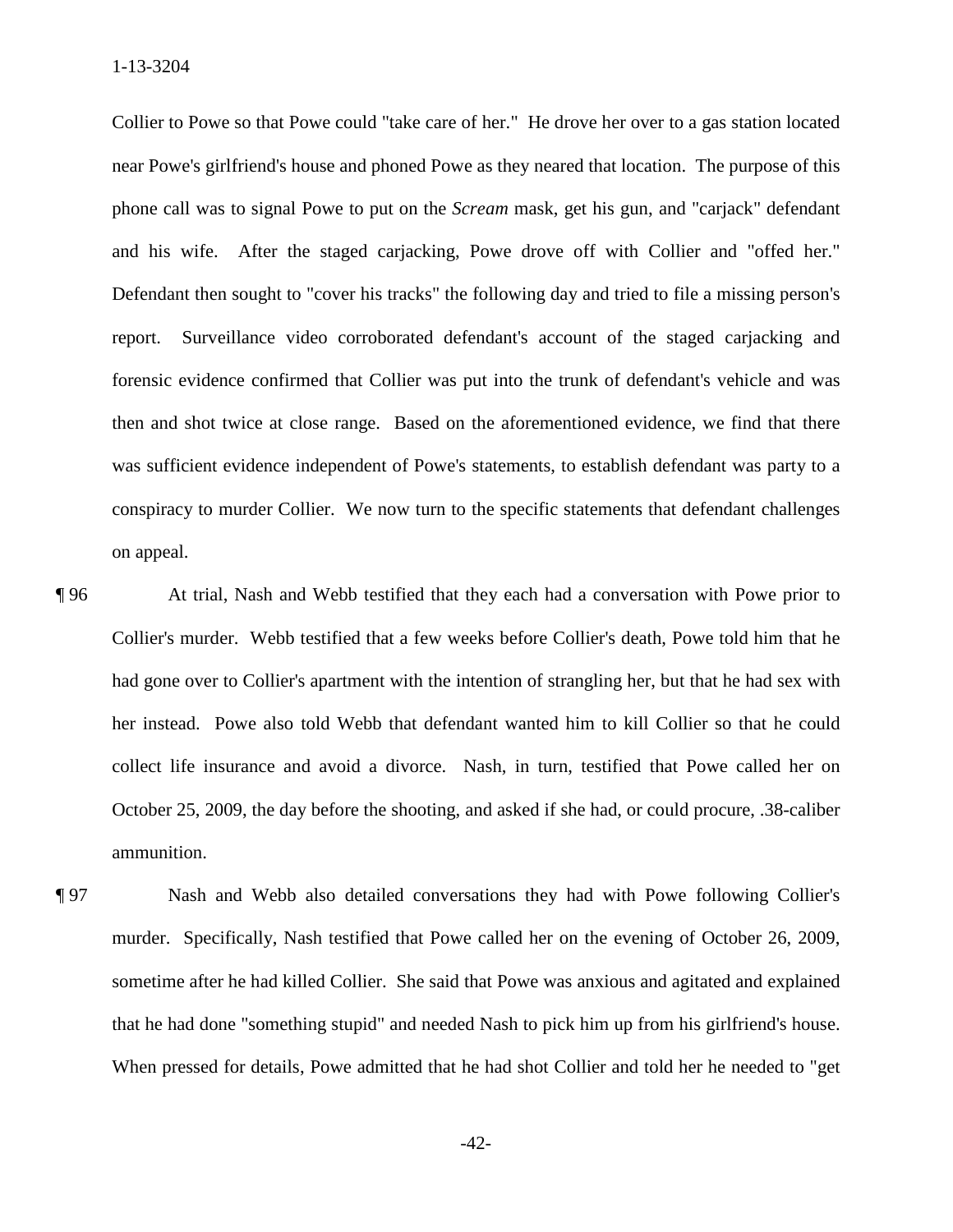out of here." Webb, in turn, testified that he had a short conversation with Powe after the murder. During that phone call, Powe told Webb that he "got that bitch."

- furtherance of the conspiracy. During the first phone call, Powe requested ammunition to be used during the murder. During the second phone call, Powe relayed what he had done and told Nash he needed her to pick him up because he needed to "get out of here." See *Donegan*, 2012 IL App (1st) 102325, ¶ 66 (recognizing that statements made after the crime to conceal the crime 198 On review, we find that Nash's testimony pertaining to her pre-murder and post-murder conversations with Powe was properly admitted. Both of the conversations were made in and avoid punishment have the effect of furthering the conspiracy and fall within the coconspirator exception to the hearsay rule).
- was made in furtherance of the conspiracy. Although defendant suggests that he simply a part of conversation was thus not admissible under the coconspirator's exception to the hearsay rule. ¶ 99 Turning to Powe's conversations with Webb, we find that the pre-murder conversation was properly admitted as it involved a prior attempt to kill Collier, and as such, Powe's statement the conspiracy to shoot Collier and was not part of an earlier conspiracy to strangle Collier, there is evidence that the first attempt was part of an ongoing conspiracy. Independent evidence corroborated the details that Powe provided to Webb prior to the murder, including the fact that defendant was gay, that defendant was the beneficiary of life insurance policies taken out on Collier's life, and that defendant and Collier were heading toward a divorce. Webb's post-murder conversation with Powe however, is more problematic. During that conversation, Powe simply relayed that he had committed the crime. He did not ask for Webb's help in concealing the crime, and as such, the statement was not made in furtherance of the conspiracy. The second "However, another exception to the hearsay rule permits the introduction of otherwise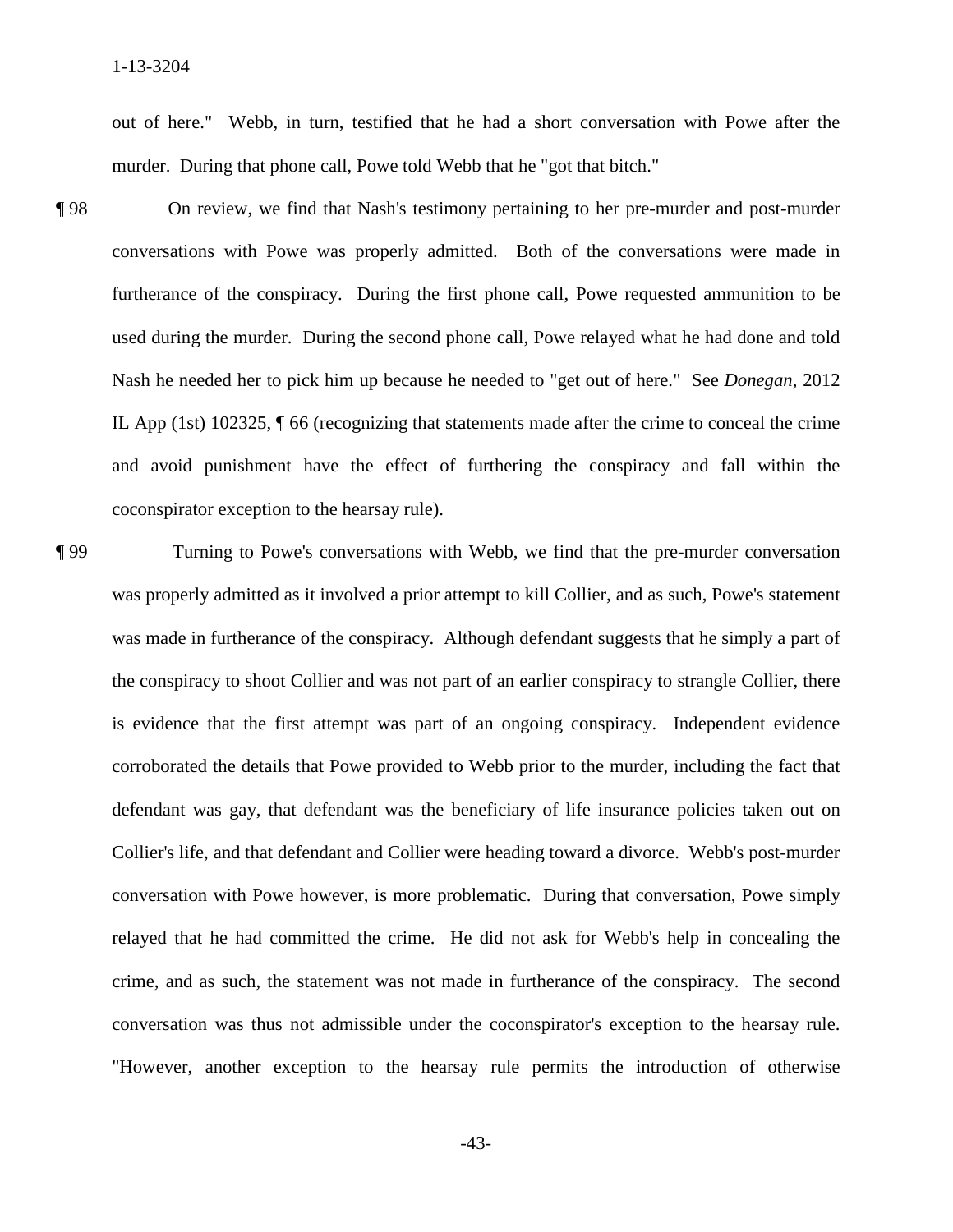admission and was therefore admissible. See, *e.g*., *Donegan*, 2012 IL App (1st) 102325, ¶ 67 (finding that a coconspirator's post-murder statement that simply contained a recitation of the inadmissible hearsay if it constitutes an admission by a defendant, either express or tacit." *Donegan*, 2012 IL App (1st) 102325, ¶ 67. Here, Powe's post-murder statement was an crime was not admissible under the coconspirator exception to the hearsay rule, but was admissible because it constituted an admission of guilt).

- case against defendant. See *People v. Gonzalez*, 379 Ill. App. 3d 941, 955 (2008) (recognizing ¶ 100 Even if any of the aforementioned conversations constitute inadmissible hearsay, we find that their admission was harmless beyond a reasonable doubt given the strength of the State's that the admission of hearsay testimony amounts to harmless error if there is no reasonable probability that the verdict of the trial would have been different had the hearsay been excluded).
- ¶ 101 Exclusion of Codefendant Powe's Exculpatory Statement
- ¶ 102 Defendant next argues that the circuit court erred in precluding him from introducing an exculpatory statement that Powe carved into the wall of the police station. Because the court allowed the State to introduce Powe's prior inculpatory statements, defendant argues that Powe's subsequent exculpatory statement was "admissible for impeachment" purposes.
- ¶ 103 The State responds that Powe's exculpatory statement was properly excluded. The State argues that Powe's statement contains ambiguities and was made after he relayed the details of his crimes to his relatives and after he had been arrested. As such, Powe had a reason to lie when he made the etching onto the wall of the police station.
- ¶ 104 As set forth above, evidentiary rulings are within the sound discretion of the circuit court and will not be reversed absent an abuse of discretion. *Caffey*, 205 Ill. 2d at 89. As a general

 $-44-$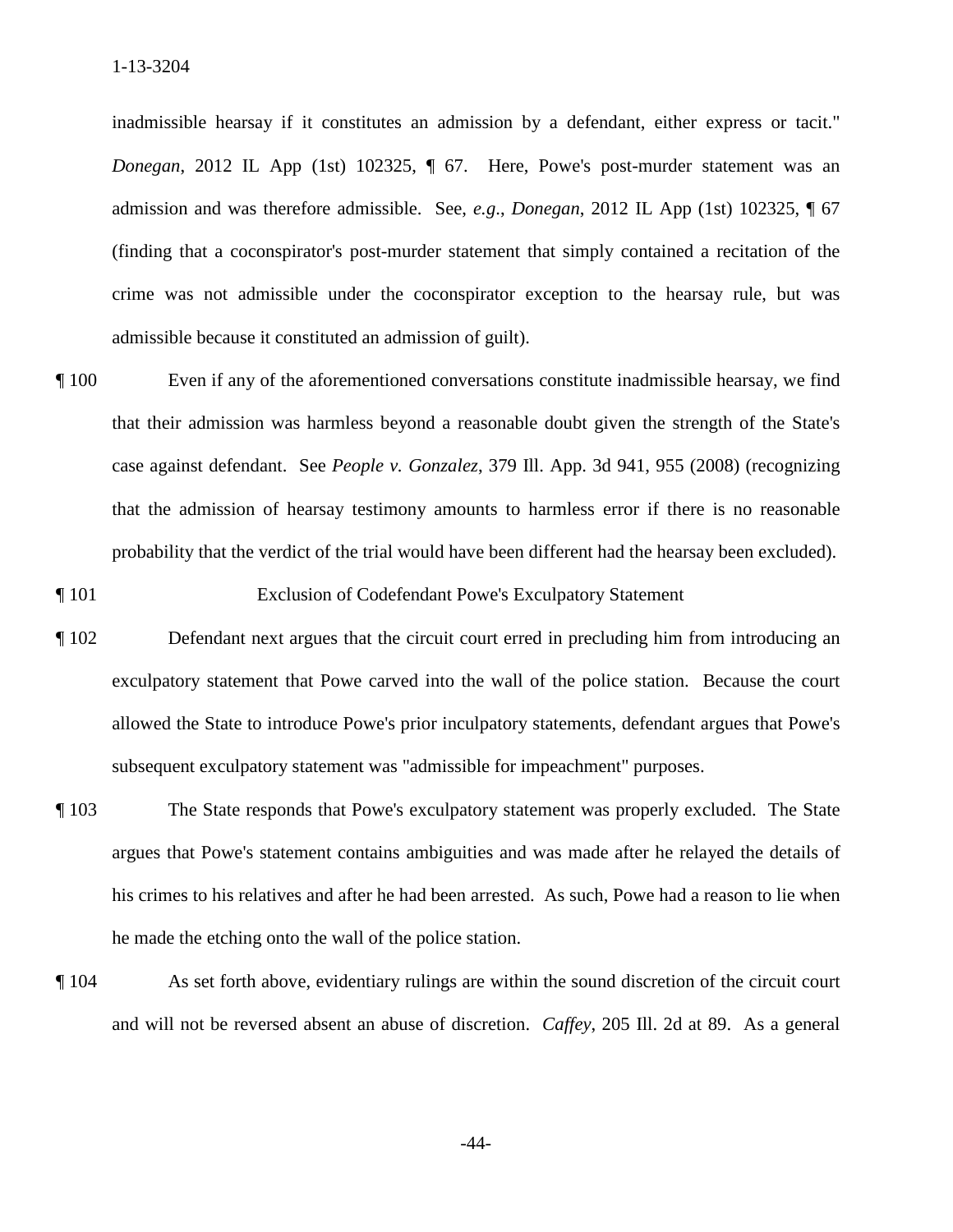hearsay. *People v. Cookson*, 215 Ill. 2d 194, 213 (2005). rule, out-of-court statements that are offered merely to impeach credibility do not constitute

¶ 105 In this case, the record established that codefendant Powe turned himself into police on October 29, 2009, at approximately 10 p.m. He was then put in an interview room, where he invoked his right to remain silent. While Powe remained in the room, he used the zipper from his jacket to scratch a statement into the wall. That statement read:

"Josh [Maddox] DID IT[.]

was a whore but she didn't deserve to die[.] Josh Mad[d]ox['s] jelousy [sic] and endvy unfit mother[.] [T]he reason the gun was found at my girlfriend['s] house was he asked me to sell it but noone [sic] would buy it[.] I was gonna throw it away bit I was scared He didn't want to share my brother[.] [S]ince the truth shall set me free me and [Collier] was creepin behind my brother<sup>['s]</sup> back[.] I told him before he found out[.] [S]he got mad because she found out he was gay[.] [T]hat's how we started creepin. Honestly she [sic] of her made him furiously angry because he used to always say she was always an someone would catch me with it so I hid it under her bed[.] \*\*\*"

The circuit court found that Powe's statement constituted inadmissible hearsay. exculpatory statement as substantive evidence, but only as impeachment. In support he cites, witness. Evidence of a statement or conduct by the declarant at any time, inconsistent with the ¶ 106 The circuit court found that Powe's statement constituted inadmissible hearsay. Defendant argues that the court's ruling was erroneous because he did not seek to introduce the Illinois Rule of Evidence 806 which provides: "When a hearsay statement \*\*\* has been admitted in evidence, the credibility of the declarant may be attacked, and if attacked may be supported, by any evidence which would be admissible for those purposes if declarant had testified as a declarant's hearsay statement, is not subject to any requirement that the declarant may have been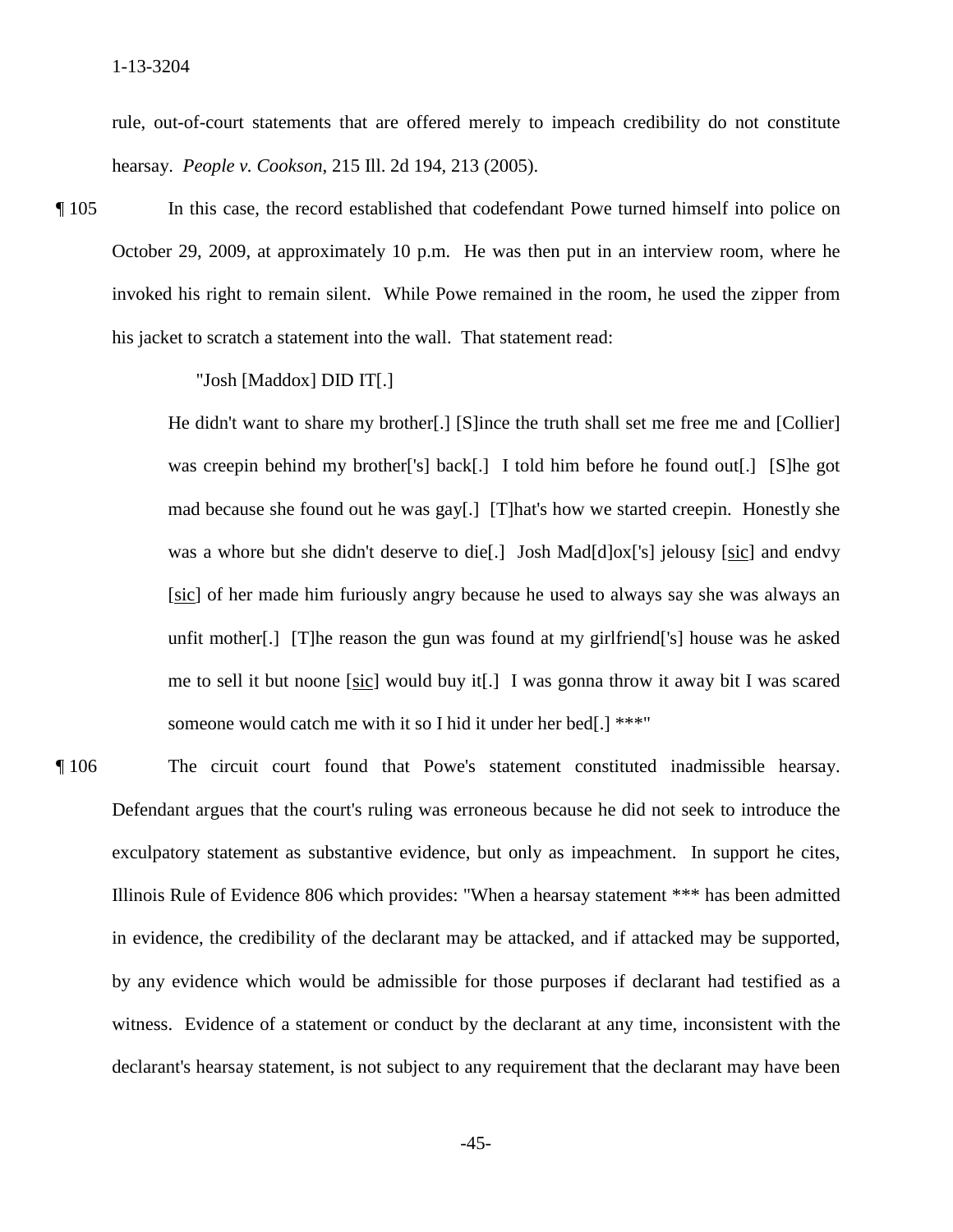afforded an opportunity to deny or explain." Illinois Rule of Evidence 806 (eff. January 1, exclusion of the statement was harmless given that Power's role in Collier's murder was corroborated by physical evidence, surveillance images, and defendant's own statement. exclusion of Powe's exculpatory statement had any impact on the trial result.<br>
The 107 Continuance 2011). Based on a plain reading of this rule, Powe's exculpatory statement was admissible for impeachment once the circuit court permitted Webb and Nash to provide testimony about their conversations with Powe prior to and after Collier's murder. Contrary to the State's argument, Powe's statement that "Josh DID IT" is inconsistent with the accounts of his involvement in Collier's murder that he provided to Webb and Nash. The fact that Powe's exculpatory statement was made after his statements to Webb and Nash is immaterial given that Illinois Rule of Evidence 806 refers to inconsistent statements given "at any time." Accordingly, Powe's exculpatory statement was not inadmissible hearsay. Nonetheless, any error in the court's Moreover, the evidence against defendant was substantial, and we are not persuaded that the

- "where, on the first day of trial, the State announced that [defendant's] aunt newly recalled [defendant] calling and confessing to her." ¶ 108 Defendant next argues that the circuit court erred in denying his request for a continuance
- The State responds that the circuit court's denial of defendant's request for a continuance was proper. The State argues that defendant was not entitled to a continuance and was not prejudiced by the circuit court's denial of his request for a continuance because his attorney was able to effectively cross-examine Nash about her failure to mention this call prior to trial.
- ¶ 110 The decision to grant or deny a party's request for a continuance is one that is left to the sound discretion of the circuit court and a reviewing court will not interfere with that decision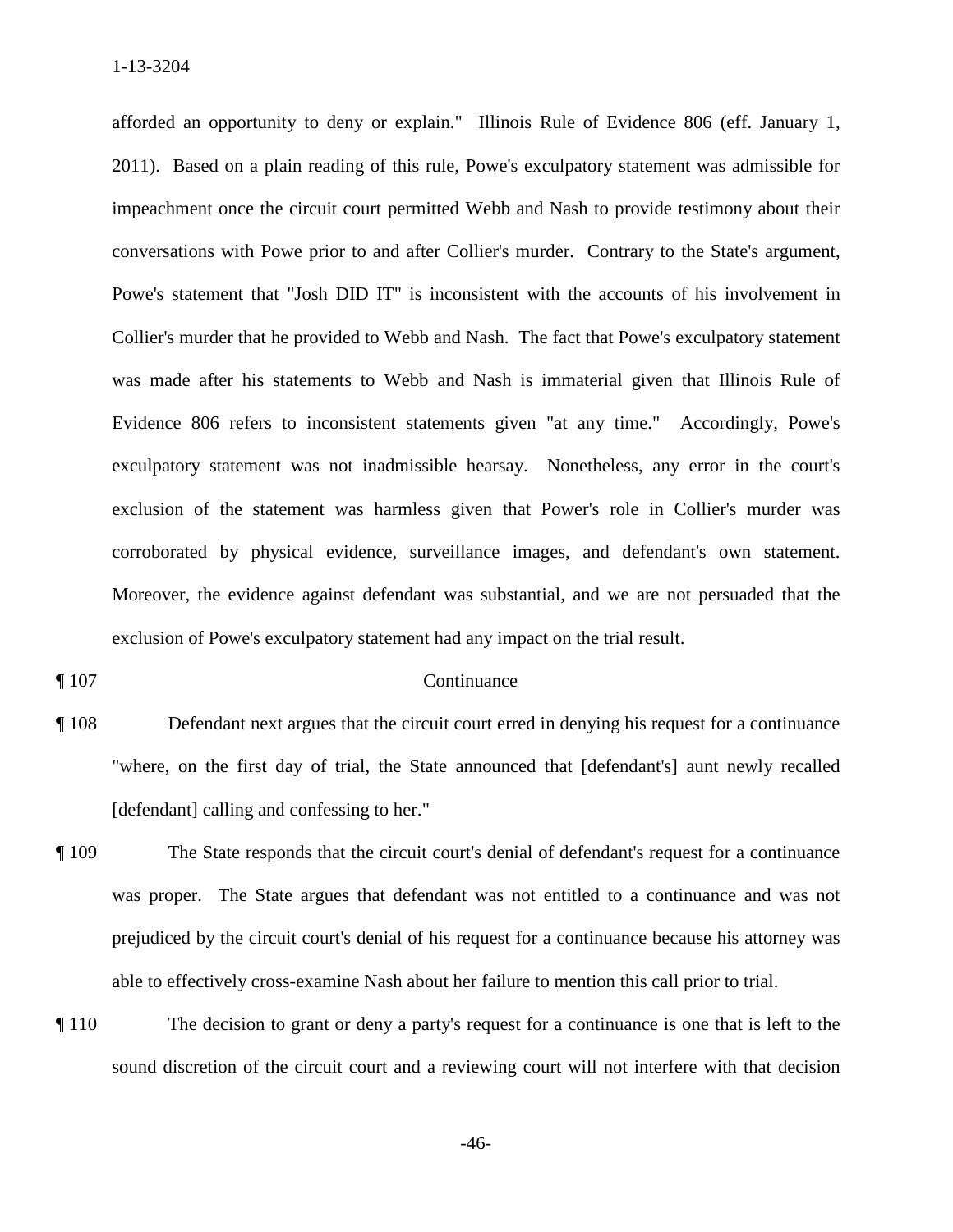case. *People v. Lott*, 66 Ill. 2d 290, 297 (1977). Factors to consider include the movant's of docket management and judicial economy, and the potential inconvenience to the parties. absent a clear abuse of discretion that clearly prejudiced the movant. *People v. Walker*, 232 Ill. 2d 113, 125 (2009); *People v. Tuduj*, 2014 IL App (1st) 092536, ¶ 100; *People v. Weeks*, 2011 IL App (1st) 100395, ¶ 30. The abuse of discretion standard is the "the most deferential standard of review available with the exception of no review at all." (Internal quotation marks omitted.) *People v. Coleman*, 183 Ill. 2d 366, 387 (1998). Because "[t]here is no mechanical test \*\*\* for determining the point at which the denial of a continuance in order to accelerate the judicial proceedings violates the substantive right of the accused to properly defend," the determination of whether an abuse of discretion exists will depend upon the facts and circumstances of each diligence, the interest of justice, the history of the case, the complexity of the matter, principles *Walker*, 232 Ill. 2d at 125-26; *People v. Balfour*, 2015 IL App (1st) 122325, ¶ 48.

 had provided a copy of Turner's report to the State; however, counsel stated that Turner had not completed a report. Thereafter, defense counsel requested a continuance in order to acquire ¶ 111 In this case, on the first day of jury selection, the State, in accordance with its continuing disclosure duties, informed the court that defendant's aunt, Tasha Nash, had recently recalled a conversation that she had with defendant following Collier's murder. The State indicated that Nash had not told the police about this phone call and had not referenced this call during her earlier grand jury testimony. Nash had, however, purportedly provided this information to Stephanie Turner, an investigator from the Public Defender's office, who had approached her prior to trial. Upon hearing this information, the circuit court inquired whether defense counsel phone records that might impeach Nash's claim about the call that defendant purportedly made to her following Collier's murder. The circuit court denied defense counsel's request. In doing so,

 $-47-$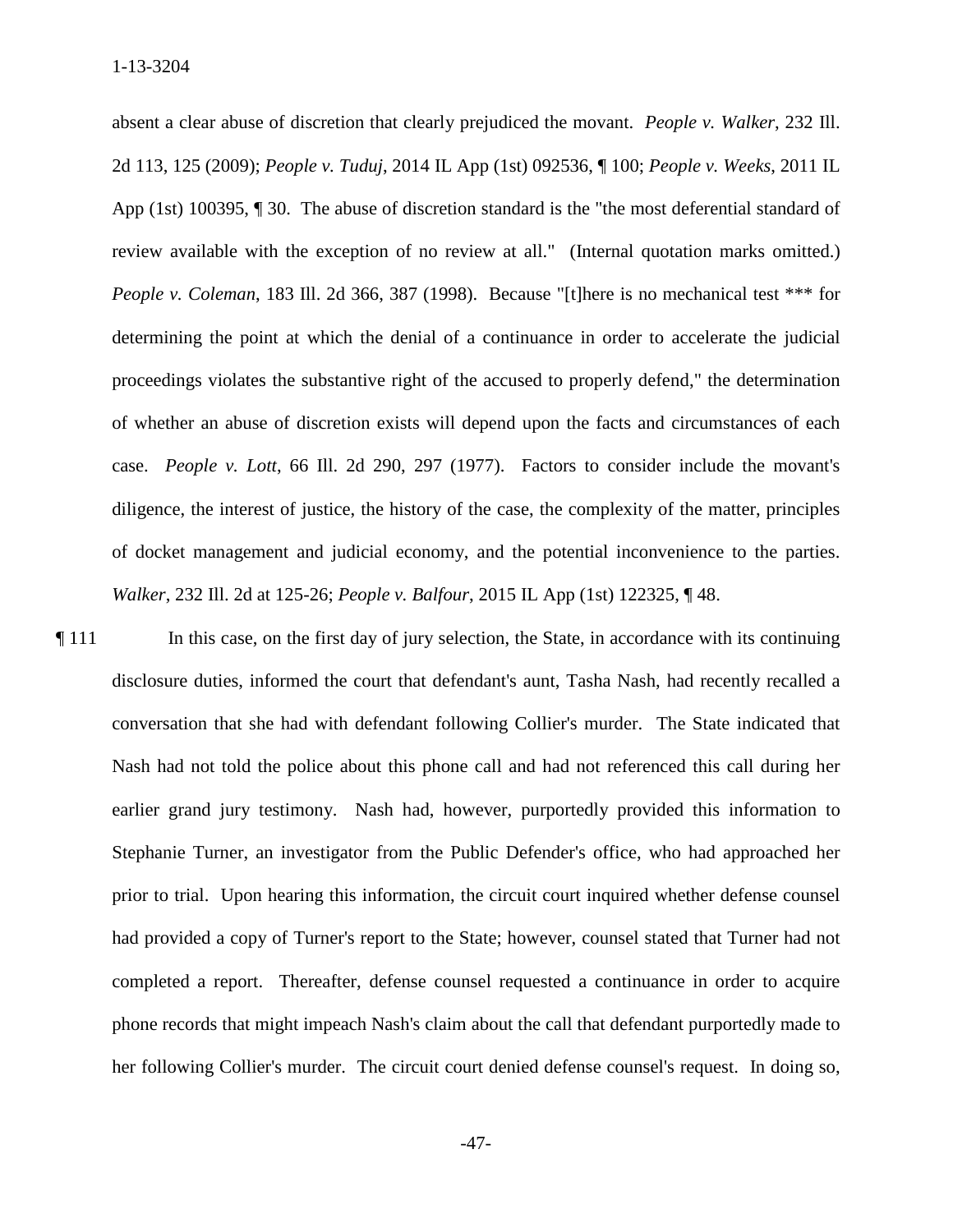the court expressed frustration over the practice of the Public Defender's Office not to prepare written reports in an effort to avoid disclosure. Moreover, the court reasoned that a continuance to obtain phone records was not warranted because defense counsel could cross-examine Nash and cast doubt on her credibility and recall given that she never mentioned the call with defendant prior to trial even though she had several opportunities to do so.

 grand jury. As the circuit court correctly observed, defense counsel did not need phone records to challenge Nash's credibility and recall with respect to the call. Given that defendant fails to defendant's motion for a continuance even though the State tendered additional discovery related ¶ 112 On review, we find no abuse of discretion. Initially, we note that although Nash's recollection of a phone call she had with defendant following Collier's death was brought up for the first time shortly before trial, defendant referenced a post-murder conversation he had with Nash in his videotaped confession. In his statement, defendant explained that he sought out his aunt after Collier's murder because needed "to talk to somebody about what had happened." Therefore, defense counsel had prior notice that defendant and Nash had conversed following Collier's murder. More importantly, however, defendant cannot establish that he was prejudiced by the circuit court's denial of his request for a continuance. At trial, defense counsel crossexamined Nash thoroughly and established that she never mentioned the conversation she had with defendant following Collier's murder until the eve of trial. When questioned by defense counsel, Nash conceded that she never mentioned the call to detectives, to the ASA, or to the establish that he was prejudiced by the circuit court's denial of his motion for a continuance, we conclude that the court did not abuse its discretion in this matter. See, *e.g., Balfour*, 2015 IL App (1st) 122325, ¶ 49 (finding that the circuit court did not abuse its discretion when it denied the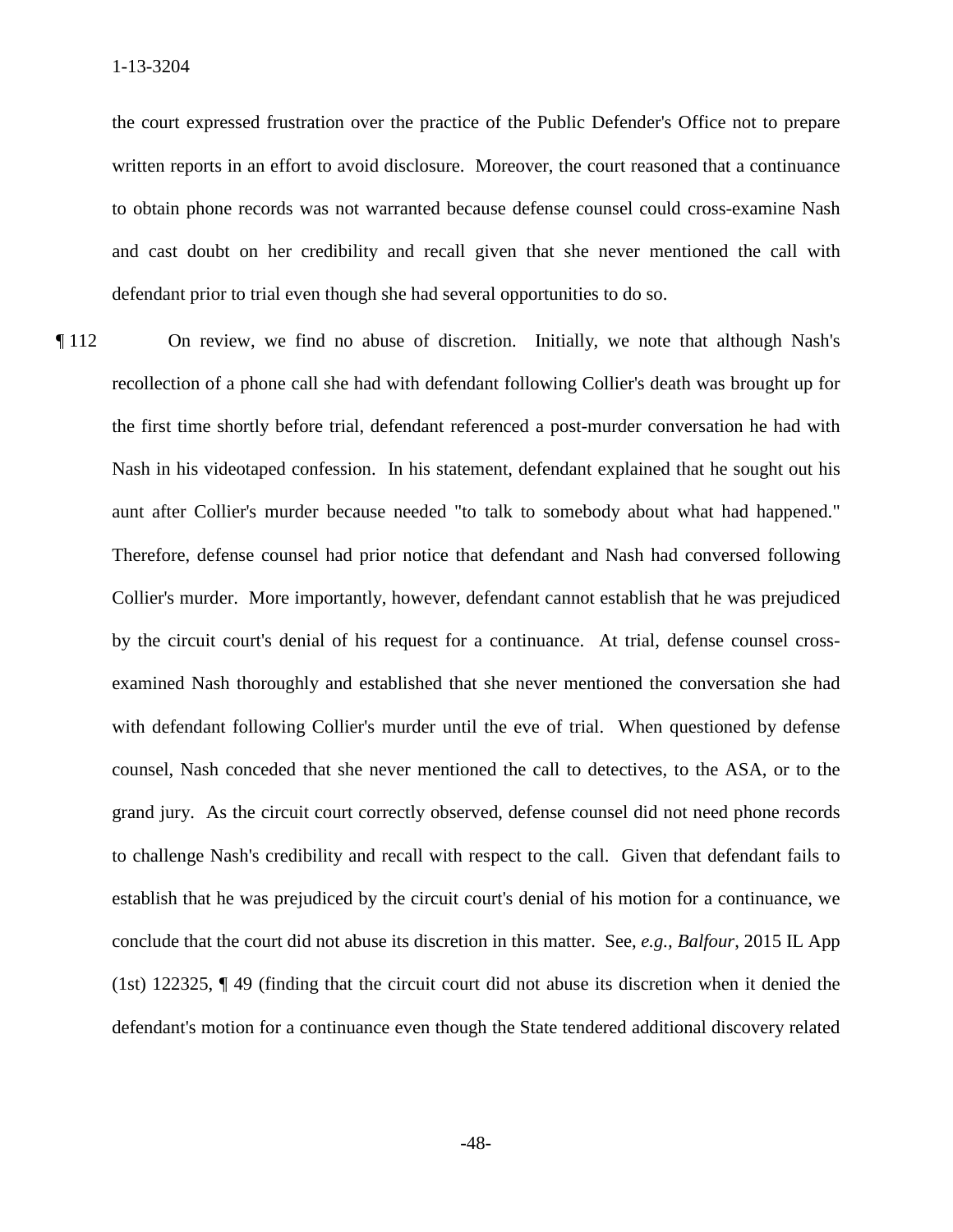to a witness on the eve of trial because the defendant failed to establish that he was prejudiced by the circuit court's denial).

### ¶ 113 Ineffective Assistance of Counsel

- ¶ 114 Finally, defendant argues that he was denied his constitutional right to effective assistance of trial counsel. He contends that his attorney failed to effectively cross-examine his aunt, Tasha Nash, and demonstrate that that the account that she provided of Powe's confession at trial differed from previous accounts that she provided to police and the grand jury. He argues that counsel's failure to show that Nash's previous recitations of Powe's confession contained no references to defendant being present at the time of the carjacking prejudiced him.
- confession that she provided at trial differed from her prior accounts is not supported by the ¶ 115 The State responds that defendant's claim that Nash's account of the details of Powe's record because defendant has failed to provide the necessary transcripts or reports to substantiate his claim. As such, the State argues that his ineffective assistance of counsel claim has no merit.
- representation." *People v. Wilborn*, 2011 IL App (1st) 092802, ¶ 79. To prevail on a claim of counsel's deficient performance prejudiced defendant. *People v. Albanese*, 104 Ill. 2d 504, 525 ¶ 116 It is well-established that every criminal defendant has a constitutional right to receive effective assistance of counsel. U.S. Const., amends. VI, XIV; Ill. Const. 1970, art. I § 8; *Strickland v. Washington*, 466 U.S. 668, 685, 104 S. Ct. 2052, 2063, 80 L. Ed. 2d 674, 691-92 (1984). The right to effective assistance of counsel entails "reasonable, not perfect, ineffective assistance of trial counsel, the defendant must satisfy the two-prong test set forth in *Strickland v. Washington*, 466 U.S. 668, 104 S. Ct. 2052, 80 L.Ed. 2d 674 (1984) and establish that: (1) counsel's performance fell below an objective standard of reasonableness, and (2) (1984); *People v. Baines*, 399 Ill. App. 3d 881, 887 (2010). With respect to the first prong, the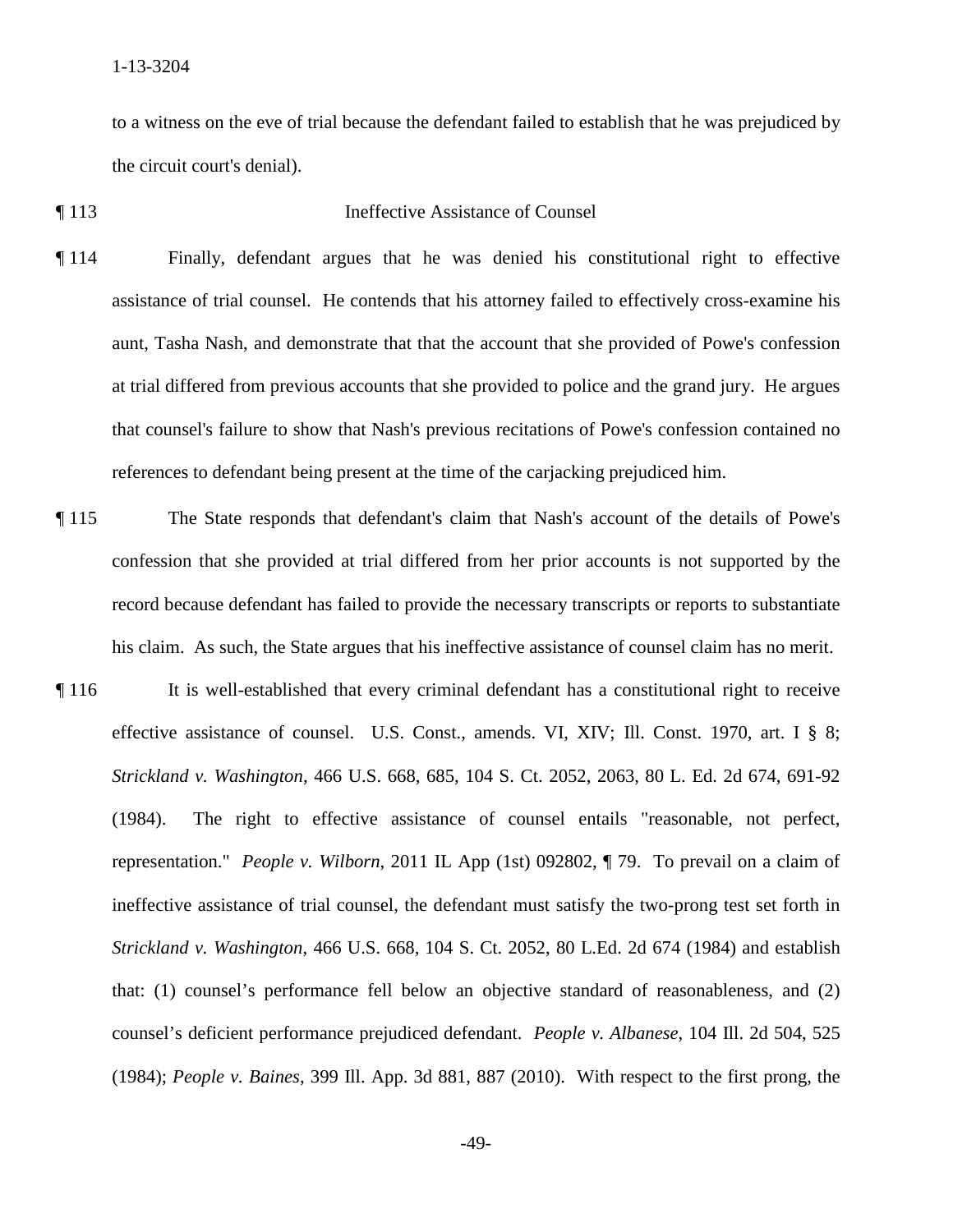and with great deference accorded counsel's decisions on review.' " *Wilborn*, 2011 IL App. (1st) determined by the totality of counsel's conduct.") As a general rule, however, an attorney's decisions regarding whether and how to cross-examine a witness, will be afforded great deference and will not generally support an ineffective assistance of counsel claim. *People v.*  prevail on an ineffective assistance of counsel claim. *Evans,* 209 Ill. 2d at 220; *People v.*  defendant must overcome the "strong presumption" that counsel's action or inaction was the result of sound trial strategy. *People v. Jackson*, 205 Ill. 2d 257, 259 (2001); *People v. Shelton*, 401 Ill. App. 3d 564, 584 (2010). "In recognition of the variety of factors that go into any determination of trial strategy, \* \* \* claims of ineffective assistance of counsel must be judged on a circumstance-specific basis, viewed not in hindsight, but from the time of counsel's conduct, 092802, ¶ 79, quoting *People v. Fuller*, 205 Ill. 2d 308, 330-31 (2002); see also *People v. Mitchell*, 105 Ill. 2d 1, 15 (1984) ("The issue of incompetency of counsel is always to be *Pecoraro*, 175 Ill. 2d 294, 326-27 (1997). To satisfy the second prong, the defendant must establish that but for counsel's unprofessional errors, there is a reasonable probability that the trial court proceeding would have been different. *People v. Peeples*, 205 Ill. 2d 480, 513 (2002). A defendant must satisfy both the performance and prejudice prongs of the *Strickland* test to *McCarter*, 385 Ill. App. 3d 919, 935 (2008).

¶ 117 In this case, when Nash testified at trial and described the conversation she had with Powe after Collier's murder, she said that Powe told her that he pretended to carjack defendant, Collier, and their children. Defendant argues that Nash's previous recitations of Powe's confessions contained no prior reference to defendant's presence at the time of the carjacking and that counsel should have impeached her with her prior inconsistent accounts. In support of his claim, defendant points to excerpts of Nash's grand jury testimony and excerpts from police

 $-50-$